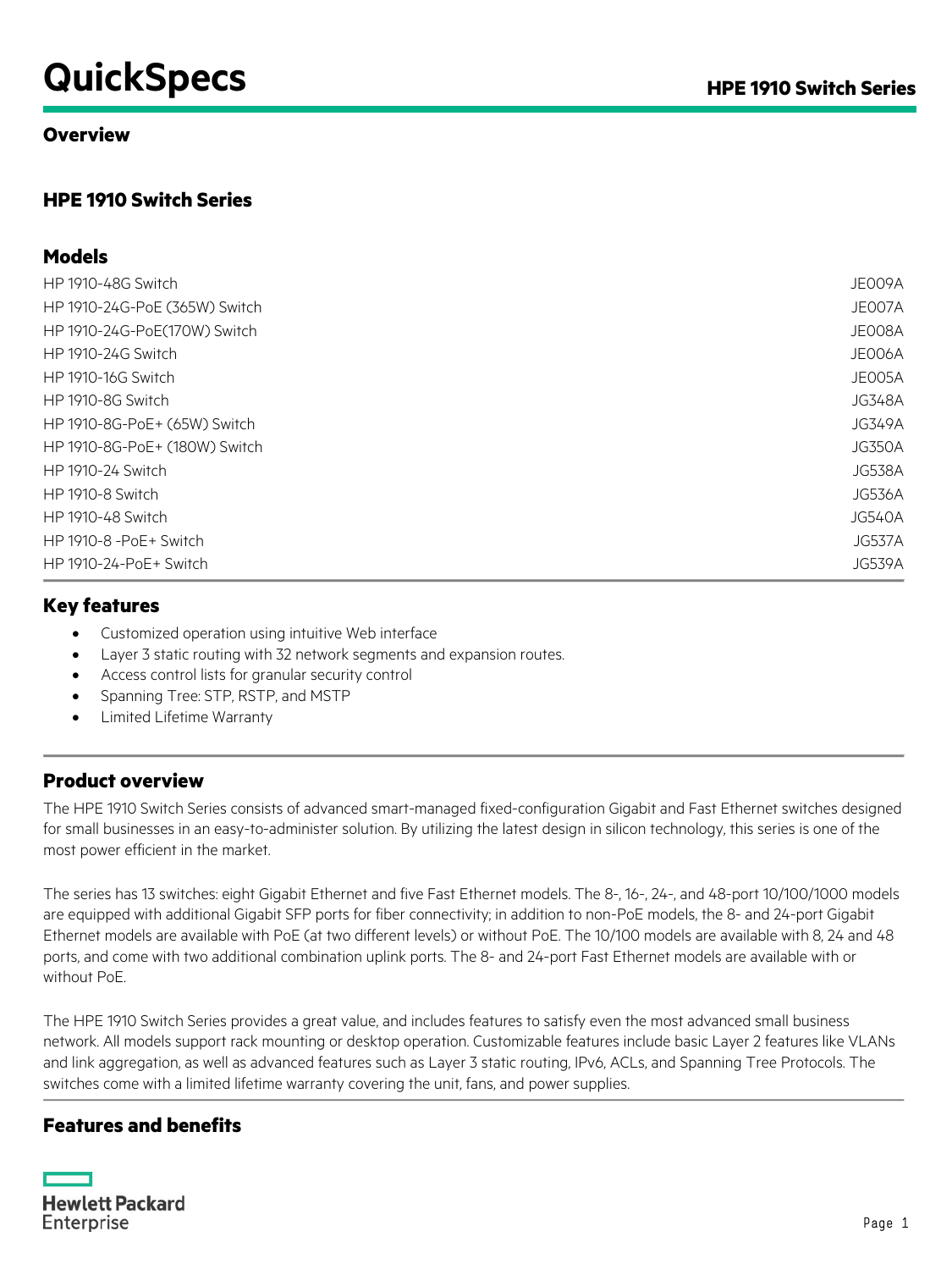#### **Management**

#### • **Simple Web management**

allows for easy management of the switch- even by nontechnical users- through an intuitive Web GUI; http and secure http (https) is supported

• **Single IP management**

enables management of up to four HPE 1910 devices using a single Web interface; simplifies management of multiple devices

**Secure Web GUI** 

provides a secure, easy-to-use graphical interface for configuring the module via HTTPS

• **SNMPv1, v2c, and v3**

facilitates management of the switch, as the device can be discovered and monitored from an SNMP management station

• **Complete session logging**

provides detailed information for problem identification and resolution

• **Dual flash images**

provides independent primary and secondary operating system files for backup while upgrading

• **Port mirroring**

enables traffic on a port to be simultaneously sent to a network analyzer for monitoring

• **Management security**

restricts access to critical configuration commands; offers multiple privilege levels with password protection; ACLs provide Telnet and SNMP access; local and remote syslog capabilities allow logging of all access

#### • **Network Time Protocol (NTP)**

synchronizes timekeeping among distributed time servers and clients; keeps timekeeping consistent among all clockdependent devices within the network so that the devices can provide diverse applications based on the consistent time

#### • **IEEE 802.1AB Link Layer Discovery Protocol (LLDP)**

advertises and receives management information from adjacent devices on a network, facilitating easy mapping by network

management applications

• **Limited CLI**

enables users to quickly deploy and troubleshoot devices in the network

• **RMON**

provides advanced monitoring and reporting capabilities for statistics, history, alarms, and events

#### • **Default DHCP client mode**

allows the switch to be directly connected to a network, enabling plug-and-play operation; in absence of DHCP server on the network, the switch will fallback to a unique static address determined by the MAC address of the switch

#### **Quality of Service (QoS)**

• **Broadcast control**

allows limitation of broadcast traffic rate to cut down on unwanted network broadcast traffic

• **Rate limiting**

sets per-port ingress enforced maximums and per-port, per-queue minimums

• **Traffic prioritization**

provides time-sensitive packets (like VoIP and video) with priority over other traffic based on DSCP or IEEE 802.1p classification; packets are mapped to four hardware queues for more effective throughput

#### **Connectivity**

• **IPv6**

o **IPv6 host**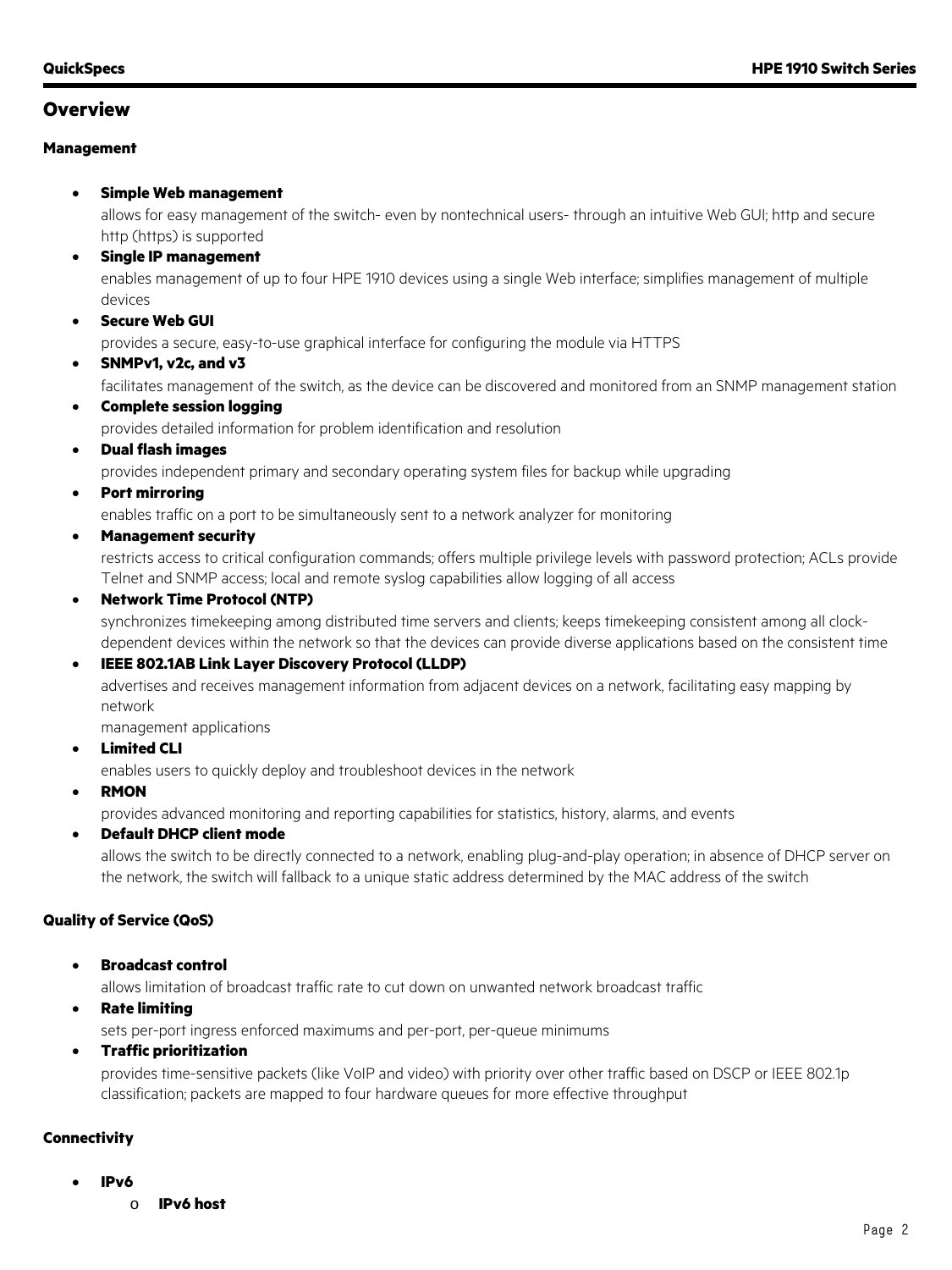enables switches to be managed and deployed at the IPv6 network's edge

- o **IPv6 routing**
	- supports IPv6 static routes
- o **MLD snooping**

forwards IPv6 multicast traffic to the appropriate interface, preventing traffic flooding

o **IPv6 ACL/QoS**

supports ACL and QoS for IPv6 network traffic

• **Auto-MDI/MDIX**

adjusts automatically for straight-through or crossover cables on all 10/100/1000 ports

**IEEE 802.3X flow control** 

provides a flow throttling mechanism propagated through the network to prevent packet loss at a congested node

- **IEEE 802.3af Power over Ethernet (PoE) ready** provides up to 15.4 W per port to power standards-compliant IP phones, wireless LAN access points, Web cameras, and more (all PoE models)
- **IEEE 802.3at Power over Ethernet (PoE+)**

provides up to 30 W per port which allows support of the latest PoE+-capable devices such as IP phones, wireless access points, and security cameras, as well as any IEEE 802.3af-compliant end device; eliminates the cost of additional electrical cabling and circuits that would otherwise be necessary in IP phone and WLAN deployments.

(**NOTE:** applies to all PoE models, except the two 24G-PoE models which support a pre-standard implementation of PoE+)

• **Packet storm protection**

protects against broadcast, multicast, or unicast storms with user-defined thresholds

• **Cable diagnostics**

detects cable issues remotely, using a browser-based tool

#### **Security**

• **Advanced access control lists (ACLs)**

enables network traffic filtering and enhances network control using MAC- and IP-based ACLs; time-based ACLs allow for greater flexibility with managing network access

- **Secure Sockets Layer (SSL)** encrypts all HTTP traffic, allowing secure access to the browser-based management GUI in the switch
- **IEEE 802.1X and RADIUS network logins** controls port-based access for authentication and accountability
- **Automatic VLAN assignment** assigns users automatically to the appropriate VLAN based on their identity, location and time of day
- **STP BPDU port protection** blocks Bridge Protocol Data Units (BPDUs) on ports that do not require BPDUs, preventing forged BPDU attacks
- **STP root guard** protects the root bridge from malicious attacks or configuration mistake
- **Automatic denial-of-service protection** monitors for malicious attacks and protects the network by blocking the attacks
- **Management password**

provides security so that only authorized access to the Web browser interface is allowed

#### **Performance**

- **Half-/full-duplex auto-negotiating capability on every port** doubles the throughput of every port
- **Selectable queue configurations**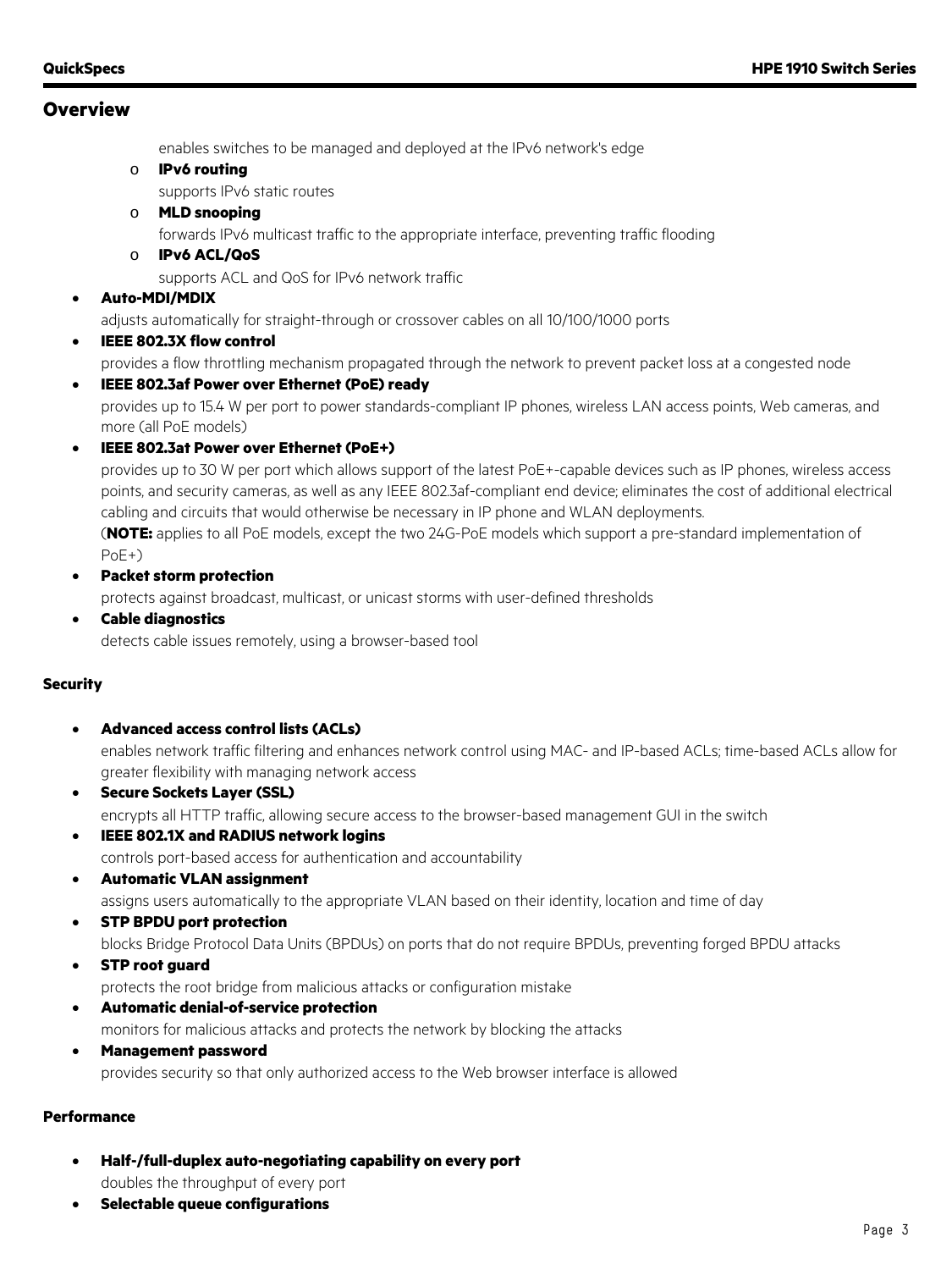allows for increased performance by selecting the number of queues and associated memory buffering that best meet the requirements of the network applications

- **IGMP snooping**
	- improves network performance through multicast filtering, instead of flooding traffic to all ports
- **Fiber uplink**

provides greater distance connectivity using Gigabit fiber uplinks

#### **Layer 2 switching**

- **VLAN support and tagging** supports IEEE 802.1Q (4,094 VLAN IDs) and 256 VLANs simultaneously
- **Spanning Tree Protocol (STP)** supports standard IEEE 802.1D STP, IEEE 802.1w Rapid Spanning Tree Protocol (RSTP) for faster convergence, and IEEE 802.1s Multiple Spanning Tree Protocol (MSTP)
- **BPDU filtering** drops BPDU packets when STP is enabled globally but disabled on a specific port
- **Jumbo frame support**

supports up to 10 kilobyte frame size to improve the performance of large data transfers

#### **Layer 3 services**

#### • **Address Resolution Protocol (ARP)**

determines the MAC address of another IP host in the same subnet; supports static ARPs; gratuitous ARP allows detection of duplicate IP addresses; proxy ARP allows normal ARP operation between subnets or when subnets are separated by a Layer 2 network

• **DHCP relay**

simplifies management of DHCP addresses in networks with multiple subnets

#### **Layer 3 routing**

#### • **NEW Static IPv4/IPv6 routing**

provides basic routing (supporting up to 32 static routes and 8 virtual VLAN interfaces); allows manual configuration of routing

#### **Resiliency and high availability**

#### • **Available redundant power supply**

provides additional PoE of up to 740 W for high-power applications like HPE Gigabit Ethernet IntelliJack switches; the HPE RPS1600 Redundant Power System (JG136A), sold separately, is only for use with the 1910-24G-PoE (365W) Switch model

#### • **Link aggregation**

groups together multiple ports (up to a maximum of 2 ports) automatically using Link Aggregation Control Protocol (LACP), or manually, to form an ultra-high-bandwidth connection to the network backbone; helps prevent traffic bottlenecks

#### **Convergence**

#### • **LLDP-MED (Media Endpoint Discovery)**

defines a standard extension of LLDP that stores values for parameters such as QoS and VLAN to automatically configure network devices such as IP phones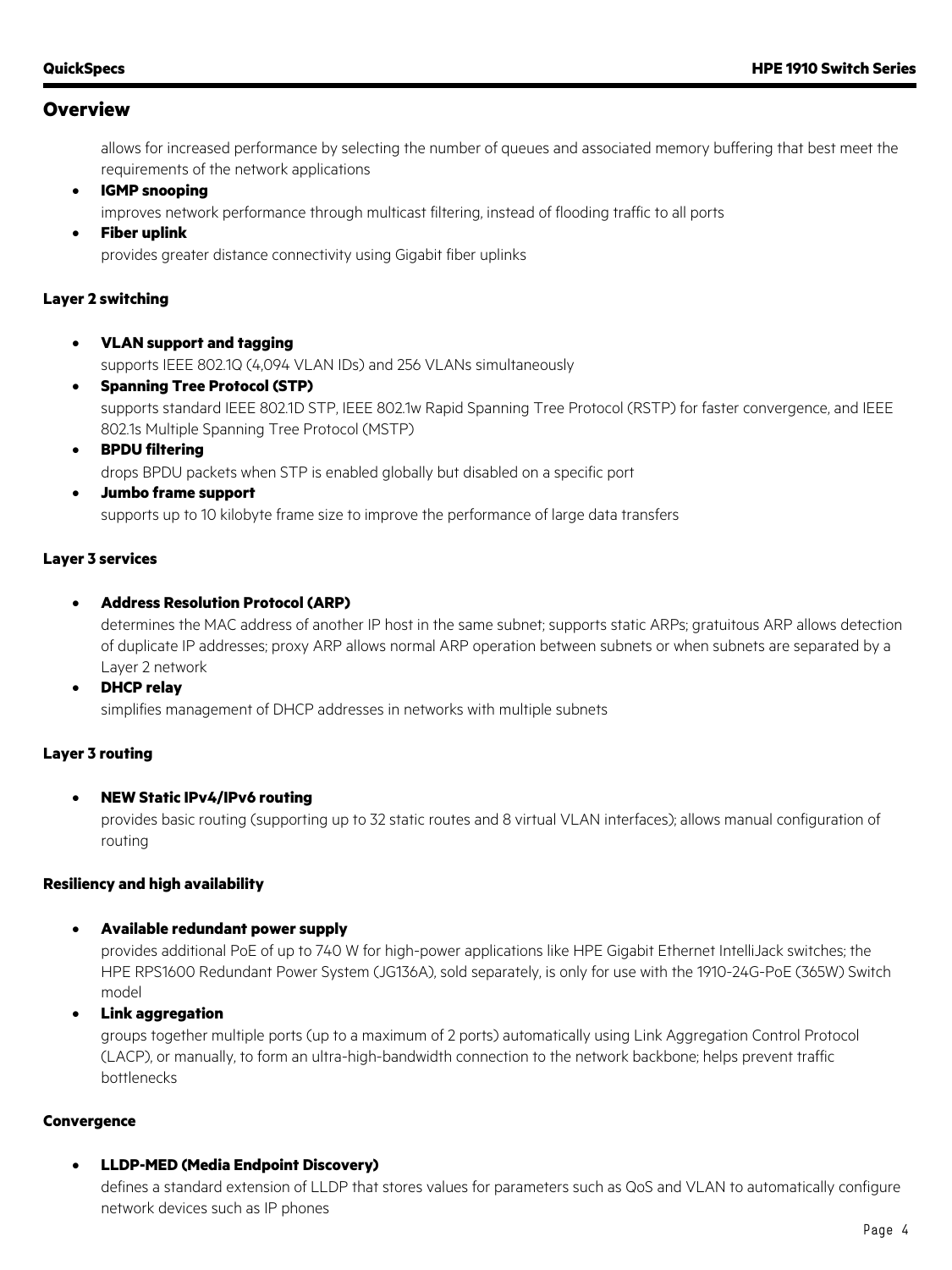#### • **PoE allocations**

supports multiple methods (automatic, IEEE 802.3af class, LLDP-MED, or user-specified) to allocate PoE power for more efficient energy savings

• **Auto voice VLAN**

recognizes IP phones and automatically assigns voice traffic to dedicated VLAN for IP phones

#### **Additional information**

• **Green initiative support**

provides support for RoHS and WEEE regulation

• **Green IT and power**

improves energy efficiency through the use of the latest advances in silicon development; shuts off unused ports and utilizes variable-speed fans, reducing energy costs

#### **Warranty and support**

#### • **Limited Lifetime Warranty**

See **<http://www.hpe.com/networking/warrantysummary>** for warranty and support information included with your product purchase.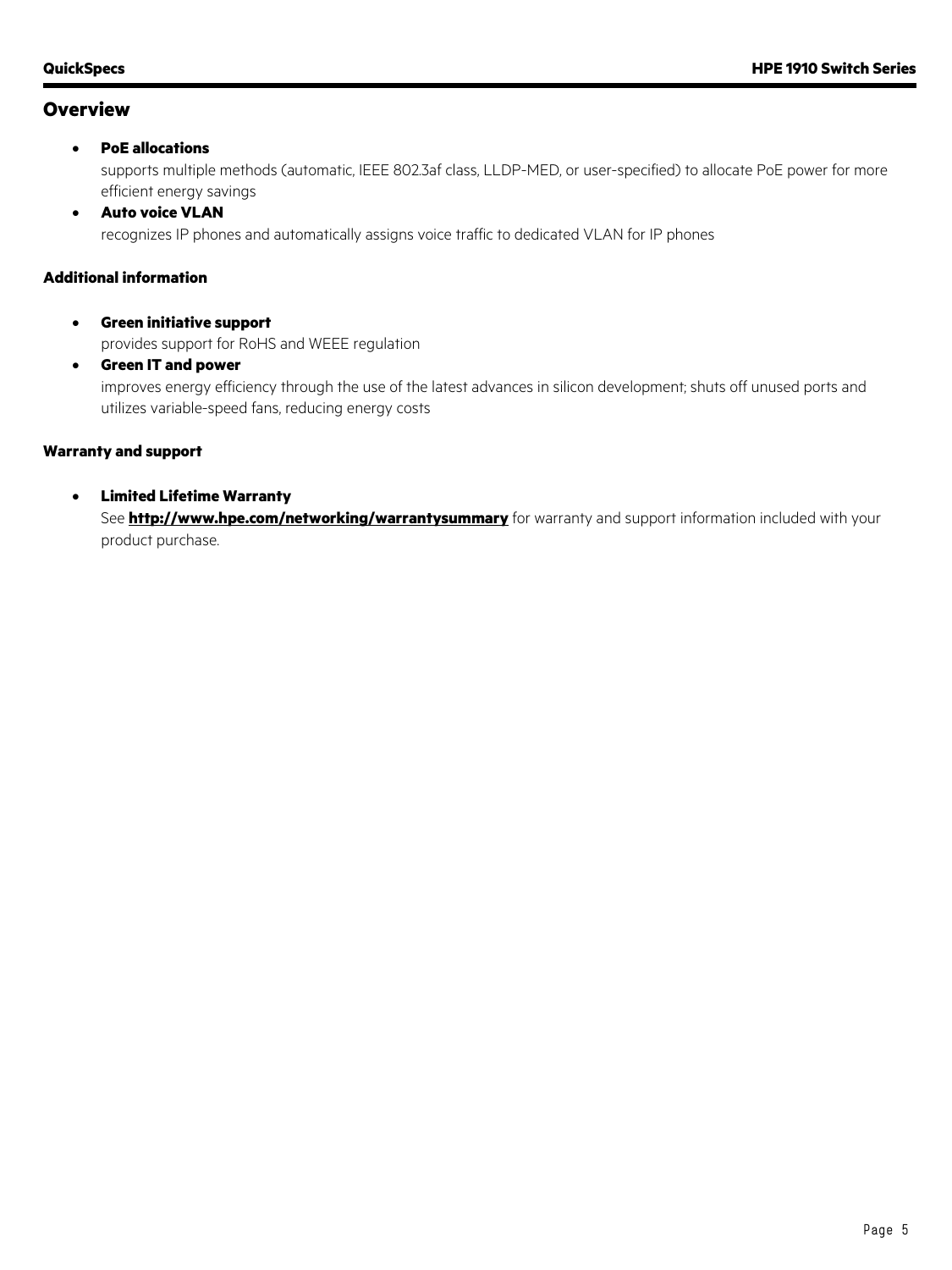**Build To Order**: BTO is a standalone unit with no integration. BTO products ship standalone are not part of a CTO or Rack-Shippable solution.

| HP 1910-8 Switch<br>8 RJ-45 autosensing 10/100 ports<br>$\bullet$<br>2 SFP dual-personality 1000 Mbps ports<br>$\bullet$<br>min=0 \ max=2 SFP Transceivers<br>1U - Height    | <b>JG536A</b><br>See Configuration<br><b>NOTE: 2,3</b> |
|------------------------------------------------------------------------------------------------------------------------------------------------------------------------------|--------------------------------------------------------|
| HP 1910-8 -PoE+ Switch<br>8 RJ-45 auto-negotiating 10/100 ports<br>٠<br>2 SFP dual-personality 1000 Mbps ports<br>$\bullet$<br>min=0 \ max=2 SFP Transceivers<br>1U - Height | <b>JG537A</b><br>See Configuration<br><b>NOTE:2,3</b>  |
| HP 1910-8G Switch<br>8 RJ-45 auto-negotiating 10/100/1000 ports<br>$\bullet$<br>1 SFP 1000 Mbps port<br>min=0 \ max=1 SFP Transceiver<br>1U - Height                         | <b>JG348A</b><br>See Configuration<br><b>NOTE: 4,5</b> |
| PDU Cable NA/MX/TW/JP<br>C15 PDU Jumper Cord (NA/MX/TW/JP)                                                                                                                   | JG348A#B2B                                             |
| PDU Cable ROW<br>C15 PDU Jumper Cord (ROW)                                                                                                                                   | JG348A#B2C                                             |
| HP 1910-8G-PoE+ (65W) Switch<br>8 RJ-45 auto-negotiating 10/100/1000 ports<br>1 SFP 1000 Mbps port<br>1U - Height                                                            | <b>JG349A</b><br>See Configuration<br><b>NOTE: 4,5</b> |
| PDU Cable NA/MX/TW/JP<br>C15 PDU Jumper Cord (NA/MX/TW/JP)                                                                                                                   | JG349A#B2B                                             |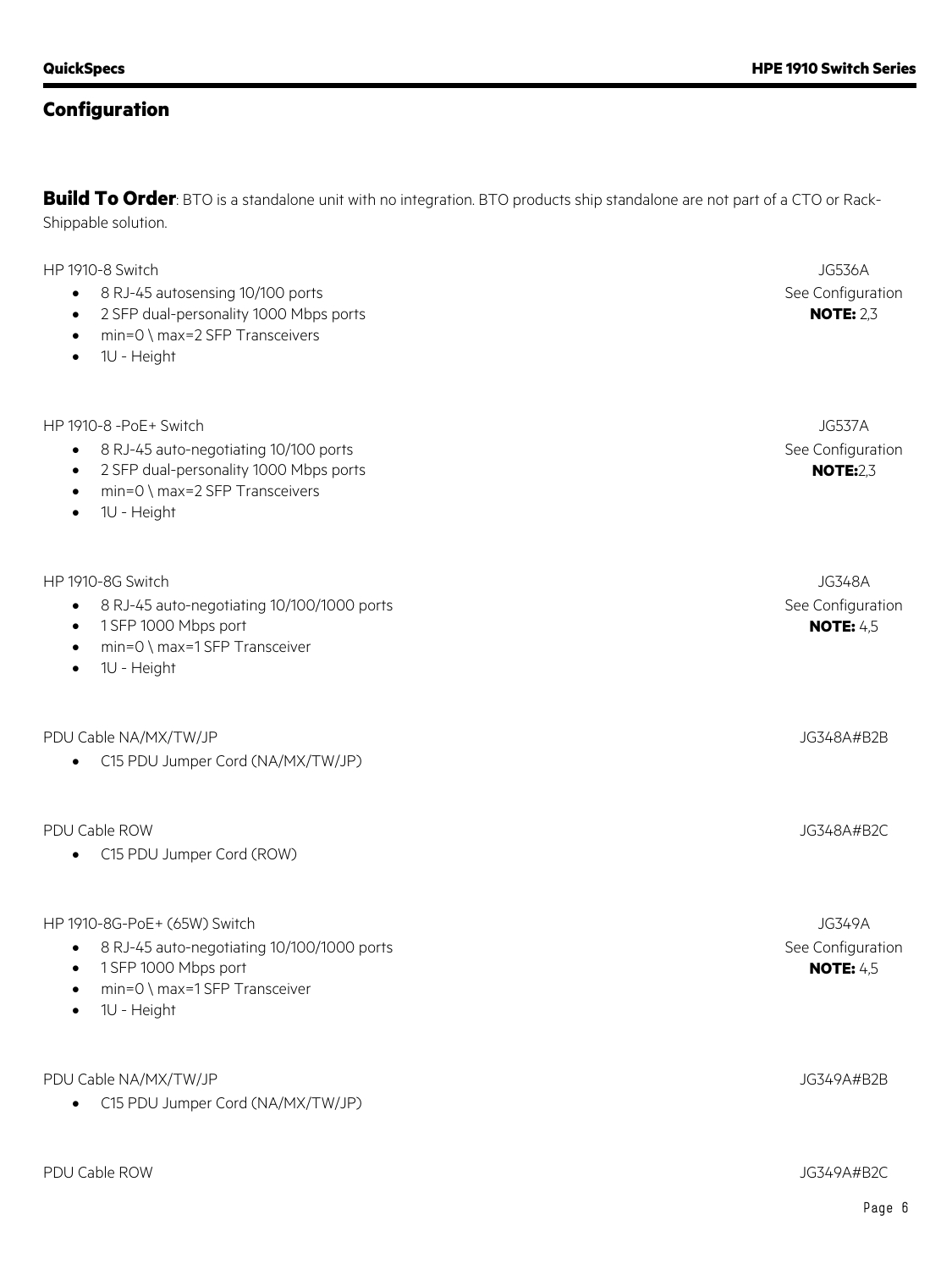• C15 PDU Jumper Cord (ROW)

| HP 1910-8G-PoE+ (180W) Switch                                                                | <b>JG350A</b>                         |
|----------------------------------------------------------------------------------------------|---------------------------------------|
| 8 RJ-45 auto-negotiating 10/100/1000 ports<br>$\bullet$<br>1 SFP 1000 Mbps port<br>$\bullet$ | See Configuration<br><b>NOTE:4,5</b>  |
| min=0 \ max=1 SFP Transceiver<br>$\bullet$<br>1U - Height<br>$\bullet$                       |                                       |
| PDU Cable NA/MX/TW/JP                                                                        | JG350A#B2B                            |
| C15 PDU Jumper Cord (NA/MX/TW/JP)                                                            |                                       |
| PDU Cable ROW                                                                                | JG350A#B2C                            |
| C15 PDU Jumper Cord (ROW)<br>$\bullet$                                                       |                                       |
| HP 1910-16G Switch                                                                           | JE005A                                |
| 16 RJ-45 auto-negotiating 10/100/1000 ports<br>٠<br>4 SFP 1000 Mbps port<br>$\bullet$        | See Configuration<br><b>NOTE:1, 5</b> |
| min=0 \ max=4 SFP Transceivers<br>$\bullet$<br>1U - Height<br>$\bullet$                      |                                       |
| PDU Cable NA/MX/TW/JP                                                                        | JE005A#B2B                            |
| C15 PDU Jumper Cord (NA/MX/TW/JP)                                                            |                                       |
| PDU Cable ROW                                                                                | JE005A#B2C                            |
| C15 PDU Jumper Cord (ROW)                                                                    |                                       |
| HP 1910-24G-PoE(170W) Switch                                                                 | <b>JE008A</b>                         |
| • 24 RJ-45 auto-negotiating 10/100/1000 ports<br>4 SFP 1000 Mbps ports<br>$\bullet$          | See Configuration<br><b>NOTE:1, 5</b> |
| min=0 \ max=4 SFP Transceivers<br>1U - Height                                                |                                       |
| PDU Cable NA/MX/TW/JP                                                                        | JEO08A#B2B                            |
| C15 PDU Jumper Cord (NA/MX/TW/JP)                                                            |                                       |
| PDU Cable ROW                                                                                | JE008A#B2C                            |
| C15 PDU Jumper Cord (ROW)<br>$\bullet$                                                       |                                       |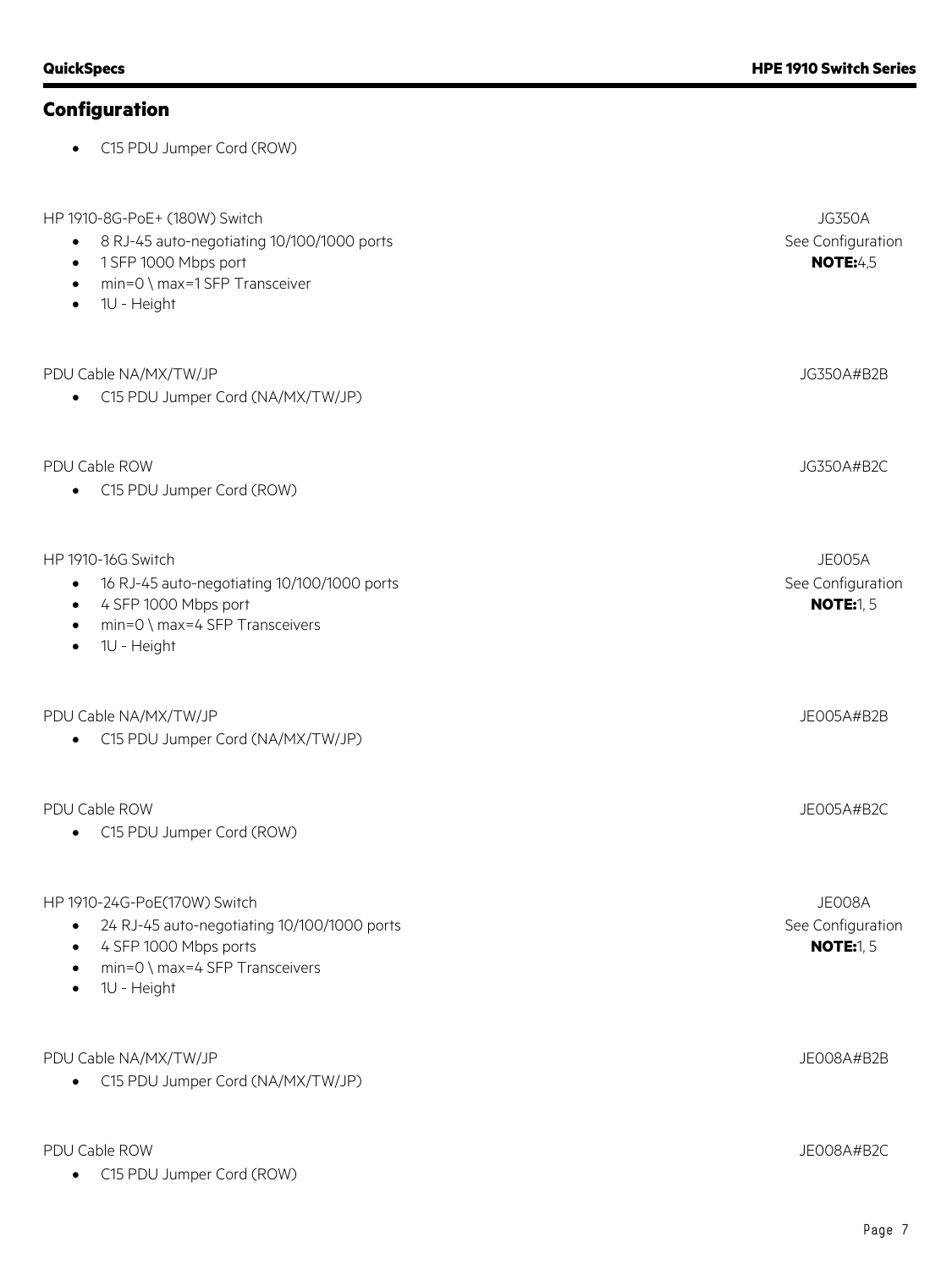| HP 1910-24G-PoE (365W) Switch<br>24 RJ-45 auto-negotiating 10/100/1000 ports<br>$\bullet$<br>4 SFP 1000 Mbps ports<br>$\bullet$<br>min=0 \ max=4 SFP Transceivers<br>$\bullet$<br>1U - Height<br>$\bullet$      | JE007A<br>See Configuration<br><b>NOTE:1, 5</b>        |
|-----------------------------------------------------------------------------------------------------------------------------------------------------------------------------------------------------------------|--------------------------------------------------------|
| PDU Cable NA/MX/TW/JP<br>C15 PDU Jumper Cord (NA/MX/TW/JP)<br>$\bullet$                                                                                                                                         | JEO07A#B2B                                             |
| PDU Cable ROW<br>C15 PDU Jumper Cord (ROW)<br>$\bullet$                                                                                                                                                         | JE007A#B2C                                             |
| HP 1910-24G Switch<br>24 RJ-45 auto-negotiating 10/100/1000 ports<br>$\bullet$<br>4 SFP 1000 Mbps ports<br>$\bullet$<br>min=0 \ max=4 SFP Transceivers<br>$\bullet$<br>1U - Height<br>$\bullet$                 | <b>JE006A</b><br>See Configuration<br><b>NOTE:1, 5</b> |
| PDU Cable NA/MX/TW/JP<br>C15 PDU Jumper Cord (NA/MX/TW/JP)                                                                                                                                                      | JE006A#B2B                                             |
| PDU Cable ROW<br>C15 PDU Jumper Cord (ROW)<br>$\bullet$                                                                                                                                                         | JE006A#B2C                                             |
| HP 1910-24 Switch<br>24 RJ-45 autosensing 10/100 ports<br>2 SFP dual-personality 1000 Mbps ports<br>min=0 \ max=2 SFP Transceivers<br>$\bullet$<br>1U - Height<br>$\bullet$                                     | <b>JG538A</b><br>See Configuration<br><b>NOTE:2,3</b>  |
| HP 1910-24-PoE+ Switch<br>24 RJ-45 auto-negotiating 10/100 ports<br>$\bullet$<br>2 SFP dual-personality 1000 Mbps ports<br>$\bullet$<br>min=0 \ max=2 SFP Transceivers<br>$\bullet$<br>1U - Height<br>$\bullet$ | <b>JG539A</b><br>See Configuration<br><b>NOTE: 2,3</b> |
| HP 1910-48G Switch                                                                                                                                                                                              | JE009A                                                 |

• 48 RJ-45 auto-negotiating 10/100/1000 ports See Configuration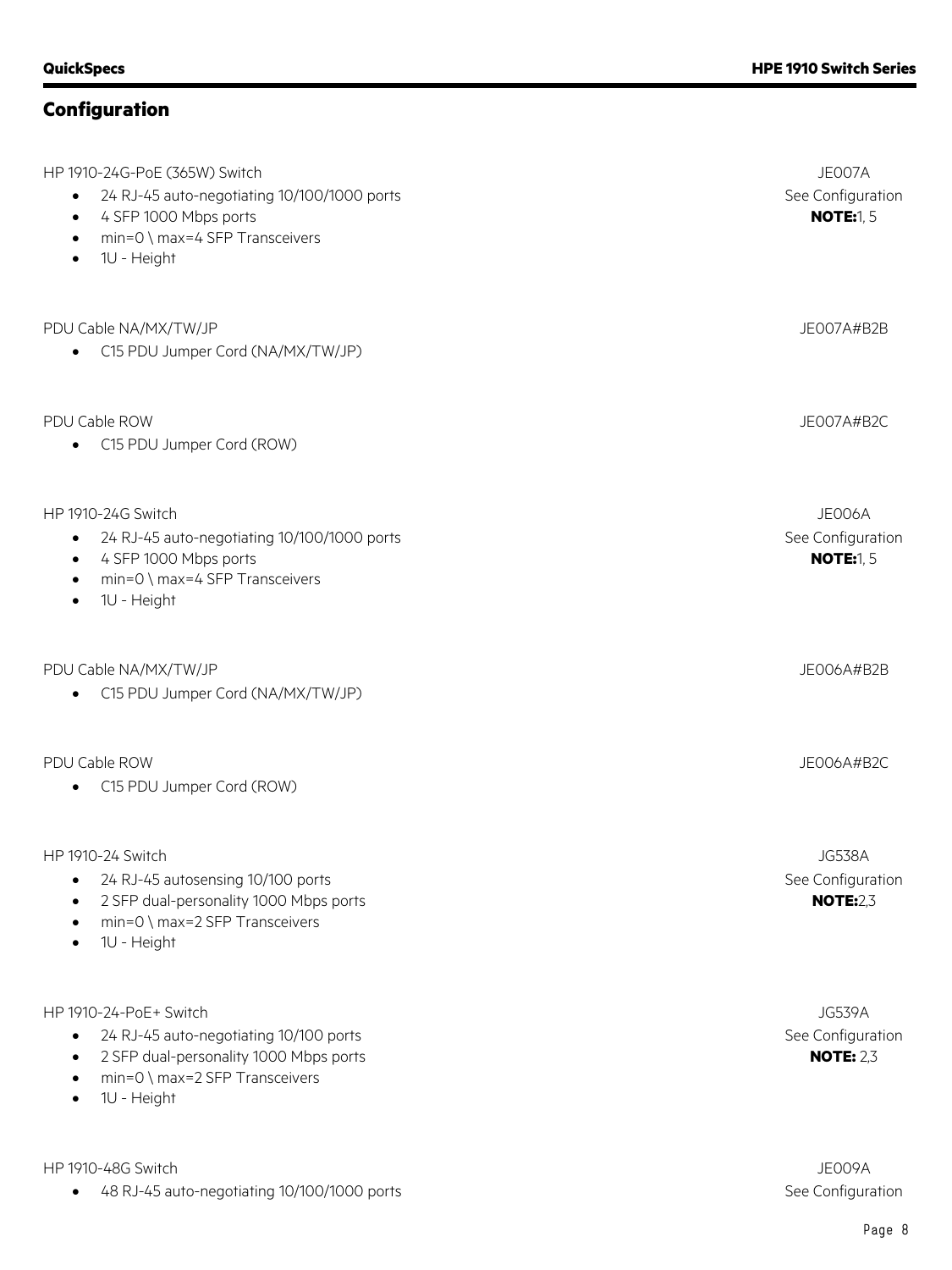|                       | 4 SFP 1000 Mbps ports<br>min=0 \ max=4 SFP Transceivers<br>1U - Height                                                               |                                       |  |
|-----------------------|--------------------------------------------------------------------------------------------------------------------------------------|---------------------------------------|--|
| PDU Cable NA/MX/TW/JP | C15 PDU Jumper Cord (NA/MX/TW/JP)                                                                                                    | JE009A#B2B                            |  |
|                       |                                                                                                                                      |                                       |  |
| PDU Cable ROW         |                                                                                                                                      | JE009A#B2C                            |  |
|                       | C15 PDU Jumper Cord (ROW)                                                                                                            |                                       |  |
| HP 1910-48 Switch     |                                                                                                                                      | <b>JG540A</b>                         |  |
| $\bullet$             | 48 RJ-45 autosensing 10/100 ports<br>2 RJ-45 autosensing10/100/1000 ports<br>2 SFP 1000 Mbps ports<br>min=0 \ max=2 SFP Transceivers | See Configuration<br><b>NOTE: 2,3</b> |  |
| 1U - Height           |                                                                                                                                      |                                       |  |
| Configuration Rules:  |                                                                                                                                      |                                       |  |
| Note 1                | The following Transceivers install into this switch:                                                                                 |                                       |  |
|                       | HP X121 1G SFP LC SX Transceiver                                                                                                     | J4858C                                |  |
|                       | HP X121 1G SFP LC LX Transceiver                                                                                                     | J4859C                                |  |
|                       | HP X121 1G SFP RJ45 T Transceiver                                                                                                    | J8177C                                |  |
|                       | HP X120 1G SFP LC SX Transceiver                                                                                                     | <b>JD118B</b>                         |  |
|                       | HP X120 1G SFP LC LX Transceiver                                                                                                     | <b>JD119B</b>                         |  |
|                       | HP X125 1G SFP RJ45 T Transceiver                                                                                                    | JD089A                                |  |
|                       | HP X125 1G SFP LC LH40 1310nm Transceiver                                                                                            | <b>JD061A</b>                         |  |
|                       | HP X120 1G SFP LC LH40 1550nm Transceiver                                                                                            | <b>JD062A</b>                         |  |
|                       | HP X125 1G SFP LC LH70 Transceiver                                                                                                   | JD063B                                |  |
|                       | HP X120 1G SFP LC BX 10-U Transceiver                                                                                                | <b>JD098B</b>                         |  |
|                       | HP X120 1G SFP LC BX 10-D Transceiver                                                                                                | JD099B                                |  |
| Note 2                | Localization required. (See Localization Menu for list.)                                                                             |                                       |  |
| Note 3                | The following Transceivers install into this switch:                                                                                 |                                       |  |
|                       | HP X121 1G SFP LC SX Transceiver                                                                                                     | J4858C                                |  |
|                       | HP X121 1G SFP LC LX Transceiver                                                                                                     | J4859C                                |  |
|                       | HP X120 1G SFP LC LX Transceiver                                                                                                     | <b>JD119B</b>                         |  |
| Note 4                | The following Transceivers install into this switch:                                                                                 |                                       |  |
|                       | HP X121 1G SFP LC SX Transceiver                                                                                                     | J4858C                                |  |
|                       | HP X121 1G SFP LC LX Transceiver                                                                                                     | J4859C                                |  |
|                       | HP X121 1G SFP RJ45 T Transceiver                                                                                                    | <b>J8177C</b>                         |  |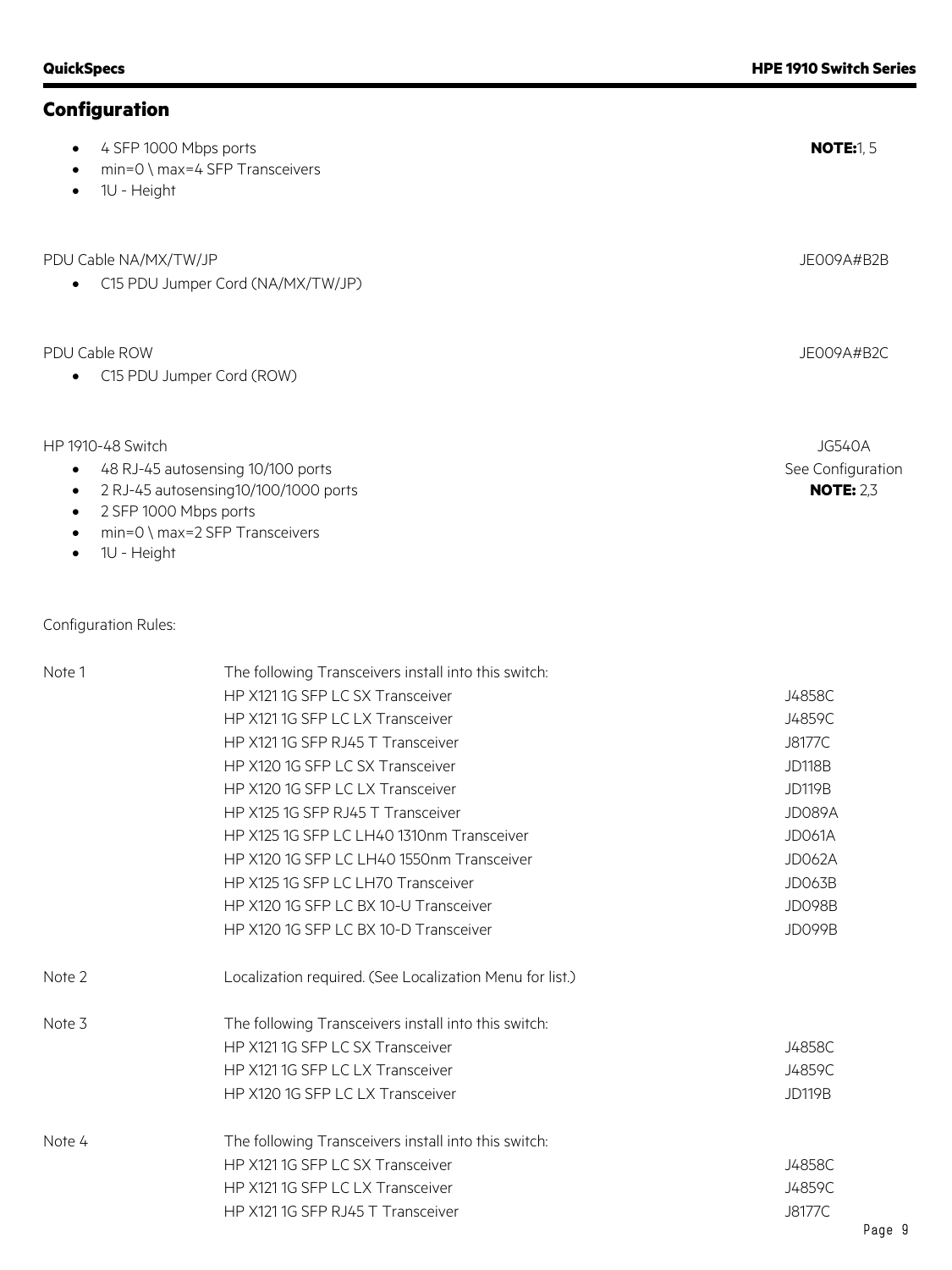|        | HP X120 1G SFP LC SX Transceiver                                                              | <b>JD118B</b> |
|--------|-----------------------------------------------------------------------------------------------|---------------|
|        | HP X120 1G SFP LC LX Transceiver                                                              | <b>JD119B</b> |
|        | HP X120 1G SFP RJ45 T Transceiver                                                             | JD089B        |
|        | HP X125 1G SFP LC LH40 1310nm Transceiver                                                     | JD061A        |
|        | HP X120 1G SFP LC LH40 1550nm Transceiver                                                     | JD062A        |
|        | HP X125 1G SFP LC LH70 Transceiver                                                            | JD063B        |
| Note 5 | Localization (Wall Power Cord) required on orders without #B2B or #B2C (PDU Power Cord). (See |               |

### **Internal or External Power Supplies(Model Dependant)**

Localization Menu)

Internal Power supplies Included

#### **External Redundant Power Supplies**

| HP RPS1600 Redundant Power System             | JG136A             |
|-----------------------------------------------|--------------------|
| $\bullet$ Height = 1U                         | See Configuration  |
| includes 1 x c13, 1600w and Power Supply port | <b>NOTE:</b> 2.3.4 |

| HP RPS1600 1600W AC Power Supply | <b>JG137A</b> |
|----------------------------------|---------------|
| .                                |               |

• Installs into JG136A only See Configuration

Configuration Rules:

| Note 1 | If this power supply is selected, The JG136A - HP A-RPS1600 Redundant Power<br>System must be on order or onsite. |
|--------|-------------------------------------------------------------------------------------------------------------------|
| Note 2 | Localization required.                                                                                            |
| Note 3 | Each switch will only support 1 JG136A and 1 JG137A Power supply systems.                                         |
| Note 4 | This power supply only supported on switch JEOO7A.                                                                |

#### **Options for the HP 1600 External RPS Power Supply**

HP X290 1000 A JD5 2m RPS Cable JD187A

See Configuration **NOTE:**1

**NOTE:**1,3

Remark: These cables are used to connect the External Power System to Switch.

Configuration Rules: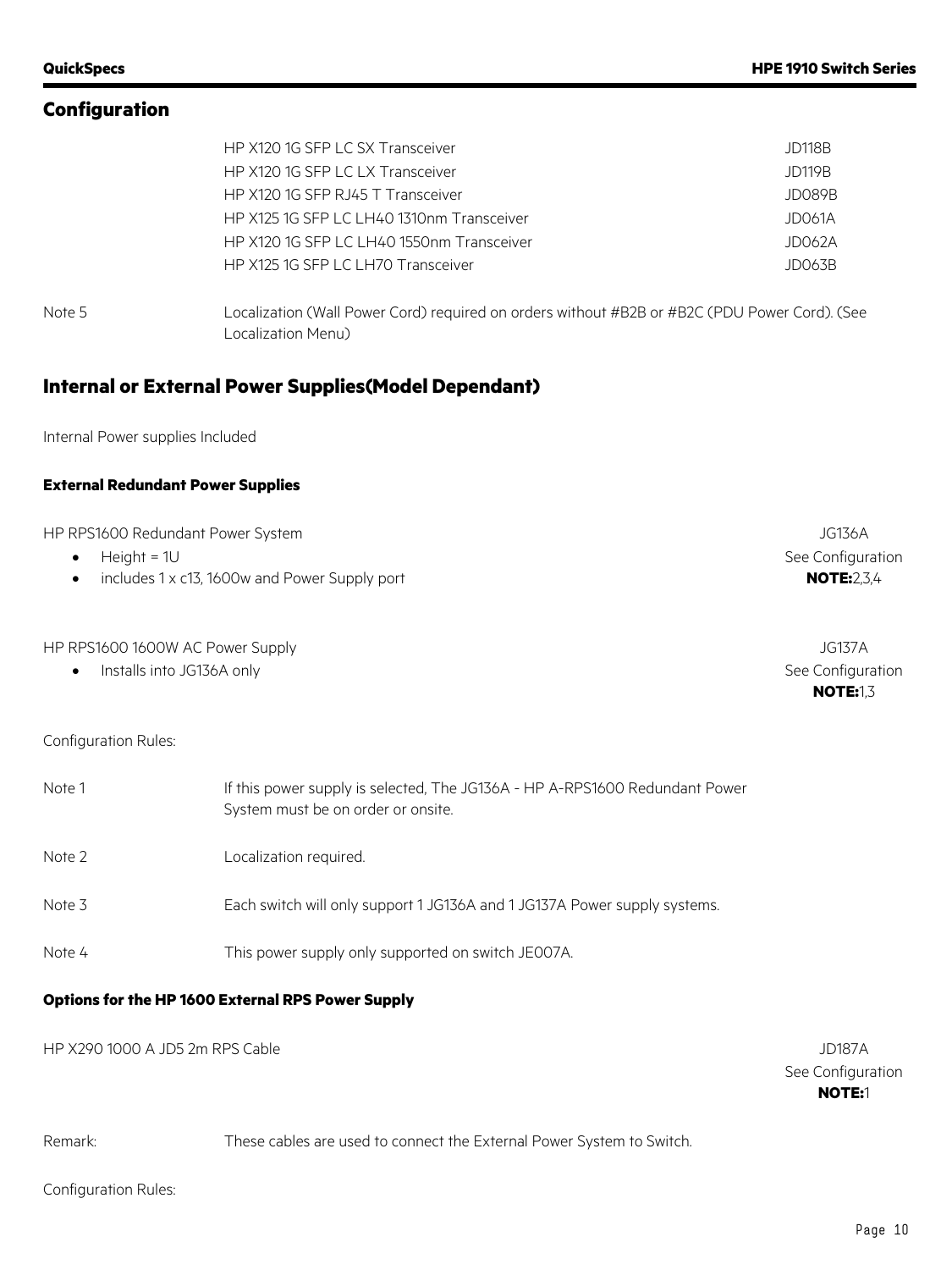Note 1 This Cable is only supported on switch JE007A when used with the RPS 1600 (JG136A)

### **Transceivers**

#### **SFP Transceivers**

| HP X121 1G SFP LC SX Transceiver          | J4858C        |
|-------------------------------------------|---------------|
| HP X121 1G SFP LC LX Transceiver          | J4859C        |
| HP X121 1G SFP RJ45 T Transceiver         | J8177C        |
| HP X120 1G SFP LC SX Transceiver          | <b>JD118B</b> |
| HP X120 1G SFP LC LX Transceiver          | <b>JD119B</b> |
| HP X120 1G SFP RJ45 T Transceiver         | JD089B        |
| HP X120 1G SFP LC BX 10-U Transceiver     | JD098B        |
| HP X120 1G SFP LC BX 10-D Transceiver     | JD099B        |
| HP X125 1G SFP LC LH40 1310nm Transceiver | JD061A        |
| HP X120 1G SFP LC LH40 1550nm Transceiver | JD062A        |
| HP X125 1G SFP LC LH70 Transceiver        | JD063B        |

### **Cables**

#### **Multi-Mode Cables**

| HP LC to LC Multi-mode OM3 2-Fiber 0.5m 1-Pack Fiber Optic Cable  | AJ833A        |
|-------------------------------------------------------------------|---------------|
| HP LC to LC Multi-mode OM3 2-Fiber 1.0m 1-Pack Fiber Optic Cable  | AJ834A        |
| HP LC to LC Multi-mode OM3 2-Fiber 2.0m 1-Pack Fiber Optic Cable  | AJ835A        |
| HP LC to LC Multi-mode OM3 2-Fiber 5.0m 1-Pack Fiber Optic Cable  | AJ836A        |
| HP LC to LC Multi-mode OM3 2-Fiber 15.0m 1-Pack Fiber Optic Cable | AJ837A        |
| HP LC to LC Multi-mode OM3 2-Fiber 30.0m 1-Pack Fiber Optic Cable | AJ838A        |
| HP LC to LC Multi-mode OM3 2-Fiber 50.0m 1-Pack Fiber Optic Cable | AJ839A        |
| HP Premier Flex LC/LC Multi-mode OM4 2 fiber 1m Cable             | QK732A        |
| HP Premier Flex LC/LC Multi-mode OM4 2 fiber 2m Cable             | QK733A        |
| HP Premier Flex LC/LC Multi-mode OM4 2 fiber 5m Cable             | <b>QK734A</b> |
| HP Premier Flex LC/LC Multi-mode OM4 2 fiber 15m Cable            | <b>QK735A</b> |
| HP Premier Flex LC/LC Multi-mode OM4 2 fiber 30m Cable            | <b>QK736A</b> |
| HP Premier Flex LC/LC Multi-mode OM4 2 fiber 50m Cable            | <b>OK737A</b> |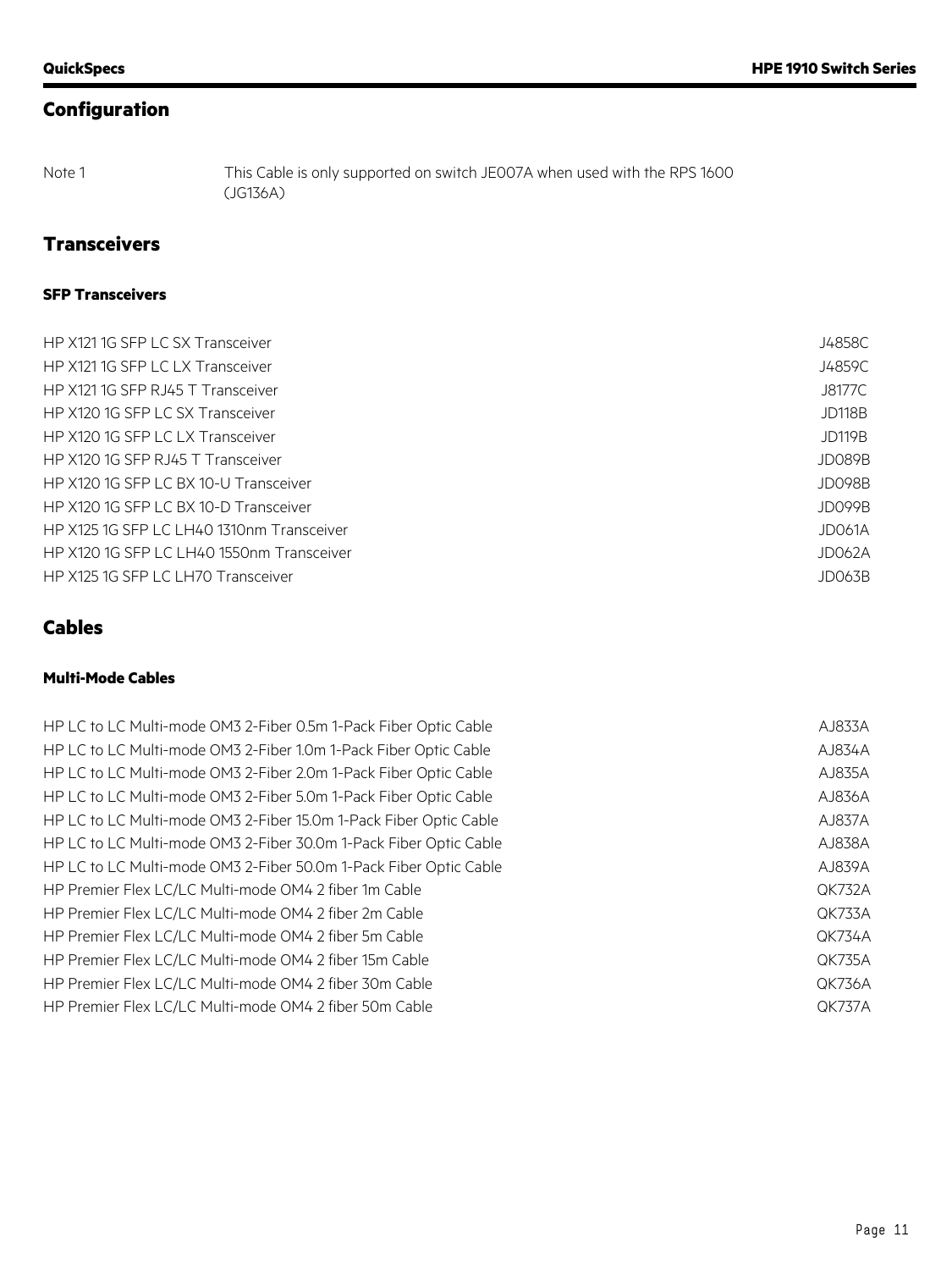| HP 1910-48G Switch (JE009A)     |                                                                                                                                                                                                                                                                                                                                                                                                                                                                 |                                                                     |
|---------------------------------|-----------------------------------------------------------------------------------------------------------------------------------------------------------------------------------------------------------------------------------------------------------------------------------------------------------------------------------------------------------------------------------------------------------------------------------------------------------------|---------------------------------------------------------------------|
| Ports                           | 48 RJ-45 auto-negotiating 10/100/1000 ports (IEEE 802.3 Type 10BASE-T, IEEE 802.3u Type<br>100BASE-TX, IEEE 802.3ab Type 1000BASE-T)<br>4 SFP 1000 Mbps ports<br>1 RJ-45 console port to access limited CLI port<br>Supports a maximum of 48 autosensing 10/100/1000 ports plus 4 1000BASE-X SFP ports, or a<br>combination<br>4 SFP 1000 Mbps ports<br>Supports a maximum of 48 autosensing 10/100/1000 ports plus 4 1000BASE-X SFP ports, or a<br>combination |                                                                     |
| <b>Physical characteristics</b> | <b>Dimensions</b>                                                                                                                                                                                                                                                                                                                                                                                                                                               | 17.4(w) x 10.24(d) x 1.7(h) in (44.2 x 26.01 x 4.32 cm) (1U height) |
|                                 | Weight                                                                                                                                                                                                                                                                                                                                                                                                                                                          | 6.8 lb (3.08 kg)                                                    |
| <b>Memory and processor</b>     | <b>Module</b>                                                                                                                                                                                                                                                                                                                                                                                                                                                   | ARM @ 333 MHz, 128 MB flash, 128 MB RAM; packet buffer size: 512 KB |
|                                 | Mounting and enclosure Mounts in an EIA-standard 19 in. telco rack or equipment cabinet (hardware included)                                                                                                                                                                                                                                                                                                                                                     |                                                                     |
| Performance                     | 100 Mb Latency                                                                                                                                                                                                                                                                                                                                                                                                                                                  | $< 5 \mu s$                                                         |
|                                 | 1000 Mb Latency                                                                                                                                                                                                                                                                                                                                                                                                                                                 | $\leq 5 \mu s$                                                      |
|                                 | Throughput                                                                                                                                                                                                                                                                                                                                                                                                                                                      | up to 77.4 Mpps (64-byte packets)                                   |
|                                 | Douting/Switching                                                                                                                                                                                                                                                                                                                                                                                                                                               | $10/6$ Chne                                                         |

|                                             | <b>Routing/Switching</b><br>capacity                                                                                               | 104 Gbps                                                                                                                                                                                                                                               |
|---------------------------------------------|------------------------------------------------------------------------------------------------------------------------------------|--------------------------------------------------------------------------------------------------------------------------------------------------------------------------------------------------------------------------------------------------------|
|                                             | <b>Routing table size</b>                                                                                                          | 32 entries (IPv4), 32 entries (IPv6)                                                                                                                                                                                                                   |
|                                             | <b>MAC address table size</b>                                                                                                      | 8192 entries                                                                                                                                                                                                                                           |
| <b>Environment</b>                          | <b>Operating temperature</b>                                                                                                       | 32°F to 113°F (0°C to 45°C)                                                                                                                                                                                                                            |
|                                             | <b>Operating relative</b><br>humidity                                                                                              | 10% to 90%, non-condensing                                                                                                                                                                                                                             |
|                                             | <b>Nonoperating/Storage</b><br>temperature                                                                                         | $-40^{\circ}$ F to 158 $^{\circ}$ F (-40 $^{\circ}$ C to 70 $^{\circ}$ C)                                                                                                                                                                              |
|                                             | <b>Nonoperating/Storage</b><br>relative humidity                                                                                   | 10% to 95%, non-condensing                                                                                                                                                                                                                             |
| <b>Electrical characteristics Frequency</b> |                                                                                                                                    | 50/60 Hz                                                                                                                                                                                                                                               |
| <b>Achieved Miercom</b>                     | <b>Voltage</b>                                                                                                                     | 100-240 VAC                                                                                                                                                                                                                                            |
| <b>Certified Green Award</b>                | <b>Maximum power rating</b>                                                                                                        | 59.8 W                                                                                                                                                                                                                                                 |
|                                             | <b>Notes</b>                                                                                                                       | Maximum power rating and maximum heat dissipation are the worst-case<br>theoretical maximum numbers provided for planning the infrastructure<br>with fully loaded PoE (if equipped), 100% traffic, all ports plugged in, and all<br>modules populated. |
| <b>Safety</b>                               |                                                                                                                                    | UL 60950; IEC 60950-1; EN 60950-1; CAN/CSA-C22.2 No. 60950-1-03                                                                                                                                                                                        |
| <b>Emissions</b>                            | FCC part 15 Class A; VCCI Class A; EN 55022 Class A; CISPR 22 Class A; EN 55024; EN 61000-3-2 2000,<br>61000-3-3; ICES-003 Class A |                                                                                                                                                                                                                                                        |
| <b>Management</b>                           | IMC - Intelligent Management Center; limited command-line interface; Web browser; SNMP Manager;<br>IEEE 802.3 Ethernet MIB         |                                                                                                                                                                                                                                                        |
| <b>Notes</b>                                |                                                                                                                                    | SFP ports and copper ports work simultaneously, independent of each other to give a total of 52                                                                                                                                                        |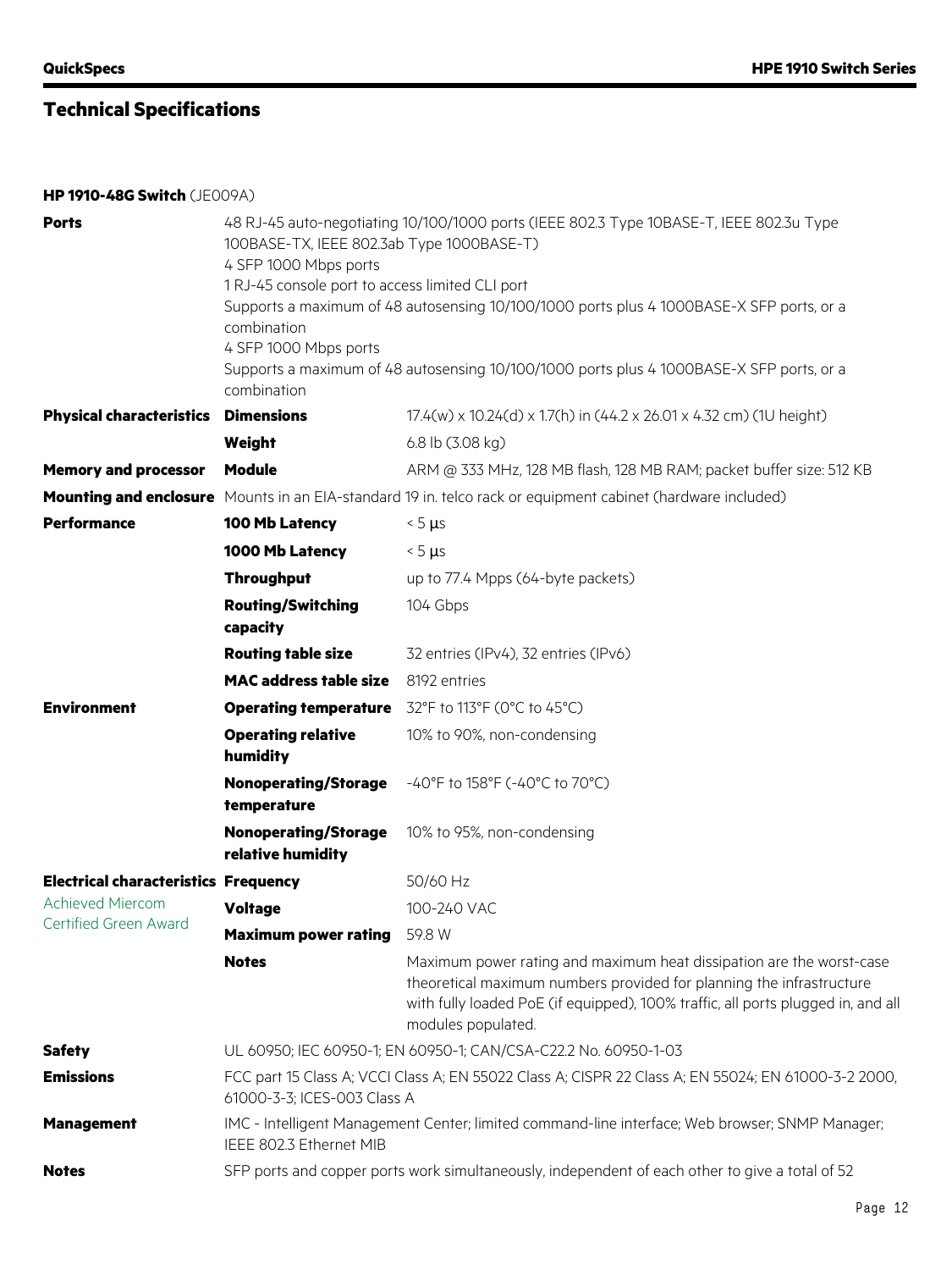| <b>Technical Specifications</b>             |                                                                                                                                                                                                                                                                                                                                                   |                                                                                                                                                                                                                                                                                                                                                                                                                                                                  |
|---------------------------------------------|---------------------------------------------------------------------------------------------------------------------------------------------------------------------------------------------------------------------------------------------------------------------------------------------------------------------------------------------------|------------------------------------------------------------------------------------------------------------------------------------------------------------------------------------------------------------------------------------------------------------------------------------------------------------------------------------------------------------------------------------------------------------------------------------------------------------------|
|                                             | Gigabit-capable ports.                                                                                                                                                                                                                                                                                                                            |                                                                                                                                                                                                                                                                                                                                                                                                                                                                  |
| <b>Services</b>                             | Refer to the Hewlett Packard Enterprise website at <b>http://www.hpe.com/networking/services</b> for<br>details on the service-level descriptions and product numbers. For details about services and response<br>times in your area, please contact your local Hewlett Packard Enterprise sales office                                           |                                                                                                                                                                                                                                                                                                                                                                                                                                                                  |
| HP 1910-24G-PoE (365 W) Switch (JE007A)     |                                                                                                                                                                                                                                                                                                                                                   |                                                                                                                                                                                                                                                                                                                                                                                                                                                                  |
| <b>Ports</b>                                | 24 RJ-45 auto-negotiating 10/100/1000 PoE ports (IEEE 802.3 Type 10BASE-T, IEEE 802.3u Type<br>100BASE-TX, IEEE 802.3ab Type 1000BASE-T, IEEE 802.3af PoE)<br>4 SFP 1000 Mbps ports<br>1 RJ-45 console port to access limited CLI port<br>Supports a maximum of 24 autosensing 10/100/1000 ports plus 4 1000BASE-X SFP ports, or a<br>combination |                                                                                                                                                                                                                                                                                                                                                                                                                                                                  |
| <b>Physical characteristics</b>             | <b>Dimensions</b>                                                                                                                                                                                                                                                                                                                                 | 17.4(w) x 16.54(d) x 1.7(h) in (44.2 x 42.01 x 4.32 cm) (1U height)                                                                                                                                                                                                                                                                                                                                                                                              |
|                                             | Weight                                                                                                                                                                                                                                                                                                                                            | 6.8 lb (3.08 kg)                                                                                                                                                                                                                                                                                                                                                                                                                                                 |
| <b>Memory and processor</b>                 | Module                                                                                                                                                                                                                                                                                                                                            | ARM @ 333 MHz, 128 MB flash, 128 MB RAM; packet buffer size: 512 KB                                                                                                                                                                                                                                                                                                                                                                                              |
|                                             |                                                                                                                                                                                                                                                                                                                                                   | <b>Mounting and enclosure</b> Mounts in an EIA-standard 19 in. telco rack or equipment cabinet (hardware included)                                                                                                                                                                                                                                                                                                                                               |
| <b>Performance</b>                          | 100 Mb Latency                                                                                                                                                                                                                                                                                                                                    | $< 5 \mu s$                                                                                                                                                                                                                                                                                                                                                                                                                                                      |
|                                             | 1000 Mb Latency                                                                                                                                                                                                                                                                                                                                   | $< 5 \mu s$                                                                                                                                                                                                                                                                                                                                                                                                                                                      |
|                                             | <b>Throughput</b>                                                                                                                                                                                                                                                                                                                                 | up to 41.7 Mpps (64-byte packets)                                                                                                                                                                                                                                                                                                                                                                                                                                |
|                                             | <b>Routing/Switching</b><br>capacity                                                                                                                                                                                                                                                                                                              | 56 Gbps                                                                                                                                                                                                                                                                                                                                                                                                                                                          |
|                                             | <b>Routing table size</b>                                                                                                                                                                                                                                                                                                                         | 32 entries (IPv4), 32 entries (IPv6)                                                                                                                                                                                                                                                                                                                                                                                                                             |
|                                             | <b>MAC address table size</b>                                                                                                                                                                                                                                                                                                                     | 8192 entries                                                                                                                                                                                                                                                                                                                                                                                                                                                     |
| <b>Environment</b>                          |                                                                                                                                                                                                                                                                                                                                                   | <b>Operating temperature</b> 32°F to 113°F (0°C to 45°C)                                                                                                                                                                                                                                                                                                                                                                                                         |
|                                             | <b>Operating relative</b><br>humidity                                                                                                                                                                                                                                                                                                             | 10% to 90%, non-condensing                                                                                                                                                                                                                                                                                                                                                                                                                                       |
|                                             | temperature                                                                                                                                                                                                                                                                                                                                       | Non-operating/Storage -40°F to 158°F (-40°C to 70°C)                                                                                                                                                                                                                                                                                                                                                                                                             |
|                                             | relative humidity                                                                                                                                                                                                                                                                                                                                 | <b>Non-operating/Storage</b> 10% to 95%, non-condensing                                                                                                                                                                                                                                                                                                                                                                                                          |
| <b>Electrical characteristics Frequency</b> |                                                                                                                                                                                                                                                                                                                                                   | 50 / 60 Hz                                                                                                                                                                                                                                                                                                                                                                                                                                                       |
|                                             | <b>Voltage</b>                                                                                                                                                                                                                                                                                                                                    | 100-240 VAC                                                                                                                                                                                                                                                                                                                                                                                                                                                      |
|                                             | <b>Maximum power rating</b>                                                                                                                                                                                                                                                                                                                       | 523 W                                                                                                                                                                                                                                                                                                                                                                                                                                                            |
|                                             | <b>PoE power</b>                                                                                                                                                                                                                                                                                                                                  | 365 W                                                                                                                                                                                                                                                                                                                                                                                                                                                            |
|                                             | <b>Notes</b>                                                                                                                                                                                                                                                                                                                                      | Maximum power rating and maximum heat dissipation are the worst-case<br>theoretical maximum numbers provided for planning the infrastructure<br>with fully loaded PoE (if equipped), 100% traffic, all ports plugged in, and all<br>modules populated.<br>PoE power is the power supplied by the internal power supply. It is<br>dependent on the type and quantity of power supplies and may be<br>supplemented with the use of an external power supply (EPS). |
| <b>Safety</b>                               |                                                                                                                                                                                                                                                                                                                                                   | UL 60950; IEC 60950-1; EN 60950-1; CAN/CSA-C22.2 No. 60950-1-03                                                                                                                                                                                                                                                                                                                                                                                                  |
| <b>Emissions</b>                            | FCC part 15 Class A; VCCI Class A; EN 55022 Class A; CISPR 22 Class A; EN 55024; EN 61000-3-2 2000,<br>61000-3-3; ICES-003 Class A                                                                                                                                                                                                                |                                                                                                                                                                                                                                                                                                                                                                                                                                                                  |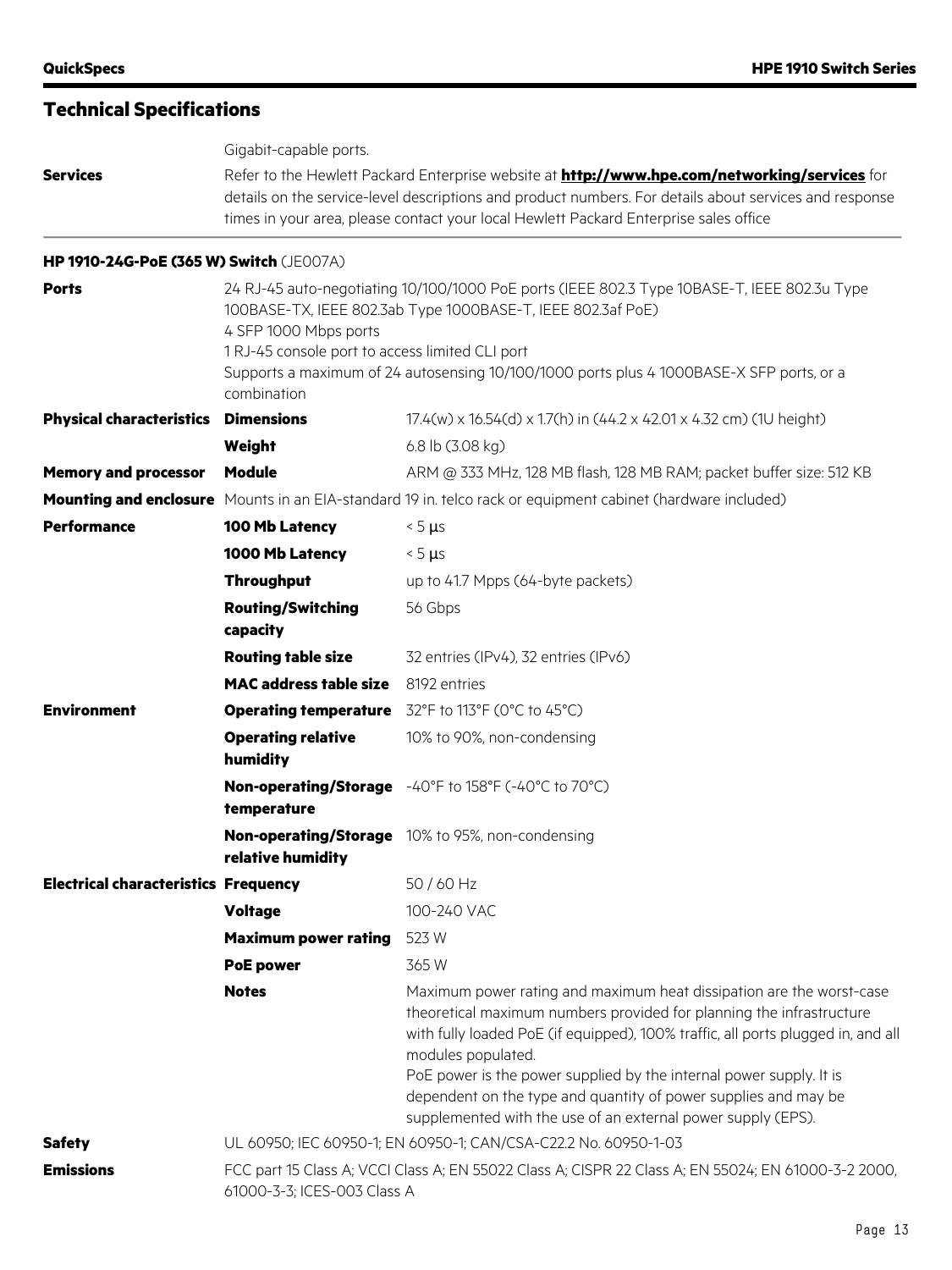| <b>Management</b> | IMC - Intelligent Management Center; limited command-line interface; Web browser; SNMP Manager;<br>IEEE 802.3 Ethernet MIB                                                                                                                                                                              |
|-------------------|---------------------------------------------------------------------------------------------------------------------------------------------------------------------------------------------------------------------------------------------------------------------------------------------------------|
| <b>Notes</b>      | SFP ports and copper ports can work simultaneously, independent of each other to give a total of 28<br>Gigabit-capable ports.                                                                                                                                                                           |
| <b>Services</b>   | Refer to the Hewlett Packard Enterprise website at <b>http://www.hpe.com/networking/services</b> for<br>details on the service-level descriptions and product numbers. For details about services and response<br>times in your area, please contact your local Hewlett Packard Enterprise sales office |

#### **HP 1910-24G-PoE (170 W) Switch** (JE008A)

| <b>Ports</b>                                | 24 RJ-45 auto-negotiating 10/100/1000 PoE ports (IEEE 802.3 Type 10BASE-T, IEEE 802.3u Type<br>100BASE-TX, IEEE 802.3ab Type 1000BASE-T, IEEE 802.3af PoE) |                                                                                                                                                                                                                                                        |  |
|---------------------------------------------|------------------------------------------------------------------------------------------------------------------------------------------------------------|--------------------------------------------------------------------------------------------------------------------------------------------------------------------------------------------------------------------------------------------------------|--|
|                                             | 4 SFP 1000 Mbps ports<br>1 RJ-45 console port to access limited CLI port                                                                                   |                                                                                                                                                                                                                                                        |  |
|                                             | combination                                                                                                                                                | Supports a maximum of 24 autosensing 10/100/1000 ports plus 4 1000BASE-X SFP ports, or a                                                                                                                                                               |  |
| <b>Physical characteristics Dimensions</b>  |                                                                                                                                                            | 17.4(w) x 16.54(d) x 1.7(h) in (44.2 x 42.01 x 4.32 cm) (1U height)                                                                                                                                                                                    |  |
|                                             | Weight                                                                                                                                                     | 6.8 lb (3.08 kg)                                                                                                                                                                                                                                       |  |
| <b>Memory and processor</b>                 | <b>Module</b>                                                                                                                                              | ARM @ 333 MHz, 128 MB flash, 128 MB RAM; packet buffer size: 512 KB                                                                                                                                                                                    |  |
|                                             |                                                                                                                                                            | Mounting and enclosure Mounts in an EIA-standard 19 in. telco rack or equipment cabinet (hardware included)                                                                                                                                            |  |
| <b>Performance</b>                          | 100 Mb Latency                                                                                                                                             | $< 5 \mu s$                                                                                                                                                                                                                                            |  |
|                                             | 1000 Mb Latency                                                                                                                                            | $< 5 \mu s$                                                                                                                                                                                                                                            |  |
|                                             | <b>Throughput</b>                                                                                                                                          | up to 41.7 Mpps (64-byte packets)                                                                                                                                                                                                                      |  |
|                                             | <b>Routing/Switching</b><br>capacity                                                                                                                       | 56 Gbps                                                                                                                                                                                                                                                |  |
|                                             | <b>Routing table size</b>                                                                                                                                  | 32 entries (IPv4), 32 entries (IPv6)                                                                                                                                                                                                                   |  |
|                                             | <b>MAC address table size</b>                                                                                                                              | 8192 entries                                                                                                                                                                                                                                           |  |
| <b>Environment</b>                          |                                                                                                                                                            | Operating temperature 32°F to 113°F (0°C to 45°C)                                                                                                                                                                                                      |  |
|                                             | <b>Operating relative</b><br>humidity                                                                                                                      | 10% to 90%, non-condensing                                                                                                                                                                                                                             |  |
|                                             | temperature                                                                                                                                                | Non-operating/Storage -40°F to 158°F (-40°C to 70°C)                                                                                                                                                                                                   |  |
|                                             | relative humidity                                                                                                                                          | Non-operating/Storage 10% to 95%, non-condensing                                                                                                                                                                                                       |  |
| <b>Electrical characteristics Frequency</b> |                                                                                                                                                            | 50 / 60 Hz                                                                                                                                                                                                                                             |  |
|                                             | <b>Voltage</b>                                                                                                                                             | 100-240 VAC                                                                                                                                                                                                                                            |  |
|                                             | <b>Maximum power rating</b>                                                                                                                                | 255 W                                                                                                                                                                                                                                                  |  |
|                                             | <b>PoE power</b>                                                                                                                                           | 170 W                                                                                                                                                                                                                                                  |  |
|                                             | <b>Notes</b>                                                                                                                                               | Maximum power rating and maximum heat dissipation are the worst-case<br>theoretical maximum numbers provided for planning the infrastructure<br>with fully loaded PoE (if equipped), 100% traffic, all ports plugged in, and all<br>modules populated. |  |
|                                             |                                                                                                                                                            | PoE power is the power supplied by the internal power supply. It is<br>dependent on the type and quantity of power supplies.                                                                                                                           |  |
| <b>Safety</b>                               |                                                                                                                                                            | UL 60950; IEC 60950-1; EN 60950-1; CAN/CSA-C22.2 No. 60950-1-03                                                                                                                                                                                        |  |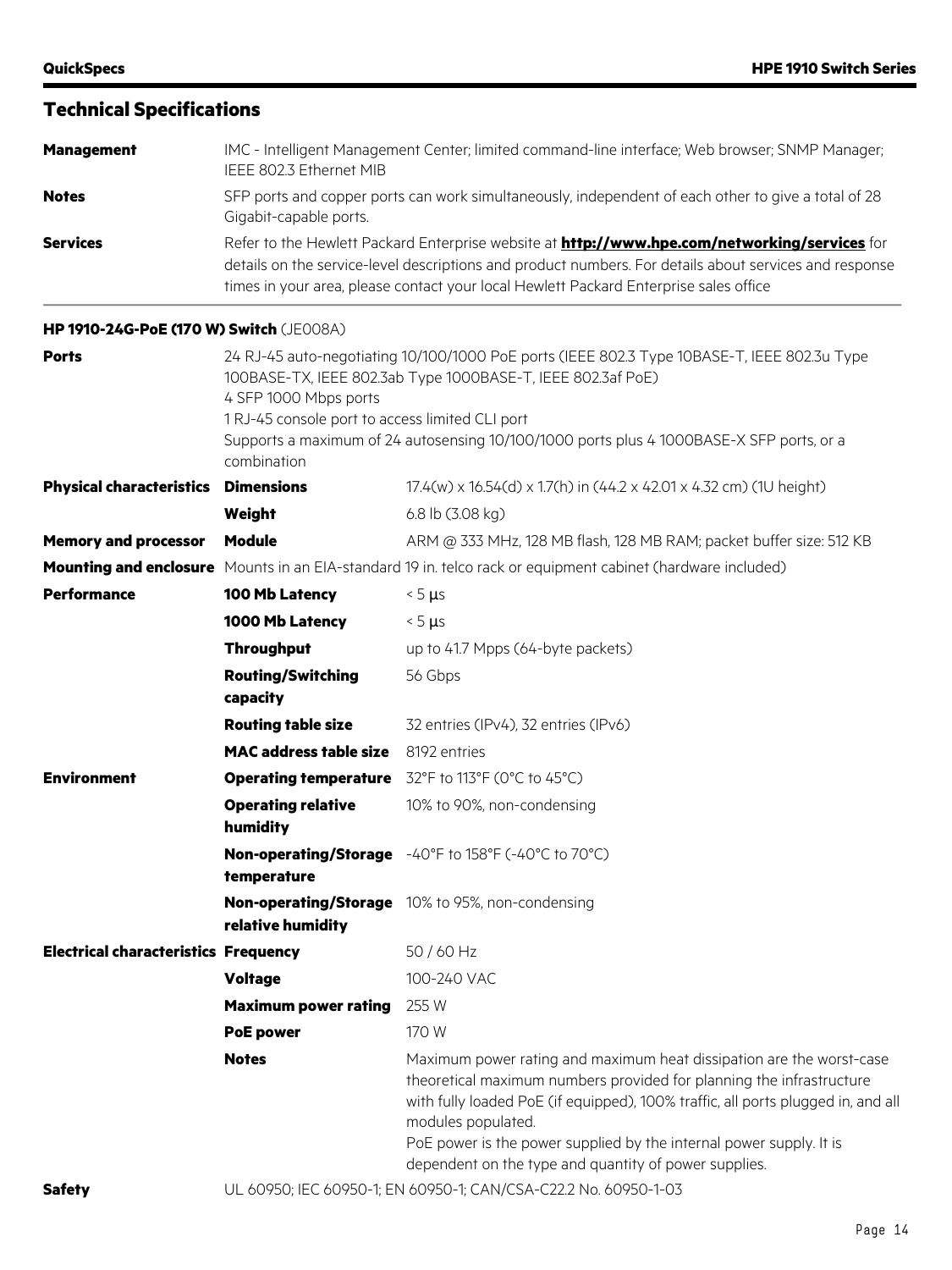| <b>Emissions</b>  | FCC part 15 Class A; VCCI Class A; EN 55022 Class A; CISPR 22 Class A; EN 55024; EN 61000-3-2 2000,<br>61000-3-3; ICES-003 Class A                                                                                                                                                                      |
|-------------------|---------------------------------------------------------------------------------------------------------------------------------------------------------------------------------------------------------------------------------------------------------------------------------------------------------|
| <b>Management</b> | IMC - Intelligent Management Center; limited command-line interface; Web browser; SNMP Manager;<br>IEEE 802.3 Ethernet MIB                                                                                                                                                                              |
| <b>Notes</b>      | SFP ports and copper ports can work simultaneously, independent of each other to give a total of 28<br>Gigabit-capable ports.                                                                                                                                                                           |
| <b>Services</b>   | Refer to the Hewlett Packard Enterprise website at <b>http://www.hpe.com/networking/services</b> for<br>details on the service-level descriptions and product numbers. For details about services and response<br>times in your area, please contact your local Hewlett Packard Enterprise sales office |

#### **HP 1910-24G Switch** (JE006A)

| <b>Ports</b>                                | 24 RJ-45 auto-negotiating 10/100/1000 ports (IEEE 802.3 Type 10BASE-T, IEEE 802.3u Type<br>100BASE-TX, IEEE 802.3ab Type 1000BASE-T)<br>4 SFP 1000 Mbps ports |                                                                                                                                                                                                                                                        |  |
|---------------------------------------------|---------------------------------------------------------------------------------------------------------------------------------------------------------------|--------------------------------------------------------------------------------------------------------------------------------------------------------------------------------------------------------------------------------------------------------|--|
|                                             | 1 RJ-45 console port to access limited CLI port<br>Supports a maximum of 24 autosensing 10/100/1000 ports plus 4 1000BASE-X SFP ports, or a<br>combination    |                                                                                                                                                                                                                                                        |  |
| <b>Physical characteristics Dimensions</b>  |                                                                                                                                                               | 17.4(w) x 6.3(d) x 1.7(h) in (44.2 x 16 x 4.32 cm) (1U height)                                                                                                                                                                                         |  |
|                                             | Weight                                                                                                                                                        | 6.8 lb (3.08 kg)                                                                                                                                                                                                                                       |  |
| <b>Memory and processor</b>                 | <b>Module</b>                                                                                                                                                 | ARM @ 333 MHz, 128 MB flash, 128 MB RAM; packet buffer size: 512 KB                                                                                                                                                                                    |  |
|                                             |                                                                                                                                                               | Mounting and enclosure Mounts in an EIA-standard 19 in. telco rack or equipment cabinet (hardware included)                                                                                                                                            |  |
| <b>Performance</b>                          | 100 Mb Latency                                                                                                                                                | $< 5 \mu s$                                                                                                                                                                                                                                            |  |
|                                             | 1000 Mb Latency                                                                                                                                               | $< 5 \mu s$                                                                                                                                                                                                                                            |  |
|                                             | <b>Throughput</b>                                                                                                                                             | up to 41.7 million pps                                                                                                                                                                                                                                 |  |
|                                             | <b>Routing/Switching</b><br>capacity                                                                                                                          | 56 Gbps                                                                                                                                                                                                                                                |  |
|                                             | <b>Routing table size</b>                                                                                                                                     | 32 entries                                                                                                                                                                                                                                             |  |
|                                             | <b>MAC address table size</b>                                                                                                                                 | 8192 entries                                                                                                                                                                                                                                           |  |
| <b>Environment</b>                          |                                                                                                                                                               | Operating temperature 32°F to 113°F (0°C to 45°C)                                                                                                                                                                                                      |  |
|                                             | <b>Operating relative</b><br>humidity                                                                                                                         | 10% to 90%, non-condensing                                                                                                                                                                                                                             |  |
|                                             | temperature                                                                                                                                                   | Non-operating/Storage -40°F to 158°F (-40°C to 70°C)                                                                                                                                                                                                   |  |
|                                             | relative humidity                                                                                                                                             | <b>Non-operating/Storage</b> 10% to 95%, non-condensing                                                                                                                                                                                                |  |
| <b>Electrical characteristics Frequency</b> |                                                                                                                                                               | 50/60 Hz                                                                                                                                                                                                                                               |  |
|                                             | <b>Voltage</b>                                                                                                                                                | 100-240 VAC                                                                                                                                                                                                                                            |  |
|                                             | <b>Maximum power rating</b>                                                                                                                                   | 31.5 W                                                                                                                                                                                                                                                 |  |
|                                             | <b>Notes</b>                                                                                                                                                  | Maximum power rating and maximum heat dissipation are the worst-case<br>theoretical maximum numbers provided for planning the infrastructure<br>with fully loaded PoE (if equipped), 100% traffic, all ports plugged in, and all<br>modules populated. |  |
| <b>Safety</b>                               | UL 60950; IEC 60950-1; EN 60950-1; CAN/CSA-C22.2 No. 60950-1-03                                                                                               |                                                                                                                                                                                                                                                        |  |
| <b>Emissions</b>                            | FCC part 15 Class A; VCCI Class A; EN 55022 Class A; CISPR 22 Class A; EN 55024; EN 61000-3-2 2000,                                                           |                                                                                                                                                                                                                                                        |  |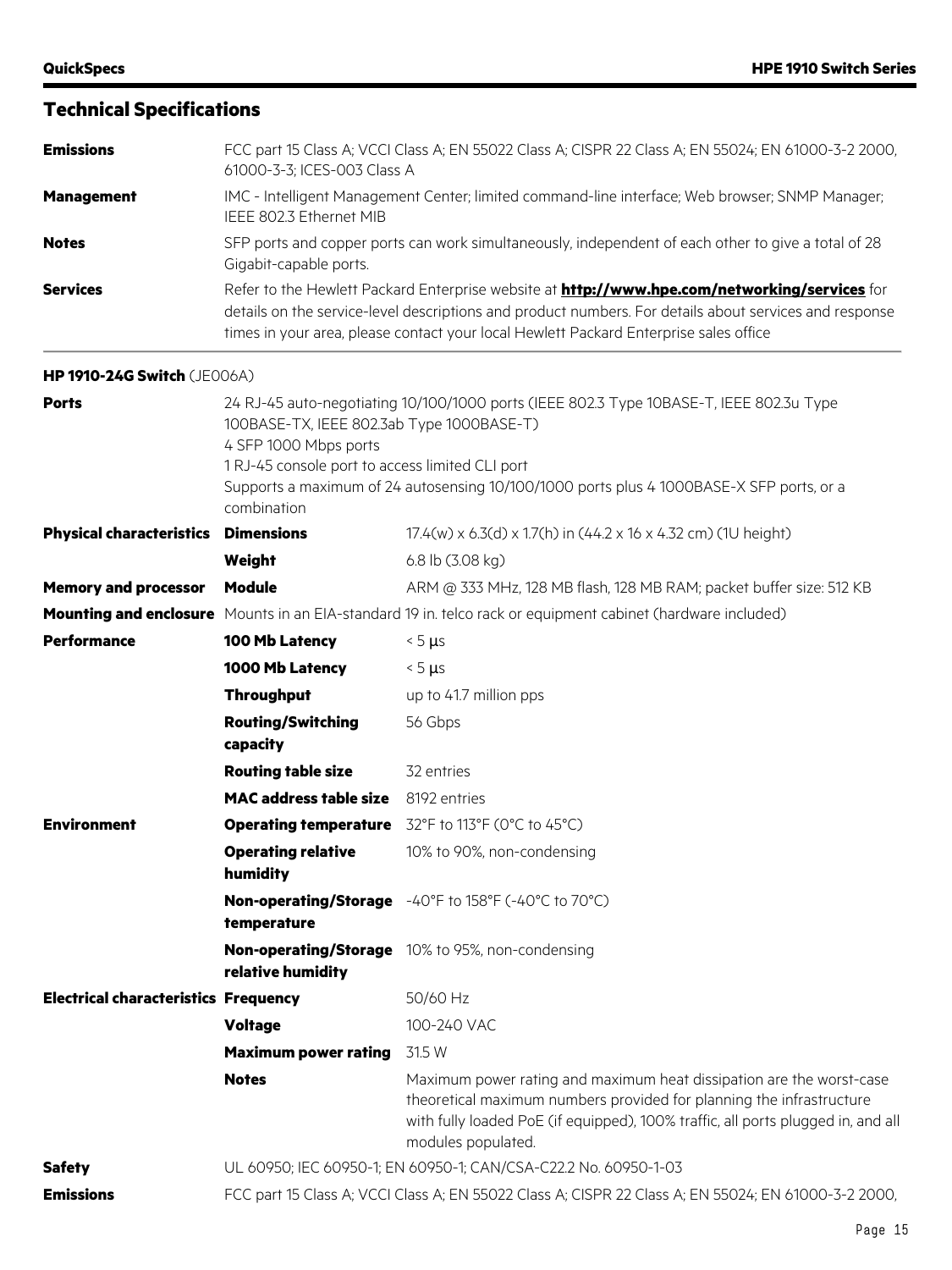|                   | 61000-3-3; ICES-003 Class A                                                                                                                                                                                                                                                                             |
|-------------------|---------------------------------------------------------------------------------------------------------------------------------------------------------------------------------------------------------------------------------------------------------------------------------------------------------|
| <b>Management</b> | IMC - Intelligent Management Center; limited command-line interface; Web browser; SNMP Manager;<br>IEEE 802.3 Ethernet MIB                                                                                                                                                                              |
| <b>Notes</b>      | SFP ports and copper ports can work simultaneously, independent of each other to give a total of 28<br>Gigabit-capable ports.                                                                                                                                                                           |
| <b>Services</b>   | Refer to the Hewlett Packard Enterprise website at <b>http://www.hpe.com/networking/services</b> for<br>details on the service-level descriptions and product numbers. For details about services and response<br>times in your area, please contact your local Hewlett Packard Enterprise sales office |

### **HP 1910-16G Switch** (JE005A)

| <b>Ports</b>                                | 16 RJ-45 auto-negotiating 10/100/1000 ports (IEEE 802.3 Type 10BASE-T, IEEE 802.3u Type<br>100BASE-TX, IEEE 802.3ab Type 1000BASE-T) |                                                                                                                                                                                                                                                        |  |
|---------------------------------------------|--------------------------------------------------------------------------------------------------------------------------------------|--------------------------------------------------------------------------------------------------------------------------------------------------------------------------------------------------------------------------------------------------------|--|
|                                             | 4 SFP 1000 Mbps ports<br>1 RJ-45 console port to access limited CLI port                                                             |                                                                                                                                                                                                                                                        |  |
|                                             | combination                                                                                                                          | Supports a maximum of 16 autosensing 10/100/1000 ports plus 4 1000BASE-X SFP ports, or a                                                                                                                                                               |  |
| <b>Physical characteristics</b>             | <b>Dimensions</b>                                                                                                                    | 17.4(w) x 6.3(d) x 1.7(h) in (44.2 x 16 x 4.32 cm) (1U height)                                                                                                                                                                                         |  |
|                                             | Weight                                                                                                                               | 6.8 lb (3.08 kg)                                                                                                                                                                                                                                       |  |
| <b>Memory and processor</b>                 | <b>Module</b>                                                                                                                        | ARM @ 333 MHz, 128 MB flash, 128 MB RAM; packet buffer size: 512 KB                                                                                                                                                                                    |  |
|                                             |                                                                                                                                      | <b>Mounting and enclosure</b> Mounts in an EIA-standard 19 in. telco rack or equipment cabinet (hardware included)                                                                                                                                     |  |
| <b>Performance</b>                          | 100 Mb Latency                                                                                                                       | $< 5 \mu s$                                                                                                                                                                                                                                            |  |
|                                             | 1000 Mb Latency                                                                                                                      | $< 5 \mu s$                                                                                                                                                                                                                                            |  |
|                                             | <b>Throughput</b>                                                                                                                    | up to 29.8 million pps                                                                                                                                                                                                                                 |  |
|                                             | <b>Routing/Switching</b><br>capacity                                                                                                 | 40 Gbps                                                                                                                                                                                                                                                |  |
|                                             | <b>Routing table size</b>                                                                                                            | 32 entries                                                                                                                                                                                                                                             |  |
|                                             | <b>MAC address table size</b>                                                                                                        | 8192 entries                                                                                                                                                                                                                                           |  |
| <b>Environment</b>                          |                                                                                                                                      | Operating temperature 32°F to 113°F (0°C to 45°C)                                                                                                                                                                                                      |  |
|                                             | <b>Operating relative</b><br>humidity                                                                                                | 10% to 90%, non-condensing                                                                                                                                                                                                                             |  |
|                                             | temperature                                                                                                                          | <b>Non-operating/Storage</b> -40°F to 158°F (-40°C to 70°C)                                                                                                                                                                                            |  |
|                                             | relative humidity                                                                                                                    | <b>Non-operating/Storage</b> 10% to 95%, non-condensing                                                                                                                                                                                                |  |
| <b>Electrical characteristics Frequency</b> |                                                                                                                                      | 50 / 60 Hz                                                                                                                                                                                                                                             |  |
|                                             | <b>Voltage</b>                                                                                                                       | 100-240 VAC                                                                                                                                                                                                                                            |  |
|                                             | <b>Maximum power rating</b>                                                                                                          | 25.1 W                                                                                                                                                                                                                                                 |  |
|                                             | <b>Notes</b>                                                                                                                         | Maximum power rating and maximum heat dissipation are the worst-case<br>theoretical maximum numbers provided for planning the infrastructure<br>with fully loaded PoE (if equipped), 100% traffic, all ports plugged in, and all<br>modules populated. |  |
| <b>Safety</b>                               |                                                                                                                                      | UL 60950; IEC 60950-1; EN 60950-1; CAN/CSA-C22.2 No. 60950-1-03                                                                                                                                                                                        |  |
| <b>Emissions</b>                            | FCC part 15 Class A; VCCI Class A; EN 55022 Class A; CISPR 22 Class A; EN 55024; EN 61000-3-2 2000,<br>61000-3-3; ICES-003 Class A   |                                                                                                                                                                                                                                                        |  |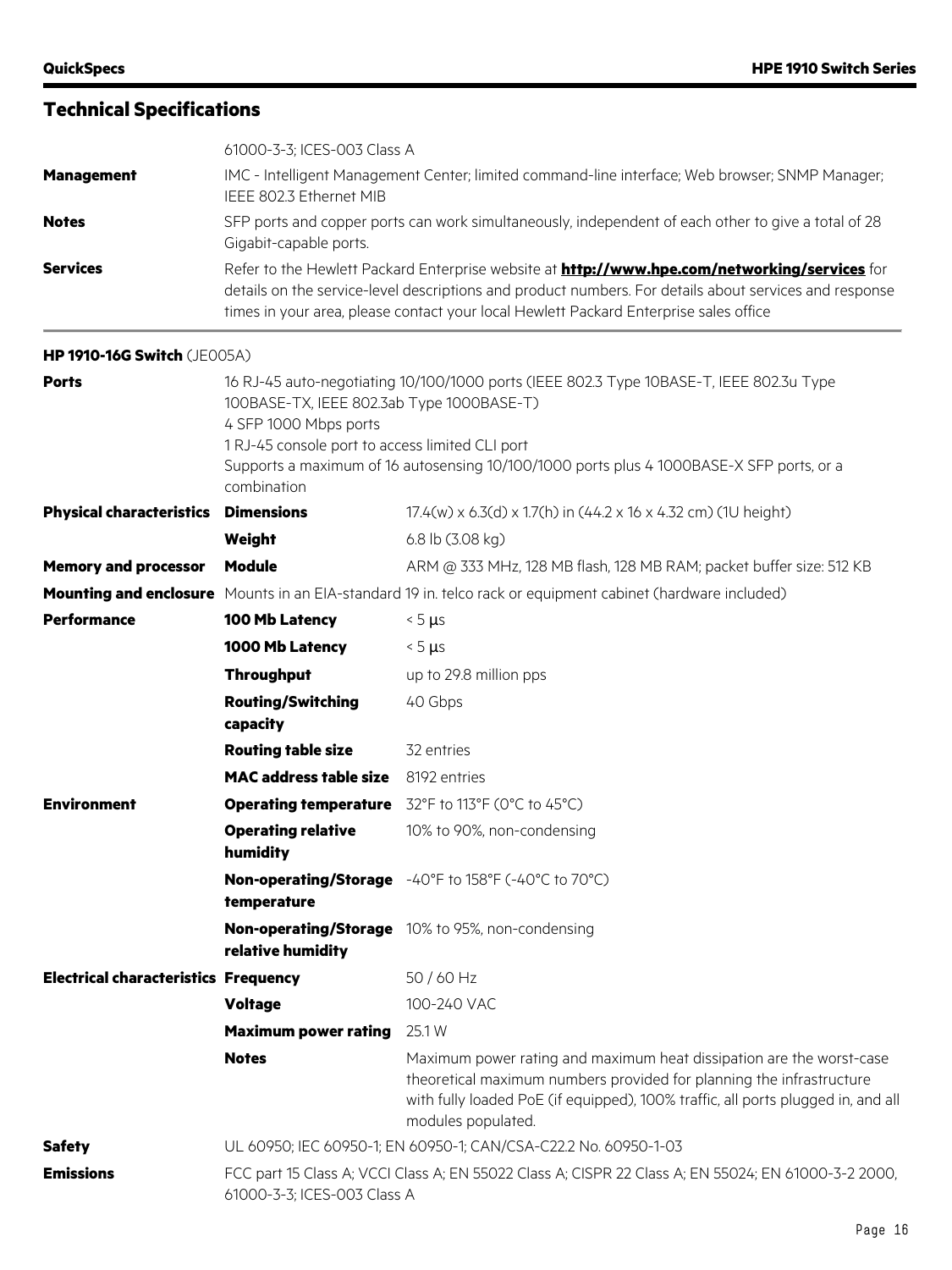### **Technical Specifications Management** IMC - Intelligent Management Center; limited command-line interface; Web browser; SNMP Manager; IEEE 802.3 Ethernet MIB **Notes** SFP ports and copper ports can work simultaneously, independent of each other to give a total of 20 Gigabit-capable ports. Services **Refer to the Hewlett Packard Enterprise website at <http://www.hpe.com/networking/services> for** details on the service-level descriptions and product numbers. For details about services and response times in your area, please contact your local Hewlett Packard Enterprise sales office **HP 1910-8G Switch** (JG348A) **Ports** 8 RJ-45 auto-negotiating 10/100/1000 ports (IEEE 802.3 Type 10BASE-T, IEEE 802.3u Type 100BASE-TX, IEEE 802.3ab Type 1000BASE-T) 1 SFP 1000 Mbps port 1 RJ-45 console port to access limited CLI port Supports a maximum of 8 autosensing 10/100/1000 ports plus 1 1000BASE-X SFP ports, or a combination **Physical characteristics Dimensions** 8.27(w) x 8.27(d) x 1.72(h) in (21 x 21 x 4.36 cm) (1U height) **Weight** 4.41 lb (2 kg), Fully loaded **Memory and processor Module** ARM @ 333 MHz, 128 MB flash, 128 MB RAM; packet buffer size: 512 KB **Mounting and enclosure** Mounts in an EIA-standard 19 in. telco rack or equipment cabinet (hardware included) **Performance 100 Mb Latency**  $\leq 5 \text{ }\mu\text{s}$ **1000 Mb Latency** < 5 µs **Throughput** up to 13.4 million pps **Routing/Switching capacity** 18 Gbps **Routing table size** 32 entries MAC address table size 8192 entries **Environment Operating temperature** 32°F to 113°F (0°C to 45°C) **Operating relative humidity** 10% to 90%, non-condensing **Non-operating/Storage**  -40°F to 158°F (-40°C to 70°C) **temperature Non-operating/Storage**  10% to 95%, non-condensing **relative humidity Electrical characteristics Voltage** 100-240 VAC **Maximum power rating** 14.4 W **Frequency** 50/60 Hz Maximum power rating and maximum heat dissipation are the worst-case theoretical maximum numbers provided for planning the infrastructure with fully loaded PoE (if equipped), 100% traffic, all ports plugged in, and all modules populated. **Safety** UL 60950; IEC 60950-1; EN 60950-1; CAN/CSA-C22.2 No. 60950-1-03 **Emissions** FCC part 15 Class A; VCCI Class A; EN 55022 Class A; CISPR 22 Class A; EN 55024; EN 61000-3-2 2000, 61000-3-3; ICES-003 Class A **Management** IMC - Intelligent Management Center; limited command-line interface; Web browser; SNMP Manager; IEEE 802.3 Ethernet MIB

**Notes** SFP port and copper ports work simultaneously, independent of each other to give a total of 9 Gigabit-

#### Page 17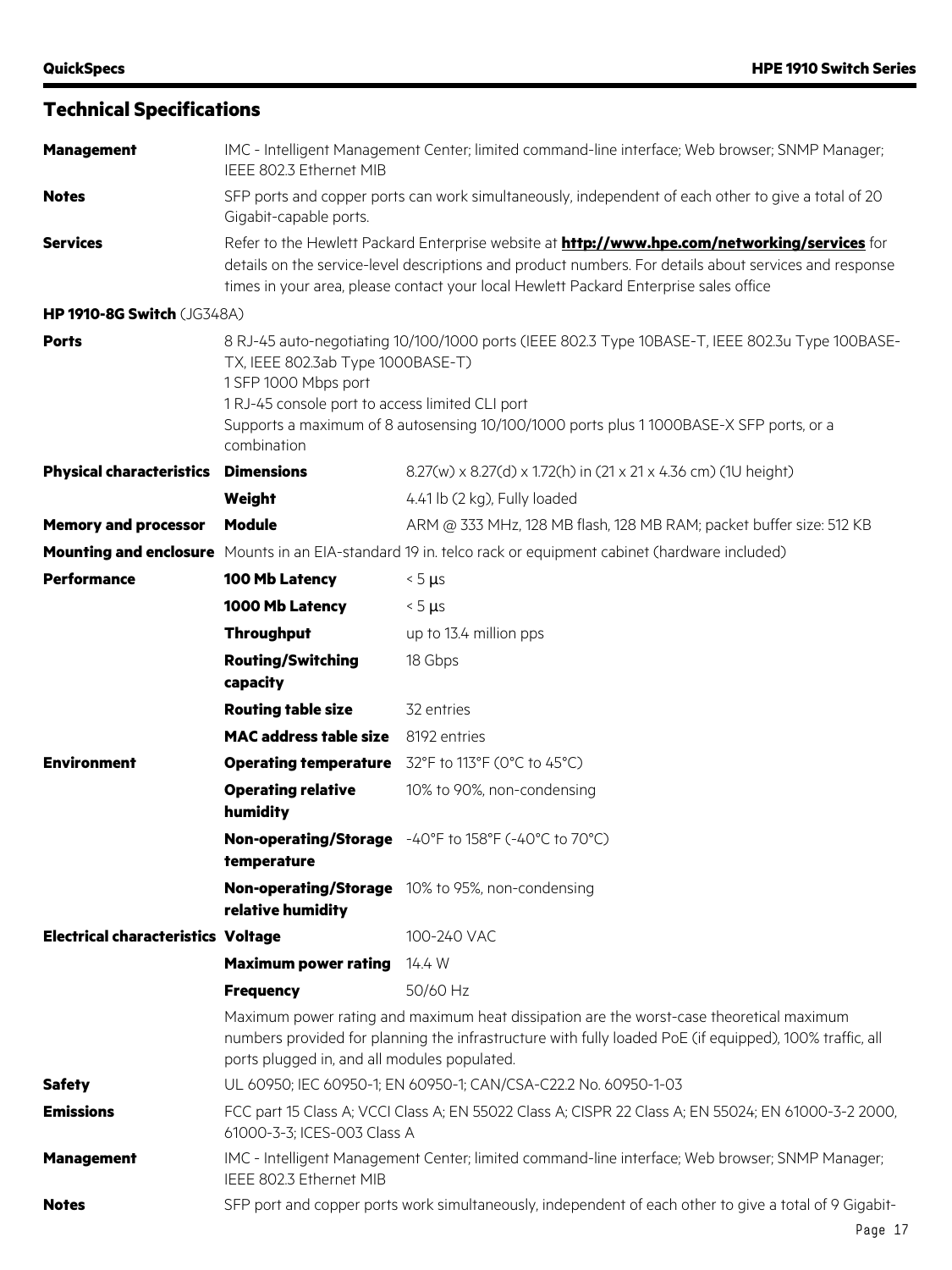|                                           | capable ports.                                                                                                                                                                                                                                                                                                                                                                      |                                                                                                     |  |
|-------------------------------------------|-------------------------------------------------------------------------------------------------------------------------------------------------------------------------------------------------------------------------------------------------------------------------------------------------------------------------------------------------------------------------------------|-----------------------------------------------------------------------------------------------------|--|
| <b>Services</b>                           | Refer to the Hewlett Packard Enterprise website at <b>http://www.hpe.com/networking/services</b> for<br>details on the service-level descriptions and product numbers. For details about services and response<br>times in your area, please contact your local Hewlett Packard Enterprise sales office                                                                             |                                                                                                     |  |
| HP 1910-8G-PoE+ (65W) Switch (JG349A)     |                                                                                                                                                                                                                                                                                                                                                                                     |                                                                                                     |  |
| <b>Ports</b>                              | 8 RJ-45 auto-negotiating 10/100/1000 PoE+ ports (IEEE 802.3 Type 10BASE-T, IEEE 802.3u Type<br>100BASE-TX, IEEE 802.3ab Type 1000BASE-T, IEEE 802.3af PoE, IEEE 802.3at)<br>1 SFP 1000 Mbps port<br>1 RJ-45 console port to access limited CLI port<br>Supports a maximum of 8 autosensing 10/100/1000 ports plus 1 1000BASE-X SFP ports, or a<br>combination                       |                                                                                                     |  |
| <b>Physical characteristics</b>           | <b>Dimensions</b>                                                                                                                                                                                                                                                                                                                                                                   | 10.24(w) x 11.81(d) x 1.72(h) in (26 x 30 x 4.36 cm) (1U height)                                    |  |
|                                           | Weight                                                                                                                                                                                                                                                                                                                                                                              | 6.61 lb (3 kg), Fully loaded                                                                        |  |
| <b>Memory and processor</b>               | <b>Module</b>                                                                                                                                                                                                                                                                                                                                                                       | ARM @ 333 MHz, 128 MB flash, 128 MB RAM; packet buffer size: 512 KB                                 |  |
|                                           | Mounting and enclosure Mounts in an EIA-standard 19 in. telco rack or equipment cabinet (hardware included)                                                                                                                                                                                                                                                                         |                                                                                                     |  |
| <b>Performance</b>                        | 100 Mb Latency                                                                                                                                                                                                                                                                                                                                                                      | $< 5 \mu s$                                                                                         |  |
|                                           | 1000 Mb Latency                                                                                                                                                                                                                                                                                                                                                                     | $< 5 \mu s$                                                                                         |  |
|                                           | <b>Throughput</b>                                                                                                                                                                                                                                                                                                                                                                   | up to 13.4 million pps                                                                              |  |
|                                           | <b>Routing/Switching</b><br>capacity                                                                                                                                                                                                                                                                                                                                                | 18 Gbps                                                                                             |  |
|                                           | <b>Routing table size</b>                                                                                                                                                                                                                                                                                                                                                           | 32 entries                                                                                          |  |
|                                           | <b>MAC address table size</b>                                                                                                                                                                                                                                                                                                                                                       | 8192 entries                                                                                        |  |
| <b>Environment</b>                        |                                                                                                                                                                                                                                                                                                                                                                                     | Operating temperature 32°F to 113°F (0°C to 45°C)                                                   |  |
|                                           | <b>Operating relative</b><br>humidity                                                                                                                                                                                                                                                                                                                                               | 10% to 90%, non-condensing                                                                          |  |
|                                           | temperature                                                                                                                                                                                                                                                                                                                                                                         | Non-operating/Storage -40°F to 158°F (-40°C to 70°C)                                                |  |
|                                           | relative humidity                                                                                                                                                                                                                                                                                                                                                                   | <b>Non-operating/Storage</b> 10% to 95%, non-condensing                                             |  |
| <b>Electrical characteristics Voltage</b> |                                                                                                                                                                                                                                                                                                                                                                                     | 100-240 VAC                                                                                         |  |
|                                           | <b>Maximum power rating</b>                                                                                                                                                                                                                                                                                                                                                         | 93 W                                                                                                |  |
|                                           | <b>PoE power</b>                                                                                                                                                                                                                                                                                                                                                                    | 65 W                                                                                                |  |
|                                           | <b>Frequency</b>                                                                                                                                                                                                                                                                                                                                                                    | 50/60 Hz                                                                                            |  |
|                                           | Maximum power rating and maximum heat dissipation are the worst-case theoretical maximum<br>numbers provided for planning the infrastructure with fully loaded PoE (if equipped), 100% traffic, all<br>ports plugged in, and all modules populated.<br>PoE power is the power supplied by the internal power supply. It is dependent<br>on the type and quantity of power supplies. |                                                                                                     |  |
| <b>Safety</b>                             | UL 60950; IEC 60950-1; EN 60950-1; CAN/CSA-C22.2 No. 60950-1-03                                                                                                                                                                                                                                                                                                                     |                                                                                                     |  |
| <b>Emissions</b>                          | 61000-3-3; ICES-003 Class A                                                                                                                                                                                                                                                                                                                                                         | FCC part 15 Class A; VCCI Class A; EN 55022 Class A; CISPR 22 Class A; EN 55024; EN 61000-3-2 2000, |  |
| <b>Management</b>                         | IMC - Intelligent Management Center; limited command-line interface; Web browser; SNMP Manager;<br>IEEE 802.3 Ethernet MIB                                                                                                                                                                                                                                                          |                                                                                                     |  |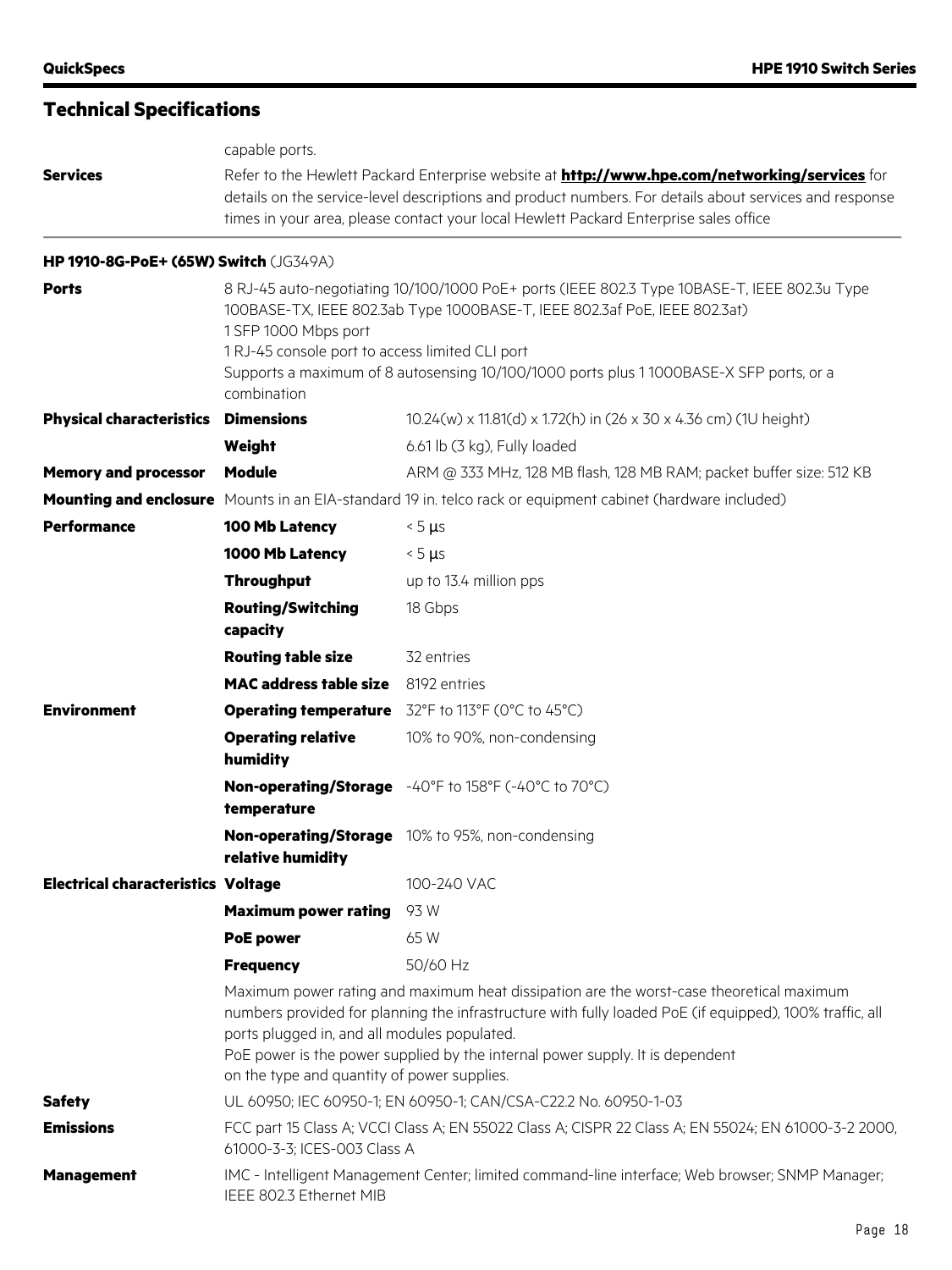| <b>Technical Specifications</b>             |                                                                                                                                                                                                                                                                                                                                                               |                                                                                                                                                                                                                                                                                                      |  |
|---------------------------------------------|---------------------------------------------------------------------------------------------------------------------------------------------------------------------------------------------------------------------------------------------------------------------------------------------------------------------------------------------------------------|------------------------------------------------------------------------------------------------------------------------------------------------------------------------------------------------------------------------------------------------------------------------------------------------------|--|
| <b>Notes</b>                                | SFP port and copper ports work simultaneously, independent of each other to give a total of 9 Gigabit-<br>capable ports.                                                                                                                                                                                                                                      |                                                                                                                                                                                                                                                                                                      |  |
| <b>Services</b>                             | Refer to the Hewlett Packard Enterprise website at <b>http://www.hpe.com/networking/services</b> for<br>details on the service-level descriptions and product numbers. For details about services and response<br>times in your area, please contact your local Hewlett Packard Enterprise sales office                                                       |                                                                                                                                                                                                                                                                                                      |  |
| HP 1910-8G-PoE+ (180W) Switch (JG350A)      |                                                                                                                                                                                                                                                                                                                                                               |                                                                                                                                                                                                                                                                                                      |  |
| <b>Ports</b>                                | 8 RJ-45 auto-negotiating 10/100/1000 PoE+ ports (IEEE 802.3 Type 10BASE-T, IEEE 802.3u Type<br>100BASE-TX, IEEE 802.3ab Type 1000BASE-T, IEEE 802.3af PoE, IEEE 802.3at)<br>1 SFP 1000 Mbps port<br>1 RJ-45 console port to access limited CLI port<br>Supports a maximum of 8 autosensing 10/100/1000 ports plus 1 1000BASE-X SFP ports, or a<br>combination |                                                                                                                                                                                                                                                                                                      |  |
| <b>Physical characteristics</b>             | <b>Dimensions</b>                                                                                                                                                                                                                                                                                                                                             | 10.24(w) x 11.81(d) x 1.72(h) in (26 x 30 x 4.36 cm) (1U height)                                                                                                                                                                                                                                     |  |
|                                             | Weight                                                                                                                                                                                                                                                                                                                                                        | 6.61 lb (3 kg), Fully loaded                                                                                                                                                                                                                                                                         |  |
| <b>Memory and processor</b>                 | <b>Module</b>                                                                                                                                                                                                                                                                                                                                                 | ARM @ 333 MHz, 128 MB flash, 128 MB RAM; packet buffer size: 512 KB                                                                                                                                                                                                                                  |  |
|                                             |                                                                                                                                                                                                                                                                                                                                                               | <b>Mounting and enclosure</b> Mounts in an EIA-standard 19 in. telco rack or equipment cabinet (hardware included)                                                                                                                                                                                   |  |
| <b>Performance</b>                          | 100 Mb Latency                                                                                                                                                                                                                                                                                                                                                | $< 5 \mu s$                                                                                                                                                                                                                                                                                          |  |
|                                             | 1000 Mb Latency                                                                                                                                                                                                                                                                                                                                               | $< 5 \mu s$                                                                                                                                                                                                                                                                                          |  |
|                                             | <b>Throughput</b>                                                                                                                                                                                                                                                                                                                                             | up to 13.4 million pps                                                                                                                                                                                                                                                                               |  |
|                                             | <b>Routing/Switching</b><br>capacity                                                                                                                                                                                                                                                                                                                          | 18 Gbps                                                                                                                                                                                                                                                                                              |  |
|                                             | <b>Routing table size</b>                                                                                                                                                                                                                                                                                                                                     | 32 entries                                                                                                                                                                                                                                                                                           |  |
|                                             | <b>MAC address table size</b>                                                                                                                                                                                                                                                                                                                                 | 8192 entries                                                                                                                                                                                                                                                                                         |  |
| <b>Environment</b>                          | <b>Operating temperature</b>                                                                                                                                                                                                                                                                                                                                  | 32°F to 113°F (0°C to 45°C)                                                                                                                                                                                                                                                                          |  |
|                                             | <b>Operating relative</b><br>humidity                                                                                                                                                                                                                                                                                                                         | 10% to 90%, non-condensing                                                                                                                                                                                                                                                                           |  |
|                                             | temperature                                                                                                                                                                                                                                                                                                                                                   | <b>Non-operating/Storage</b> -40°F to 158°F (-40°C to 70°C)                                                                                                                                                                                                                                          |  |
|                                             | relative humidity                                                                                                                                                                                                                                                                                                                                             | <b>Non-operating/Storage</b> 10% to 95%, non-condensing                                                                                                                                                                                                                                              |  |
| <b>Electrical characteristics Frequency</b> |                                                                                                                                                                                                                                                                                                                                                               | 50/60 Hz                                                                                                                                                                                                                                                                                             |  |
|                                             | <b>Voltage</b>                                                                                                                                                                                                                                                                                                                                                | 100-240 VAC                                                                                                                                                                                                                                                                                          |  |
|                                             | <b>Maximum power rating</b>                                                                                                                                                                                                                                                                                                                                   | 228 W                                                                                                                                                                                                                                                                                                |  |
|                                             | <b>PoE power</b>                                                                                                                                                                                                                                                                                                                                              | 180 W                                                                                                                                                                                                                                                                                                |  |
|                                             | ports plugged in, and all modules populated.<br>quantity of power supplies.                                                                                                                                                                                                                                                                                   | Maximum power rating and maximum heat dissipation are the worst-case theoretical maximum<br>numbers provided for planning the infrastructure with fully loaded PoE (if equipped), 100% traffic, all<br>PoE power is the power supplied by the internal power supply. It is dependent on the type and |  |
| <b>Safety</b>                               |                                                                                                                                                                                                                                                                                                                                                               | UL 60950; IEC 60950-1; EN 60950-1; CAN/CSA-C22.2 No. 60950-1-03                                                                                                                                                                                                                                      |  |
| <b>Emissions</b>                            | FCC part 15 Class A; VCCI Class A; EN 55022 Class A; CISPR 22 Class A; EN 55024; EN 61000-3-2 2000,<br>61000-3-3; ICES-003 Class A                                                                                                                                                                                                                            |                                                                                                                                                                                                                                                                                                      |  |
| <b>Management</b>                           | IMC - Intelligent Management Center; limited command-line interface; Web browser; SNMP Manager;                                                                                                                                                                                                                                                               |                                                                                                                                                                                                                                                                                                      |  |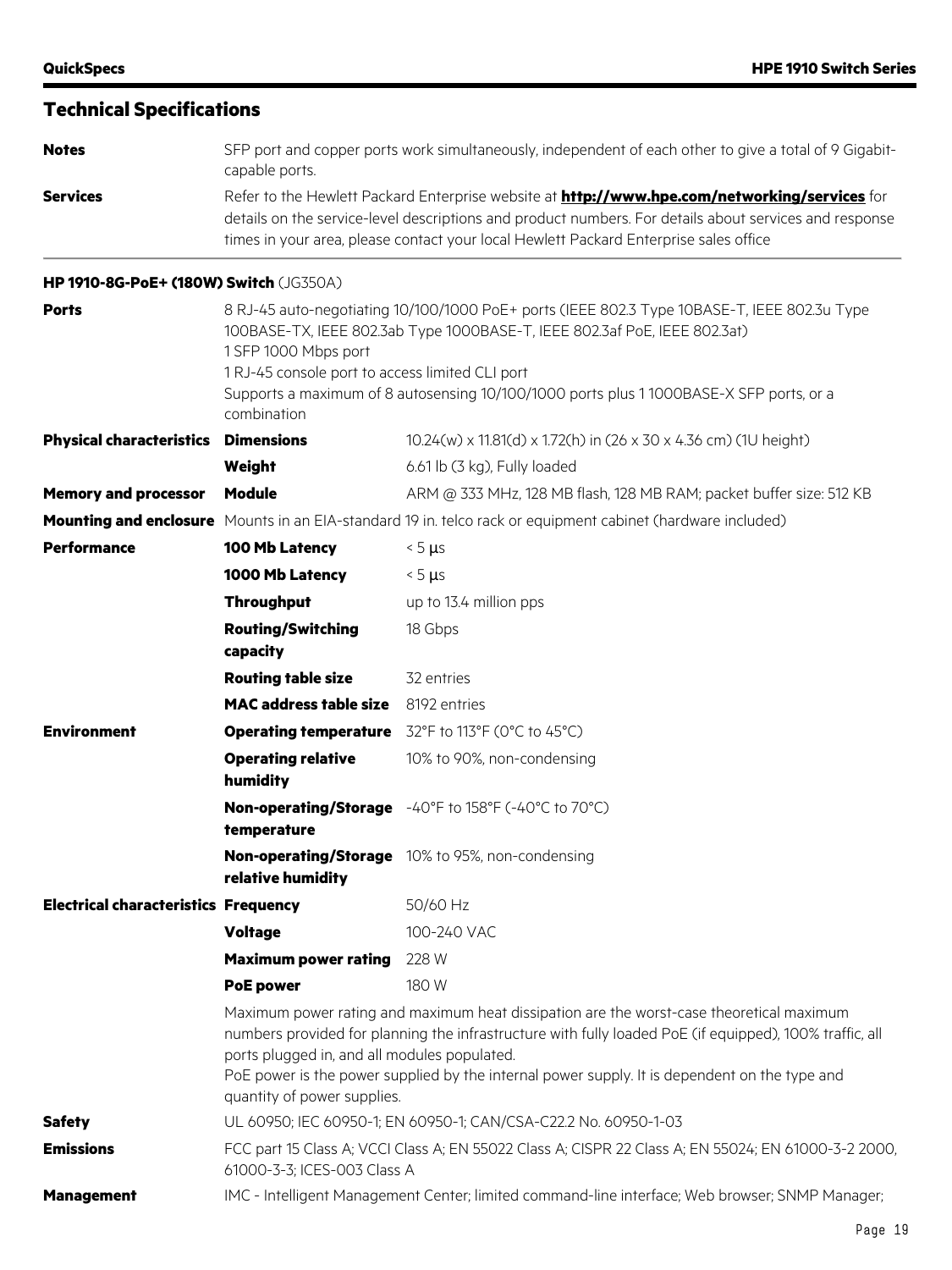|                 | IEEE 802.3 Ethernet MIB                                                                                                                                                                                                                                                                                 |
|-----------------|---------------------------------------------------------------------------------------------------------------------------------------------------------------------------------------------------------------------------------------------------------------------------------------------------------|
| <b>Notes</b>    | SFP port and copper ports work simultaneously, independent of each other to give a total of 9 Gigabit-<br>capable ports.                                                                                                                                                                                |
| <b>Services</b> | Refer to the Hewlett Packard Enterprise website at <b>http://www.hpe.com/networking/services</b> for<br>details on the service-level descriptions and product numbers. For details about services and response<br>times in your area, please contact your local Hewlett Packard Enterprise sales office |

#### **HP 1910-24 Switch** (JG538A)

| <b>Ports</b>                                | 24 RJ-45 autosensing 10/100 ports (IEEE 802.3 Type 10BASE-T, IEEE 802.3u Type 100BASE-TX);<br>Duplex: half or full<br>2 SFP dual-personality 1000 Mbps ports (IEEE 802.3ab Type 1000BASE-T)                                                         |                                                                                                             |
|---------------------------------------------|-----------------------------------------------------------------------------------------------------------------------------------------------------------------------------------------------------------------------------------------------------|-------------------------------------------------------------------------------------------------------------|
|                                             | 1 RJ-45 console port to access limited CLI port<br>module                                                                                                                                                                                           | Supports a maximum of 24 autosensing 10/100 ports plus 2 1000BASE-X SFP ports, with optional                |
| <b>Physical characteristics</b>             | <b>Dimensions</b>                                                                                                                                                                                                                                   | 17.32(w) x 6.81(d) x 1.73(h) in (44 x 17.3 x 4.4 cm) (1U height)                                            |
|                                             | Weight                                                                                                                                                                                                                                              | 4.85 lb (2.2 kg)                                                                                            |
| <b>Memory and processor</b>                 | <b>Module</b>                                                                                                                                                                                                                                       | MIPS @ 500 MHz, 32 MB flash, 128 MB RAM; packet buffer size: 512 KB                                         |
|                                             |                                                                                                                                                                                                                                                     | Mounting and enclosure Mounts in an EIA-standard 19 in. telco rack or equipment cabinet (hardware included) |
| <b>Performance</b>                          | 100 Mb Latency                                                                                                                                                                                                                                      | $< 5 \mu s$                                                                                                 |
|                                             | 1000 Mb Latency                                                                                                                                                                                                                                     | $< 5 \mu s$                                                                                                 |
|                                             | <b>Throughput</b>                                                                                                                                                                                                                                   | up to 6.6 Mpps (64-byte packets)                                                                            |
|                                             | <b>Routing/Switching</b><br>capacity                                                                                                                                                                                                                | 8.8 Gb/s                                                                                                    |
|                                             | <b>Routing table size</b>                                                                                                                                                                                                                           | 32 entries (IPv4), 32 entries (IPv6)                                                                        |
|                                             | <b>MAC address table size</b>                                                                                                                                                                                                                       | 8192 entries                                                                                                |
| <b>Environment</b>                          |                                                                                                                                                                                                                                                     | <b>Operating temperature</b> 32°F to 104°F (0°C to 40°C)                                                    |
|                                             | <b>Operating relative</b><br>humidity                                                                                                                                                                                                               | 10% to 90%, noncondensing                                                                                   |
|                                             | temperature                                                                                                                                                                                                                                         | <b>Non-operating/Storage</b> -40°F to 158°F (-40°C to 70°C)                                                 |
|                                             | relative humidity                                                                                                                                                                                                                                   | <b>Non-operating/Storage</b> 10% to 95%, noncondensing                                                      |
| <b>Electrical characteristics Frequency</b> |                                                                                                                                                                                                                                                     | 50/60 Hz                                                                                                    |
|                                             | <b>Voltage</b>                                                                                                                                                                                                                                      | 100-240 VAC                                                                                                 |
|                                             | <b>Maximum power rating</b>                                                                                                                                                                                                                         | 12 W                                                                                                        |
|                                             | Maximum power rating and maximum heat dissipation are the worst-case theoretical maximum<br>numbers provided for planning the infrastructure with fully loaded PoE (if equipped), 100% traffic, all<br>ports plugged in, and all modules populated. |                                                                                                             |
| <b>Safety</b>                               |                                                                                                                                                                                                                                                     | IEC 60950-1; EN 60950-1; UL 60950-1 2nd Edition; CSA C22.2 No. 60950-1-07 2nd Edition                       |
| <b>Emissions</b>                            | FCC part 15 Class A; VCCI Class A; EN 55022 Class A; CISPR 22 Class A; EN 55024; EN 61000-3-2 2000,<br>61000-3-3; ICES-003 Class A                                                                                                                  |                                                                                                             |
| <b>Management</b>                           | IMC - Intelligent Management Center; limited command-line interface; Web browser; SNMP Manager;<br>IEEE 802.3 Ethernet MIB                                                                                                                          |                                                                                                             |
| <b>Notes</b>                                | The HP 1910-24G Switch (JE006A) was formerly sold as the 3Com Baseline Plus 2928 (3CRBSG2893)                                                                                                                                                       |                                                                                                             |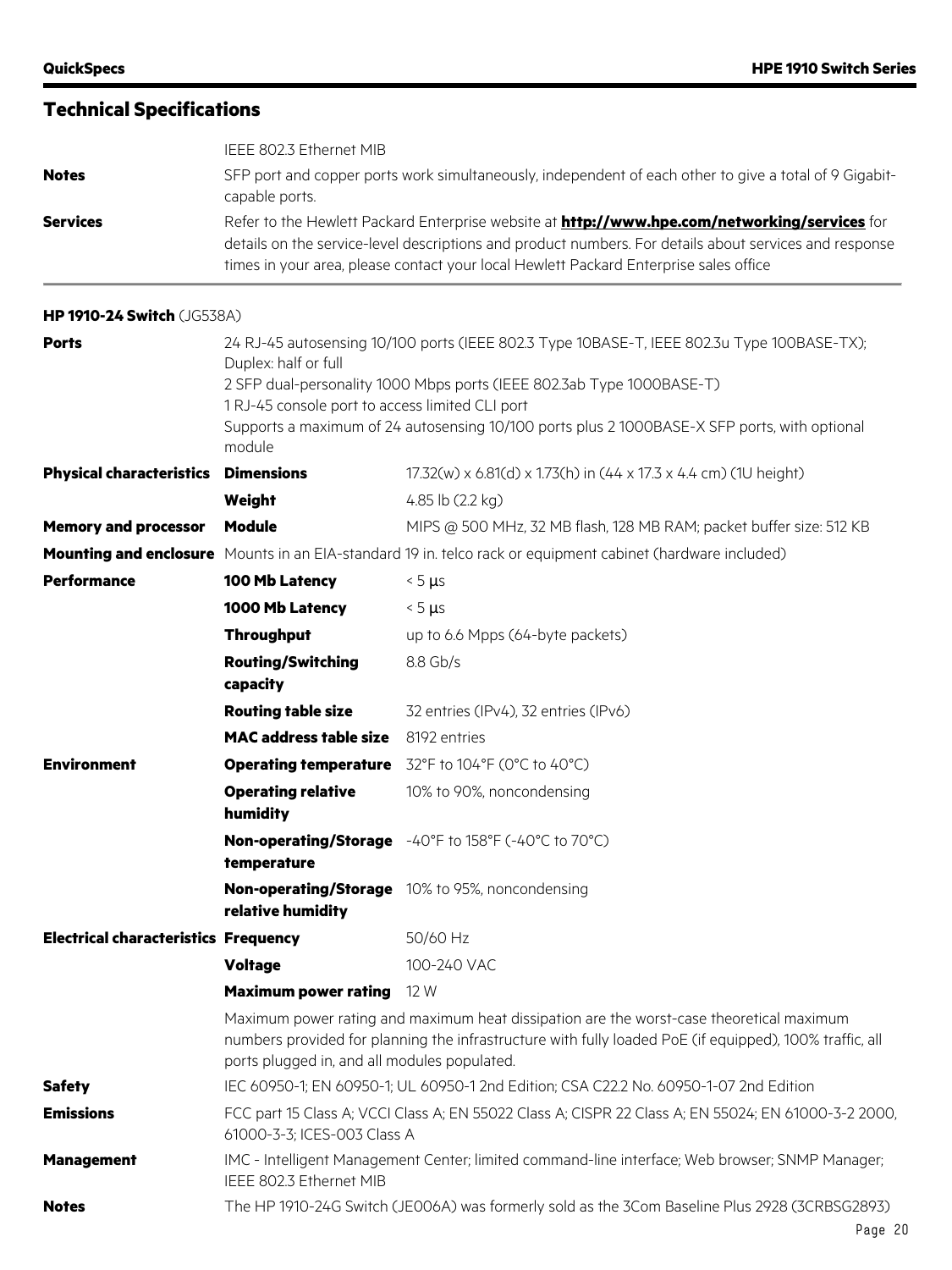### and may ship with this product labeling. SFP ports and copper ports can work simultaneously, independent of each other to give a total of 28 Gigabit-capable ports. **Services** Refer to the Hewlett Packard Enterprise website at **<http://www.hpe.com/networking/services>** for details on the service-level descriptions and product numbers. For details about services and response times in your area, please contact your local Hewlett Packard Enterprise sales office **HP 1910-8 Switch** (JG536A) **Ports** 8 RJ-45 autosensing 10/100 ports (IEEE 802.3 Type 10BASE-T, IEEE 802.3u Type 100BASE-TX); Duplex: half or full 2 SFP dual-personality 1000 Mbps ports (IEEE 802.3ab Type 1000BASE-T) 1 RJ-45 console port to access limited CLI port Supports a maximum of 8 autosensing 10/100 ports plus 2 1000BASE-X SFP ports, or a combination **Physical characteristics Dimensions** 10.47(w) x 6.38(d) x 1.73(h) in (26.6 x 16.2 x 4.4 cm) (1U height) **Weight** 2.2 lb (1 kg) **Memory and processor Module** MIPS @ 500 MHz, 32 MB flash, 128 MB RAM; packet buffer size: 512 KB **Mounting and enclosure** Mounts in an EIA-standard 19 in. telco rack or equipment cabinet (hardware included) **Performance 100 Mb Latency** < 5 µs **1000 Mb Latency** < 5 µs **Throughput** up to 4.2 Mpps (64-byte packets) **Routing/Switching capacity** 5.6 Gb/s **Routing table size** 32 entries (IPv4), 32 entries (IPv6) MAC address table size 8192 entries **Environment Operating temperature** 32°F to 104°F (0°C to 40°C) **Operating relative humidity** 10% to 90%, noncondensing **Non-operating/Storage**  -40°F to 158°F (-40°C to 70°C) **temperature Non-operating/Storage**  10% to 95%, noncondensing **relative humidity Electrical characteristics Frequency** 50/60 Hz **Voltage** 100-240 VAC **Maximum power rating** 8 W Maximum power rating and maximum heat dissipation are the worst-case theoretical maximum numbers provided for planning the infrastructure with fully loaded PoE (if equipped), 100% traffic, all ports plugged in, and all modules populated. **Safety IEC 60950-1; EN 60950-1; UL 60950-1 2nd Edition; CSA C22.2 No. 60950-1-07 2nd Edition Emissions** FCC part 15 Class A; VCCI Class A; EN 55022 Class A; CISPR 22 Class A; EN 55024; EN 61000-3-2 2000, 61000-3-3; ICES-003 Class A **Management** IMC - Intelligent Management Center; limited command-line interface; Web browser; SNMP Manager; IEEE 802.3 Ethernet MIB **Notes** The HP 1910-24G Switch (JE006A) was formerly sold as the 3Com Baseline Plus 2928 (3CRBSG2893) and may ship with this product labeling.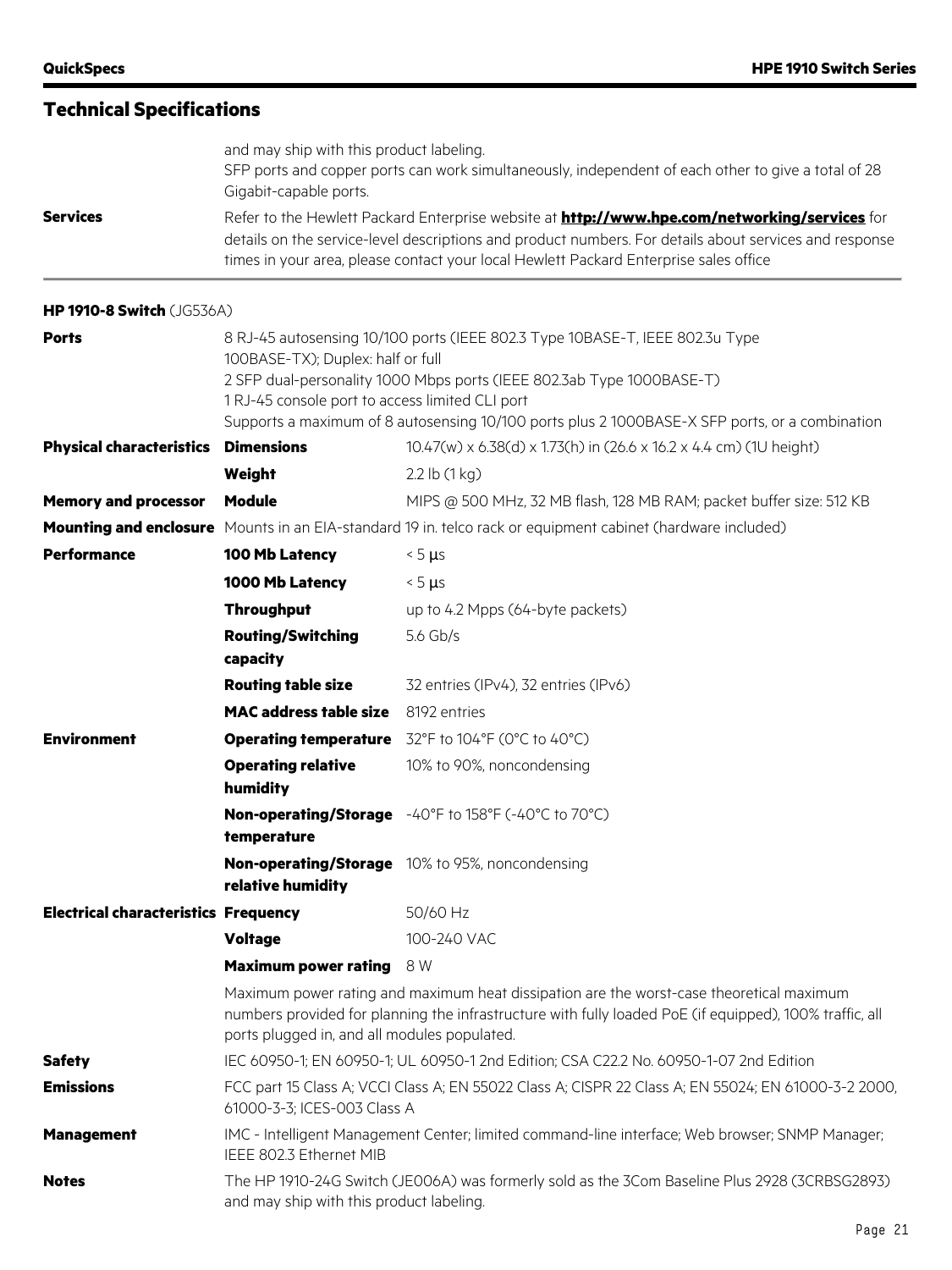|                 | SFP ports and copper ports can work simultaneously, independent of each other to give a total of 28<br>Gigabit-capable ports.                                                                                                                                                                           |
|-----------------|---------------------------------------------------------------------------------------------------------------------------------------------------------------------------------------------------------------------------------------------------------------------------------------------------------|
| <b>Services</b> | Refer to the Hewlett Packard Enterprise website at <b>http://www.hpe.com/networking/services</b> for<br>details on the service-level descriptions and product numbers. For details about services and response<br>times in your area, please contact your local Hewlett Packard Enterprise sales office |

#### **HP 1910-48 Switch** (JG540A)

| 48 RJ-45 autosensing 10/100 ports (IEEE 802.3 Type 10BASE-T, IEEE 802.3u Type 100BASE-TX);<br>Duplex: half or full<br>2 SFP 1000 Mbps ports                                                                                                         |                                                                                                             |  |
|-----------------------------------------------------------------------------------------------------------------------------------------------------------------------------------------------------------------------------------------------------|-------------------------------------------------------------------------------------------------------------|--|
| 2 RJ-45 autosensing 10/100/1000 ports (IEEE 802.3 Type 10BASE-T, IEEE 802.3u Type<br>100BASE-TX, IEEE 802.3ab Type 1000BASE-T); Duplex: 10BASE-T/100BASE-TX: half or full;                                                                          |                                                                                                             |  |
| 1 RJ-45 console port to access limited CLI port<br>Supports a maximum of 48 autosensing 10/100 ports plus 2 1000BASE-X SFP ports plus 2 autosensing<br>10/100/1000 ports, or a combination                                                          |                                                                                                             |  |
| <b>Dimensions</b>                                                                                                                                                                                                                                   | 17.32(w) x 6.81(d) x 1.73(h) in (44 x 17.3 x 4.4 cm) (1U height)                                            |  |
| Weight                                                                                                                                                                                                                                              | 5.07 lb (2.3 kg)                                                                                            |  |
| <b>Module</b>                                                                                                                                                                                                                                       | MIPS @ 500 MHz, 32 MB flash, 128 MB RAM; packet buffer size: 1.5 MB                                         |  |
|                                                                                                                                                                                                                                                     | Mounting and enclosure Mounts in an EIA-standard 19 in. telco rack or equipment cabinet (hardware included) |  |
| 100 Mb Latency                                                                                                                                                                                                                                      | $< 5 \mu s$                                                                                                 |  |
| 1000 Mb Latency                                                                                                                                                                                                                                     | $< 5 \mu s$                                                                                                 |  |
| <b>Throughput</b>                                                                                                                                                                                                                                   | up to 13.1 Mpps (64-byte packets)                                                                           |  |
| <b>Routing/Switching</b><br>capacity                                                                                                                                                                                                                | 17.6 Gb/s                                                                                                   |  |
| <b>Routing table size</b>                                                                                                                                                                                                                           | 32 entries (IPv4), 32 entries (IPv6)                                                                        |  |
| <b>MAC address table size</b>                                                                                                                                                                                                                       | 8192 entries                                                                                                |  |
|                                                                                                                                                                                                                                                     | Operating temperature 32°F to 104°F (0°C to 40°C)                                                           |  |
| <b>Operating relative</b><br>humidity                                                                                                                                                                                                               | 10% to 90%, noncondensing                                                                                   |  |
| temperature                                                                                                                                                                                                                                         | Non-operating/Storage -40°F to 158°F (-40°C to 70°C)                                                        |  |
| relative humidity                                                                                                                                                                                                                                   | <b>Non-operating/Storage</b> 10% to 95%, noncondensing                                                      |  |
| <b>Electrical characteristics Frequency</b>                                                                                                                                                                                                         | 50/60 Hz                                                                                                    |  |
| <b>Voltage</b>                                                                                                                                                                                                                                      | 100-240 VAC                                                                                                 |  |
| <b>Maximum power rating</b> 22 W                                                                                                                                                                                                                    |                                                                                                             |  |
| Maximum power rating and maximum heat dissipation are the worst-case theoretical maximum<br>numbers provided for planning the infrastructure with fully loaded PoE (if equipped), 100% traffic, all<br>ports plugged in, and all modules populated. |                                                                                                             |  |
| IEC 60950-1; EN 60950-1; UL 60950-1 2nd Edition; CSA C22.2 No. 60950-1-07 2nd Edition                                                                                                                                                               |                                                                                                             |  |
| FCC part 15 Class A; VCCI Class A; EN 55022 Class A; CISPR 22 Class A; EN 55024; EN 61000-3-2 2000,<br>61000-3-3; ICES-003 Class A                                                                                                                  |                                                                                                             |  |
| IMC - Intelligent Management Center; limited command-line interface; Web browser; SNMP Manager;                                                                                                                                                     |                                                                                                             |  |
|                                                                                                                                                                                                                                                     | 1000BASE-T: full only                                                                                       |  |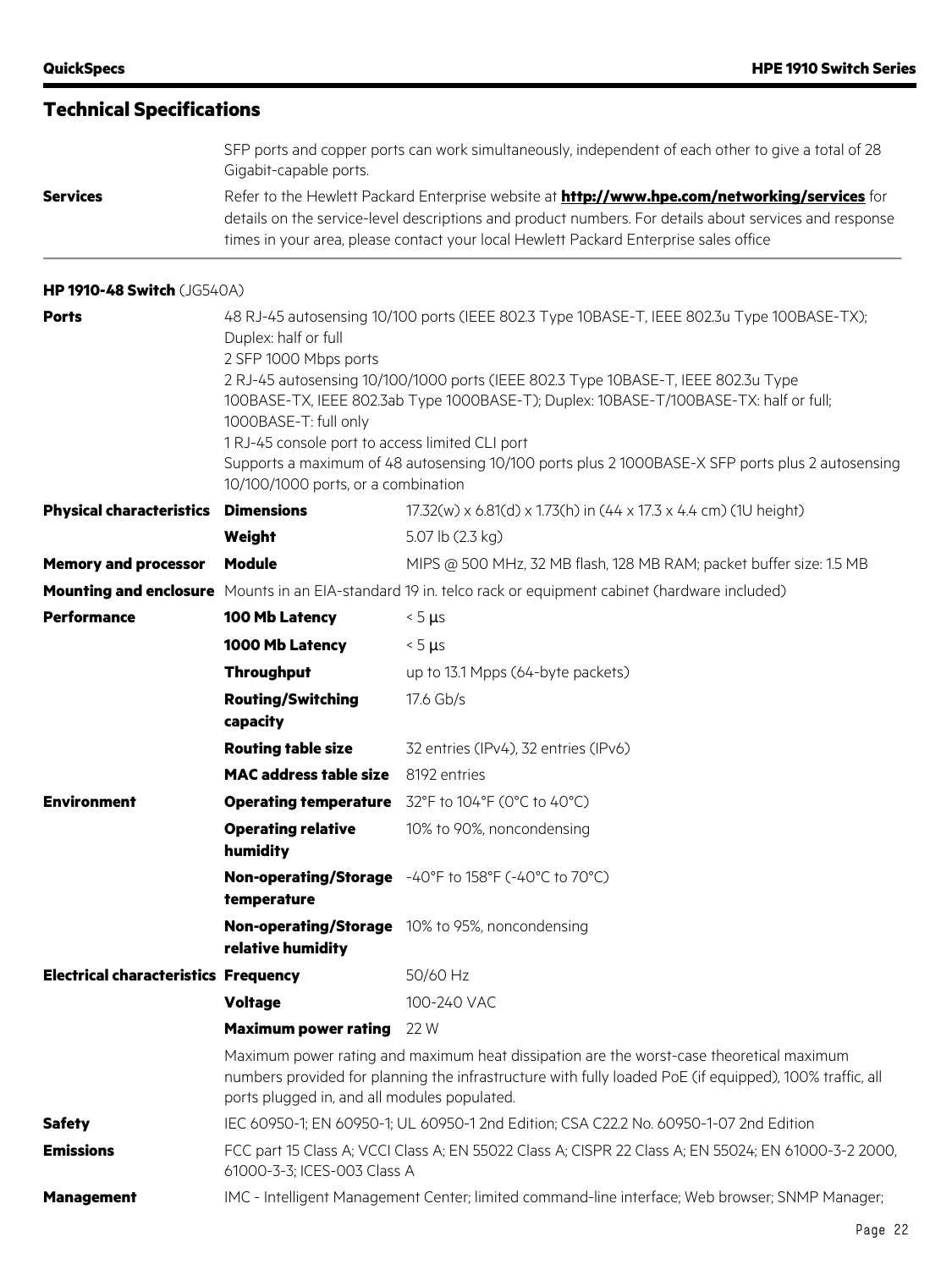|                 | IEEE 802.3 Ethernet MIB                                                                                                                                                                                                                                                                                 |
|-----------------|---------------------------------------------------------------------------------------------------------------------------------------------------------------------------------------------------------------------------------------------------------------------------------------------------------|
| <b>Notes</b>    | The HP 1910-24G Switch (JE006A) was formerly sold as the 3Com Baseline Plus 2928 (3CRBSG2893)<br>and may ship with this product labeling.                                                                                                                                                               |
|                 | SFP ports and copper ports can work simultaneously, independent of each other to give a total of 28<br>Gigabit-capable ports.                                                                                                                                                                           |
| <b>Services</b> | Refer to the Hewlett Packard Enterprise website at <b>http://www.hpe.com/networking/services</b> for<br>details on the service-level descriptions and product numbers. For details about services and response<br>times in your area, please contact your local Hewlett Packard Enterprise sales office |

#### **HP 1910-8-PoE+ Switch** (JG537A)

| <b>Ports</b>                                | 8 RJ-45 autosensing 10/100 PoE+ ports (IEEE 802.3 Type 10BASE-T, IEEE 802.3u Type                                                                                                                                                                                                                                                                                                                                                                          |                                                                                                |  |
|---------------------------------------------|------------------------------------------------------------------------------------------------------------------------------------------------------------------------------------------------------------------------------------------------------------------------------------------------------------------------------------------------------------------------------------------------------------------------------------------------------------|------------------------------------------------------------------------------------------------|--|
|                                             | 100BASE-TX, IEEE 802.3at PoE+); Duplex: half or full<br>2 SFP dual-personality 1000 Mbps ports (IEEE 802.3ab Type 1000BASE-T)                                                                                                                                                                                                                                                                                                                              |                                                                                                |  |
|                                             | 1 RJ-45 console port to access limited CLI port                                                                                                                                                                                                                                                                                                                                                                                                            |                                                                                                |  |
|                                             |                                                                                                                                                                                                                                                                                                                                                                                                                                                            | Supports a maximum of 8 autosensing 10/100 ports plus 2 1000BASE-X SFP ports, or a combination |  |
| <b>Physical characteristics</b>             | <b>Dimensions</b>                                                                                                                                                                                                                                                                                                                                                                                                                                          | 12.99(w) x 9.06(d) x 1.73(h) in (33 x 23 x 4.4 cm) (1U height)                                 |  |
|                                             | Weight                                                                                                                                                                                                                                                                                                                                                                                                                                                     | 4.63 lb $(2.1 \text{ kg})$                                                                     |  |
| <b>Memory and processor</b>                 | <b>Module</b>                                                                                                                                                                                                                                                                                                                                                                                                                                              | MIPS @ 500 MHz, 32 MB flash, 128 MB RAM; packet buffer size: 512 KB                            |  |
|                                             | <b>Mounting and enclosure</b> Mounts in an EIA-standard 19 in. telco rack or equipment cabinet (hardware included)                                                                                                                                                                                                                                                                                                                                         |                                                                                                |  |
| <b>Performance</b>                          | 100 Mb Latency                                                                                                                                                                                                                                                                                                                                                                                                                                             | $< 5 \mu s$                                                                                    |  |
|                                             | 1000 Mb Latency                                                                                                                                                                                                                                                                                                                                                                                                                                            | $< 5 \mu s$                                                                                    |  |
|                                             | <b>Throughput</b>                                                                                                                                                                                                                                                                                                                                                                                                                                          | up to 4.2 Mpps (64-byte packets)                                                               |  |
|                                             | <b>Routing/Switching</b><br>capacity                                                                                                                                                                                                                                                                                                                                                                                                                       | $5.6$ Gb/s                                                                                     |  |
|                                             | <b>Routing table size</b>                                                                                                                                                                                                                                                                                                                                                                                                                                  | 32 entries (IPv4), 32 entries (IPv6)                                                           |  |
|                                             | <b>MAC address table size</b>                                                                                                                                                                                                                                                                                                                                                                                                                              | 8192 entries                                                                                   |  |
| <b>Environment</b>                          | <b>Operating temperature</b>                                                                                                                                                                                                                                                                                                                                                                                                                               | 32°F to 104°F (0°C to 40°C)                                                                    |  |
|                                             | <b>Operating relative</b><br>humidity                                                                                                                                                                                                                                                                                                                                                                                                                      | 10% to 90%, noncondensing                                                                      |  |
|                                             | temperature                                                                                                                                                                                                                                                                                                                                                                                                                                                | Non-operating/Storage -40°F to 158°F (-40°C to 70°C)                                           |  |
|                                             | relative humidity                                                                                                                                                                                                                                                                                                                                                                                                                                          | <b>Non-operating/Storage</b> 10% to 95%, noncondensing                                         |  |
| <b>Electrical characteristics Frequency</b> |                                                                                                                                                                                                                                                                                                                                                                                                                                                            | 50/60 Hz                                                                                       |  |
|                                             | <b>Voltage</b>                                                                                                                                                                                                                                                                                                                                                                                                                                             | 100-240 VAC                                                                                    |  |
|                                             | <b>Maximum power rating</b>                                                                                                                                                                                                                                                                                                                                                                                                                                | 90 W                                                                                           |  |
|                                             | <b>PoE power</b>                                                                                                                                                                                                                                                                                                                                                                                                                                           | 62 W                                                                                           |  |
|                                             | Maximum power rating and maximum heat dissipation are the worst-case theoretical maximum<br>numbers provided for planning the infrastructure with fully loaded PoE (if equipped), 100% traffic, all<br>ports plugged in, and all modules populated.<br>PoE Power is the power supplied by the internal power supply, it is dependent on the type and<br>quantity of power supplies and may be supplemented with the use of an External Power Supply (EPS). |                                                                                                |  |
| <b>Safety</b>                               |                                                                                                                                                                                                                                                                                                                                                                                                                                                            | IEC 60950-1; EN 60950-1; UL 60950-1 2nd Edition; CSA C22.2 No. 60950-1-07 2nd Edition          |  |
| <b>Emissions</b>                            | FCC part 15 Class A; VCCI Class A; EN 55022 Class A; CISPR 22 Class A; EN 55024; EN 61000-3-2 2000,                                                                                                                                                                                                                                                                                                                                                        |                                                                                                |  |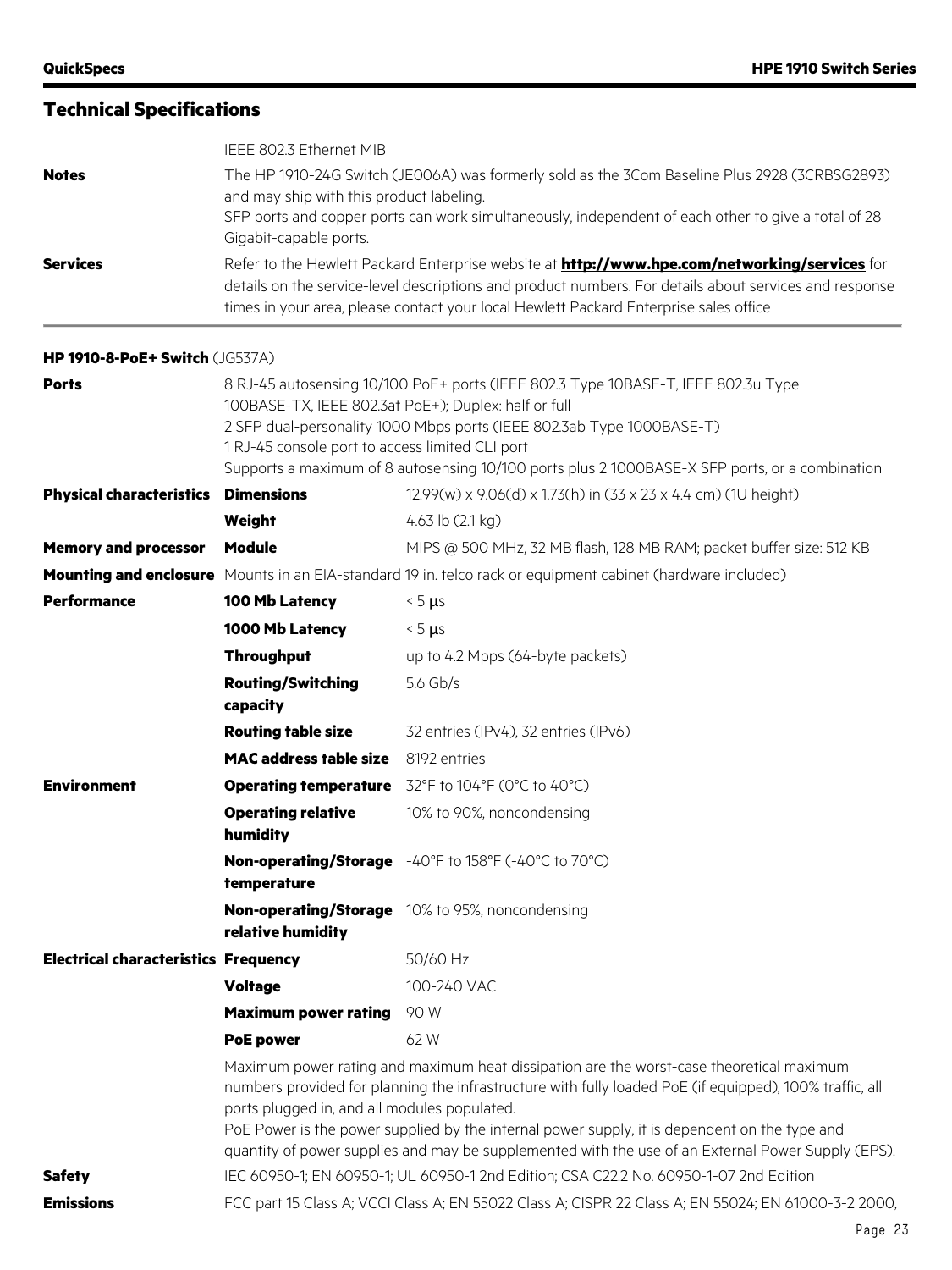|                   | 61000-3-3; ICES-003 Class A                                                                                                                                                                                                                                                                             |
|-------------------|---------------------------------------------------------------------------------------------------------------------------------------------------------------------------------------------------------------------------------------------------------------------------------------------------------|
| <b>Management</b> | IMC - Intelligent Management Center; limited command-line interface; Web browser; SNMP Manager;<br>IEEE 802.3 Ethernet MIB                                                                                                                                                                              |
| <b>Notes</b>      | The HP 1910-24G Switch (JE006A) was formerly sold as the 3Com Baseline Plus 2928 (3CRBSG2893)<br>and may ship with this product labeling.<br>SFP ports and copper ports can work simultaneously, independent of each other to give a total of 28<br>Gigabit-capable ports.                              |
| <b>Services</b>   | Refer to the Hewlett Packard Enterprise website at <b>http://www.hpe.com/networking/services</b> for<br>details on the service-level descriptions and product numbers. For details about services and response<br>times in your area, please contact your local Hewlett Packard Enterprise sales office |

#### **HP 1910-24-PoE+ Switch** (JG539A)

| <b>Ports</b>                                | 24 RJ-45 autosensing 10/100 PoE+ ports (IEEE 802.3 Type 10BASE-T, IEEE 802.3u Type 100BASE-TX,<br>IEEE 802.3at PoE+); Duplex: half or full |                                                                                                 |  |
|---------------------------------------------|--------------------------------------------------------------------------------------------------------------------------------------------|-------------------------------------------------------------------------------------------------|--|
|                                             | 2 SFP dual-personality 1000 Mbps ports (IEEE 802.3ab Type 1000BASE-T)                                                                      |                                                                                                 |  |
|                                             | 1 RJ-45 console port to access limited CLI port                                                                                            |                                                                                                 |  |
|                                             |                                                                                                                                            | Supports a maximum of 24 autosensing 10/100 ports plus 2 1000BASE-X SFP ports, or a combination |  |
| <b>Physical characteristics</b>             | <b>Dimensions</b>                                                                                                                          | 17.32(w) x 9.37(d) x 1.73(h) in (44 x 23.8 x 4.4 cm) (1U height)                                |  |
|                                             | Weight                                                                                                                                     | 7.28 lb (3.3 kg)                                                                                |  |
| <b>Memory and processor</b>                 | <b>Module</b>                                                                                                                              | MIPS @ 500 MHz, 32 MB flash, 128 MB RAM; packet buffer size: 512 KB                             |  |
|                                             | Mounting and enclosure Mounts in an EIA-standard 19 in. telco rack or equipment cabinet (hardware included)                                |                                                                                                 |  |
| <b>Performance</b>                          | 100 Mb Latency                                                                                                                             | $< 5 \mu s$                                                                                     |  |
|                                             | 1000 Mb Latency                                                                                                                            | $< 5 \mu s$                                                                                     |  |
|                                             | <b>Throughput</b>                                                                                                                          | up to 6.6 Mpps (64-byte packets)                                                                |  |
|                                             | <b>Routing/Switching</b>                                                                                                                   | 8.8 Gb/s                                                                                        |  |
|                                             | capacity                                                                                                                                   |                                                                                                 |  |
|                                             | <b>Routing table size</b>                                                                                                                  | 32 entries (IPv4), 32 entries (IPv6)                                                            |  |
|                                             | <b>MAC</b> address table size                                                                                                              | 8192 entries                                                                                    |  |
| <b>Environment</b>                          |                                                                                                                                            | <b>Operating temperature</b> 32°F to 104°F (0°C to 40°C)                                        |  |
|                                             | <b>Operating relative</b>                                                                                                                  | 10% to 90%, non-condensing                                                                      |  |
|                                             | humidity                                                                                                                                   |                                                                                                 |  |
|                                             | temperature                                                                                                                                | <b>Non-operating/Storage</b> -40°F to 158°F (-40°C to 70°C)                                     |  |
|                                             | relative humidity                                                                                                                          | <b>Non-operating/Storage</b> 10% to 95%, noncondensing                                          |  |
| <b>Electrical characteristics Frequency</b> |                                                                                                                                            | 50/60 Hz                                                                                        |  |
|                                             | <b>Voltage</b>                                                                                                                             | 100-240 VAC                                                                                     |  |
|                                             | <b>Maximum power rating</b>                                                                                                                | 220 W                                                                                           |  |
|                                             | <b>PoE power</b>                                                                                                                           | 180 W                                                                                           |  |
|                                             |                                                                                                                                            |                                                                                                 |  |

Maximum power rating and maximum heat dissipation are the worst-case theoretical maximum numbers provided for planning the infrastructure with fully loaded PoE (if equipped), 100% traffic, all ports plugged in, and all modules populated.

PoE Power is the power supplied by the internal power supply, it is dependent on the type and quantity of power supplies and may be supplemented with the use of an External Power Supply (EPS).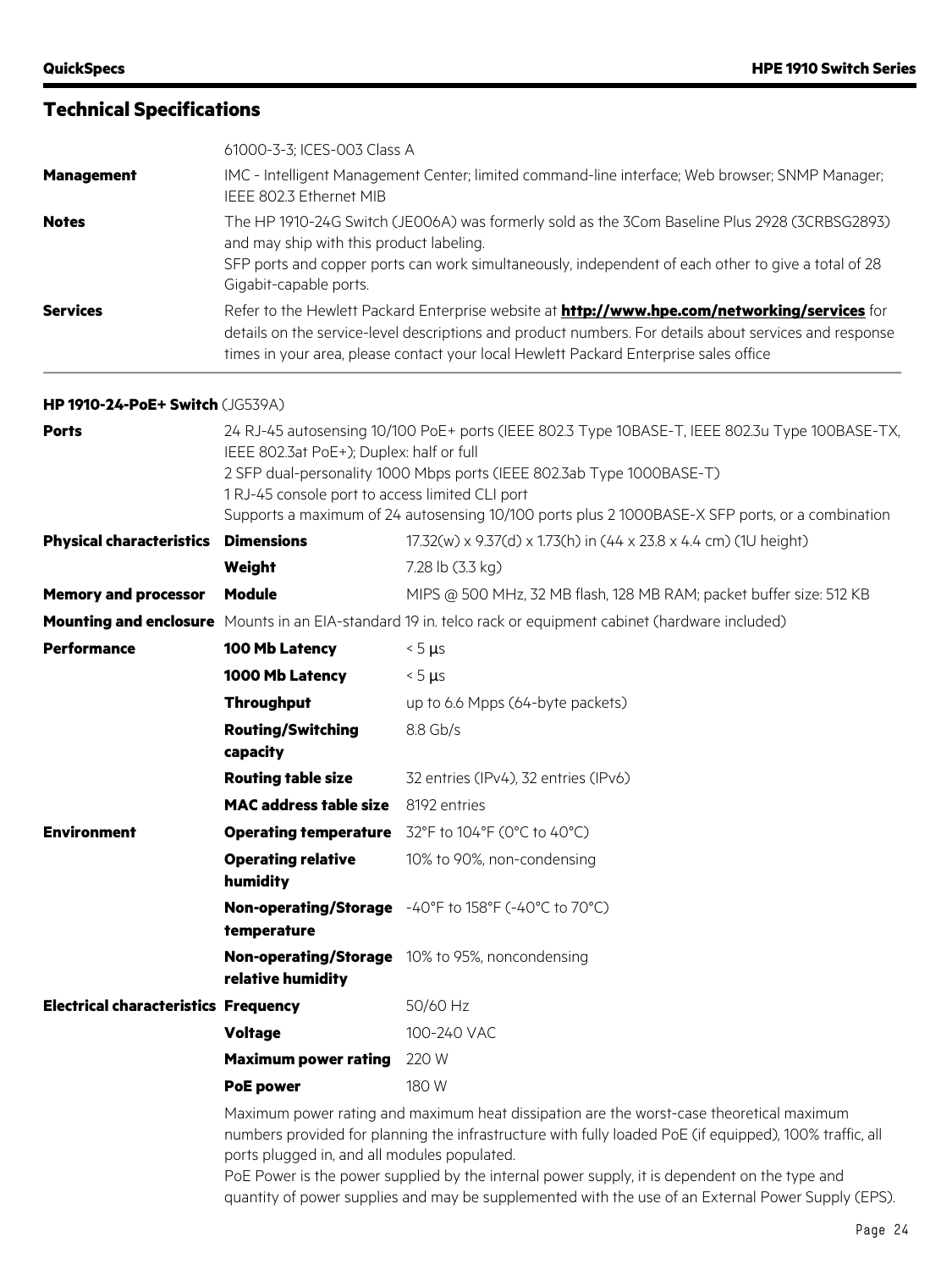| <b>Safety</b>     | IEC 60950-1; EN 60950-1; UL 60950-1 2nd Edition; CSA C22.2 No. 60950-1-07 2nd Edition                                                                                                                                                                                                                   |
|-------------------|---------------------------------------------------------------------------------------------------------------------------------------------------------------------------------------------------------------------------------------------------------------------------------------------------------|
| <b>Emissions</b>  | FCC part 15 Class A; VCCI Class A; EN 55022 Class A; CISPR 22 Class A; EN 55024; EN<br>61000-3-2 2000, 61000-3-3; ICES-003 Class A                                                                                                                                                                      |
| <b>Management</b> | IMC - Intelligent Management Center; limited command-line interface; Web browser;<br>SNMP Manager; IEEE 802.3 Ethernet MIB                                                                                                                                                                              |
| <b>Notes</b>      | The HP 1910-24G Switch (JE006A) was formerly sold as the 3Com Baseline Plus 2928 (3CRBSG2893)<br>and may ship with this product labeling.<br>SFP ports and copper ports can work simultaneously, independent of each other to give a total of 28<br>Gigabit-capable ports.                              |
| <b>Services</b>   | Refer to the Hewlett Packard Enterprise website at <b>http://www.hpe.com/networking/services</b> for<br>details on the service-level descriptions and product numbers. For details about services and response<br>times in your area, please contact your local Hewlett Packard Enterprise sales office |

#### **Standards and protocols Device management**

(applies to all products in RFC 2819 RMON series)

#### **General protocols**

IEEE 802.1D MAC Bridges IEEE 802.1p Priority IEEE 802.1Q VLANs IEEE 802.1s (MSTP) IEEE 802.1w Rapid Reconfiguration of Spanning Tree IEEE 802.3 Type 10BASE-T IEEE 802.3ab 1000BASE-T IEEE 802.3ad Link Aggregation Control Protocol (LACP) IEEE 802.3i 10BASE-T IEEE 802.3x Flow Control IEEE 802.3z 1000BASE-X

#### **MIBs**

RFC 1213 MIB II RFC 1493 Bridge MIB RFC 2021 RMONv2 MIB RFC 2233 Interface MIB RFC 2233 Interfaces MIB RFC 2571 SNMP Framework MIB RFC 2572 SNMP-MPD MIB RFC 2573 SNMP-Notification MIB RFC 2573 SNMP-Target MIB RFC 2613 SMON MIB RFC 2618 RADIUS Client MIB RFC 2620 RADIUS Accounting MIB RFC 2665 Ethernet-Like-MIB RFC 2667 IP Tunnel MIB RFC 2668 802.3 MAU MIB RFC 2674 802.1p and IEEE 802.1Q Bridge MIB RFC 2737 Entity MIB (Version 2) RFC 3414 SNMP-User based-SM MIB RFC 3415 SNMP-View based-ACM MIB RFC 3418 MIB for SNMPv3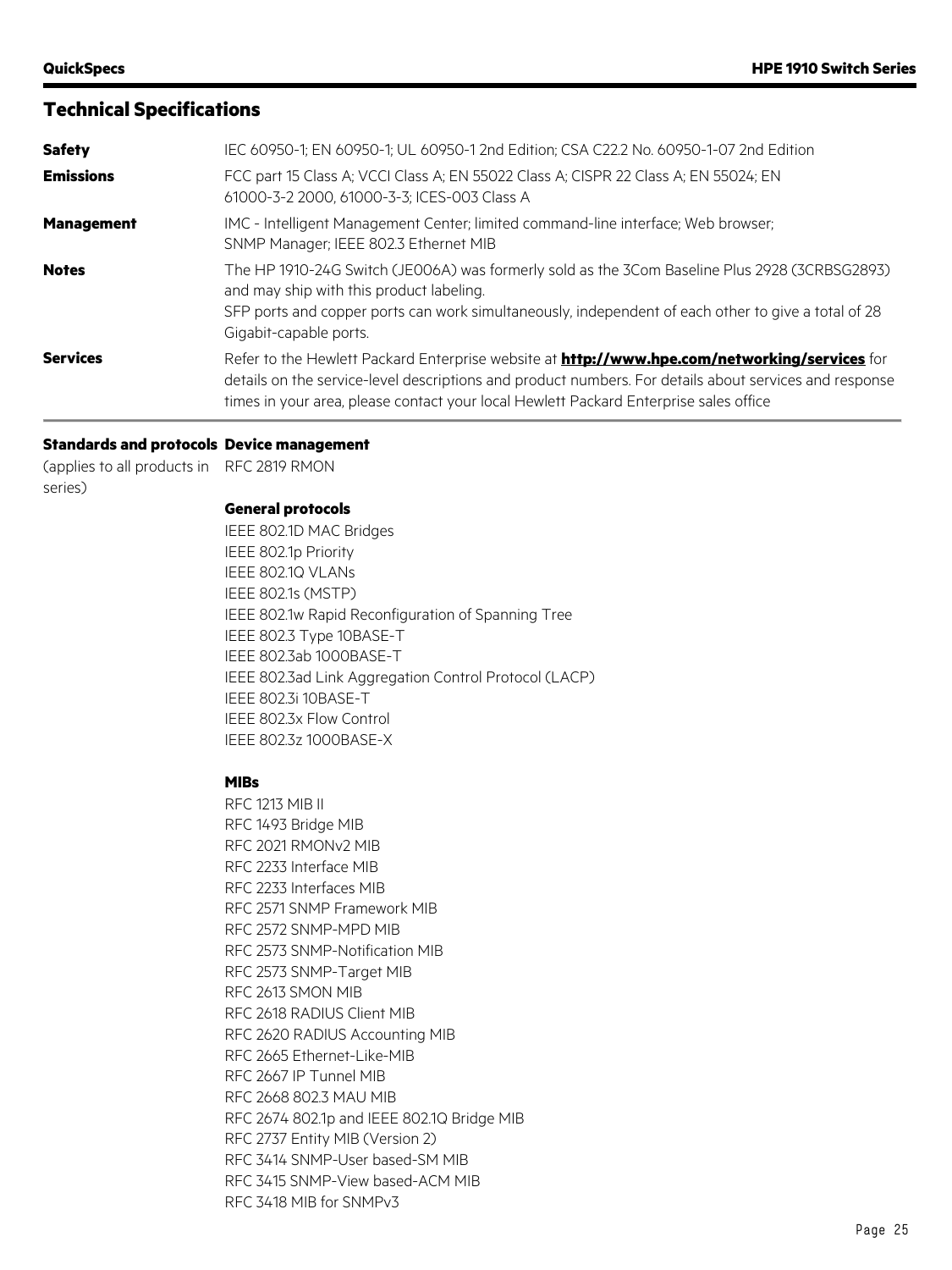#### **Network management**

IEEE 802.1AB Link Layer Discovery Protocol (LLDP) IEEE 802.1D (STP)

#### **QoS/Cos**

IEEE 802.1p (CoS)

#### **Security**

IEEE 802.1X Port Based Network Access Control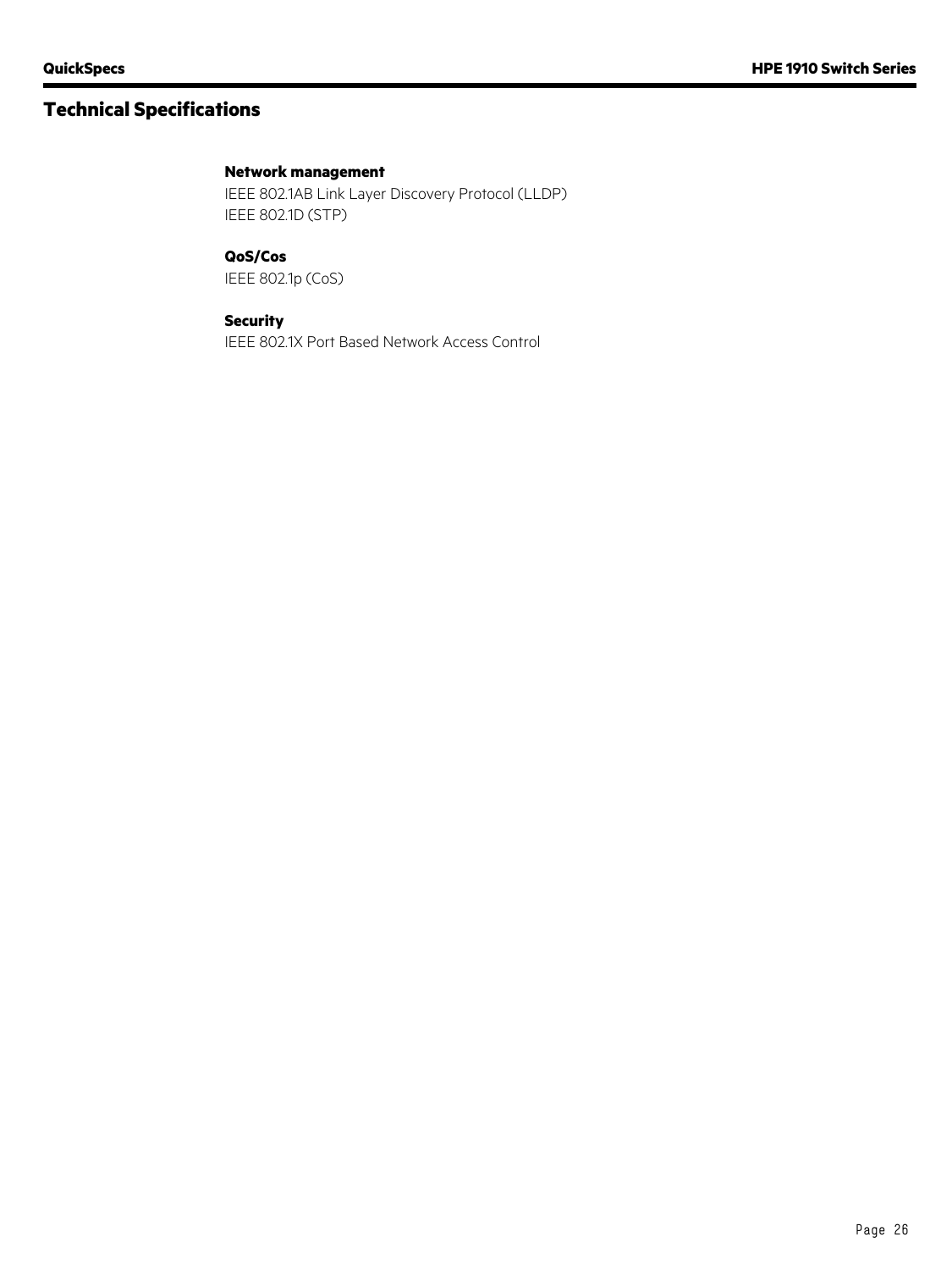### **Accessories**

| <b>HPE 1910 Switch Series Transceivers</b> |                                                                   |               |
|--------------------------------------------|-------------------------------------------------------------------|---------------|
| accessories                                | <b>HP X121 1G SFP LC SX Transceiver</b>                           | J4858C        |
|                                            | <b>HP X121 1G SFP LC LX Transceiver</b>                           | J4859C        |
|                                            | <b>HP X121 1G SFP RJ45 T Transceiver</b>                          | <b>J8177C</b> |
|                                            | <b>HP X120 1G SFP LC SX Transceiver</b>                           | <b>JD118B</b> |
|                                            | <b>HP X120 1G SFP LC LX Transceiver</b>                           | <b>JD119B</b> |
|                                            | <b>HP X120 1G SFP RJ45 T Transceiver</b>                          | <b>JD089B</b> |
|                                            | <b>Cables</b>                                                     |               |
|                                            | HP LC to LC Multi-mode OM3 2-Fiber 0.5m 1-Pack Fiber Optic Cable  | AJ833A        |
|                                            | HP LC to LC Multi-mode OM3 2-Fiber 1.0m 1-Pack Fiber Optic Cable  | AJ834A        |
|                                            | HP LC to LC Multi-mode OM3 2-Fiber 2.0m 1-Pack Fiber Optic Cable  | AJ835A        |
|                                            | HP LC to LC Multi-mode OM3 2-Fiber 5.0m 1-Pack Fiber Optic Cable  | AJ836A        |
|                                            | HP LC to LC Multi-mode OM3 2-Fiber 15.0m 1-Pack Fiber Optic Cable | AJ837A        |
|                                            | HP LC to LC Multi-mode OM3 2-Fiber 30.0m 1-Pack Fiber Optic Cable | AJ838A        |
|                                            | HP LC to LC Multi-mode OM3 2-Fiber 50.0m 1-Pack Fiber Optic Cable | AJ839A        |
|                                            | HP Premier Flex LC/LC Multi-mode OM4 2 fiber 1m Cable             | <b>QK732A</b> |
|                                            | HP Premier Flex LC/LC Multi-mode OM4 2 fiber 2m Cable             | QK733A        |
|                                            | HP Premier Flex LC/LC Multi-mode OM4 2 fiber 5m Cable             | <b>QK734A</b> |
|                                            | HP Premier Flex LC/LC Multi-mode OM4 2 fiber 15m Cable            | <b>QK735A</b> |
|                                            | HP Premier Flex LC/LC Multi-mode OM4 2 fiber 30m Cable            | <b>OK736A</b> |
|                                            | HP Premier Flex LC/LC Multi-mode OM4 2 fiber 50m Cable            | <b>OK737A</b> |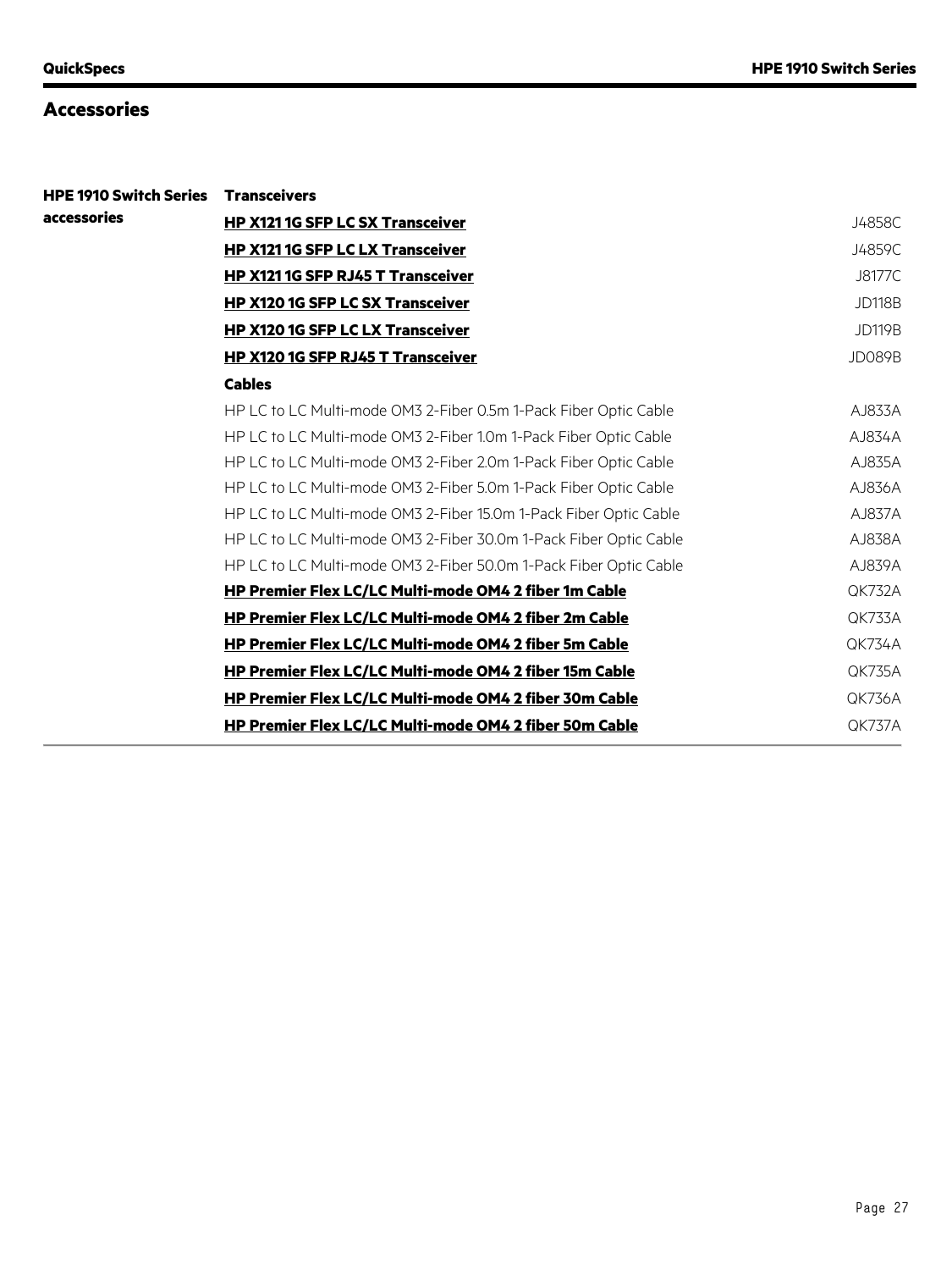**NOTE:** Details are not available for all accessories. The following specifications were available at the time of publication.

| <b>HP X121 1G SFP LC SX</b>                                                                                                | <b>Ports</b>                         | 1 LC 1000BASE-SX port; Duplex: full only                                                                                                                                                                                                                                                                                                                  |  |  |
|----------------------------------------------------------------------------------------------------------------------------|--------------------------------------|-----------------------------------------------------------------------------------------------------------------------------------------------------------------------------------------------------------------------------------------------------------------------------------------------------------------------------------------------------------|--|--|
| Transceiver (J4858C)<br>A small form-factor                                                                                | <b>Physical characteristics</b>      | Dimensions: 2.24(d) x 0.54(w) x 0.48(h) in. (5.69 x 1.37 x 1.22 cm)<br>Weight: 0.04 lb. (0.02 kg)<br>Transceiver form factor: SFP<br>Operating temperature: 32°F to 158°F (0°C to 70°C)<br>Operating relative humidity: 5% to 85%, noncondensing<br>Nonoperating/Storage temperature: -40°F to 203°F (-40°C to 85°C)<br>Altitude: up to 10,000 ft. (3 km) |  |  |
| pluggable (SFP) Gigabit<br>SX<br>transceiver that provides a<br>full-duplex Gigabit solution<br>up to 550 m on multimode   | <b>Environment</b>                   |                                                                                                                                                                                                                                                                                                                                                           |  |  |
| fiber.                                                                                                                     |                                      | Electrical characteristics Power consumption typical: 0.4 W<br>Power consumption maximum: 0.7 W                                                                                                                                                                                                                                                           |  |  |
|                                                                                                                            | <b>Cabling</b>                       | Type:                                                                                                                                                                                                                                                                                                                                                     |  |  |
|                                                                                                                            |                                      | 62.5/125 $\mu$ m or 50/125 $\mu$ m (core/cladding) diameter, graded-index,<br>٠<br>low metal content, multimode fiber optic, complying with ITU-T<br>G.651 and ISO/IEC 793-2 Type A1b or A1a, respectively;                                                                                                                                               |  |  |
|                                                                                                                            |                                      | Maximum distance:                                                                                                                                                                                                                                                                                                                                         |  |  |
|                                                                                                                            |                                      | 2-220 m (62.5 µm core diameter, 160 MHz*km bandwidth<br>$\bullet$<br>2-275 m (62.5 µm core diameter, 200 MHz*km bandwidth<br>٠<br>2-500 m (50 µm core diameter, 400 MHz*km bandwidth)<br>$\bullet$<br>2-550 m (50 µm core diameter, 500 MHz*km bandwidth)<br>٠                                                                                            |  |  |
|                                                                                                                            |                                      | Cable length: 2-550m<br>Fiber type: Multi Mode                                                                                                                                                                                                                                                                                                            |  |  |
|                                                                                                                            | <b>Services</b>                      | Refer to the Hewlett Packard Enterprise website at<br>http://www.hpe.com/networking/services for details on the service-<br>level descriptions and product numbers. For details about services and<br>response times in your area, please contact your local Hewlett Packard<br>Enterprise sales office                                                   |  |  |
| <b>HP X121 1G SFP LC LX</b>                                                                                                | <b>Ports</b>                         | 1 LC 1000BASE-LX port (IEEE 802.3z Type 1000BASE-LX); Duplex: full only                                                                                                                                                                                                                                                                                   |  |  |
| Transceiver (J4859C)                                                                                                       | <b>Physical characteristics</b>      | Dimensions: 2.24(d) x 0.54(w) x 0.486(h) in. (5.69 x 1.37 x 1.23 cm)<br>Weight: 0.04 lb. (0.02 kg)                                                                                                                                                                                                                                                        |  |  |
| HP X121 1G SFP LC LX<br>Transceiver: An SFP<br>format<br>gigabit transceiver with LC<br>connectors using LX<br>technology. | <b>Environment</b><br><b>Cabling</b> | Operating temperature: 32°F to 158°F (0°C to 70°C)<br>Operating relative humidity: 0% to 85%, noncondensing<br>Nonoperating/Storage temperature: -40°F to 212°F (-40°C to 100°C)<br>Altitude: up to 10,000 ft. (3 km)<br>Type:                                                                                                                            |  |  |
|                                                                                                                            |                                      | Either single mode or multimode; 62.5/125 $\mu$ m or 50/125 $\mu$ m<br>$\bullet$<br>(core/cladding) diameter, graded-index, low metal content,<br>multimode fiber optic, complying with ITU-T G.651 and ISO/IEC                                                                                                                                           |  |  |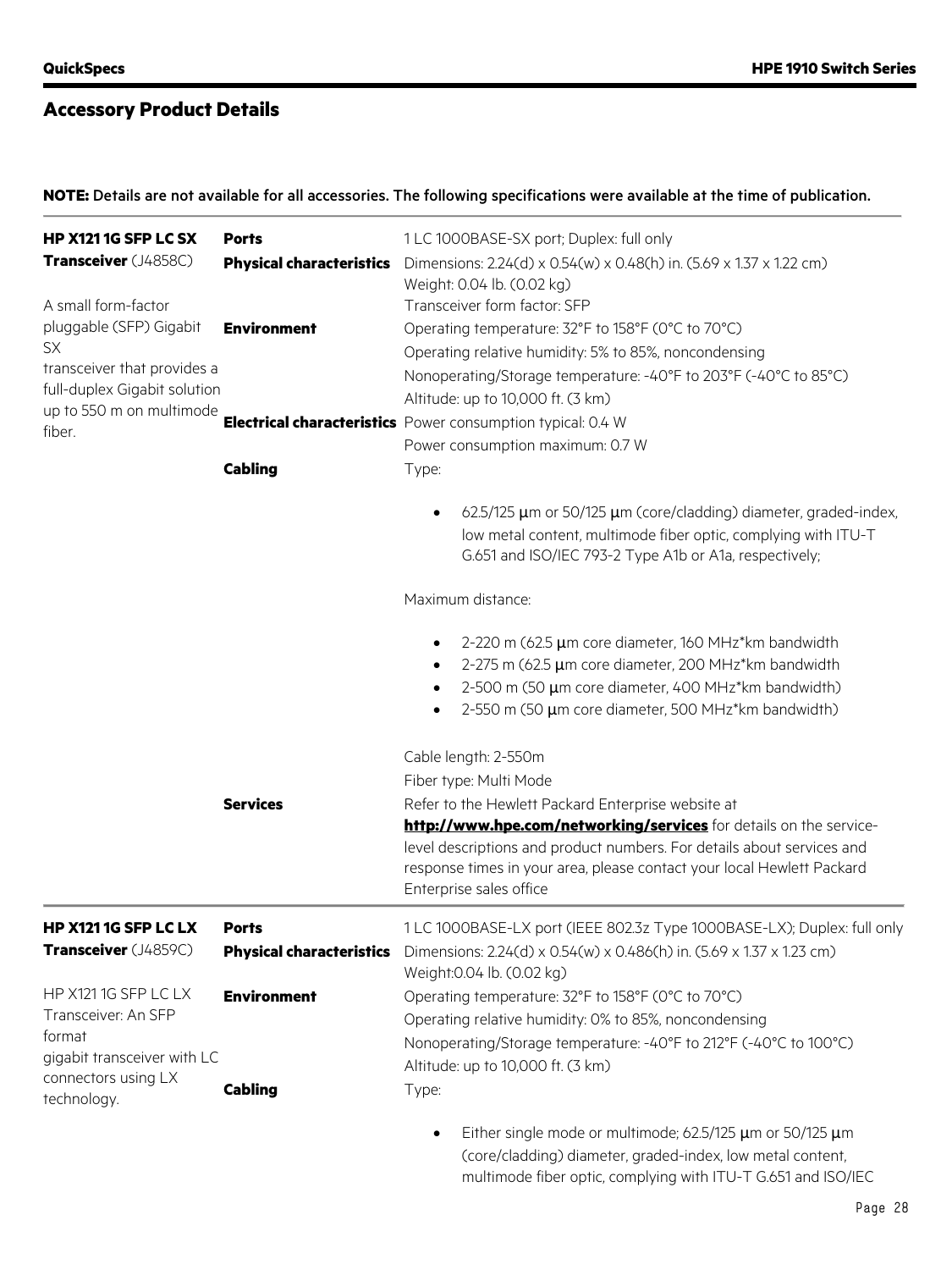793-2 Type A1b or A1a, respectively; Low metal content, singlemode fiber-optic, complying with ITU-T G.652 and ISO/IEC 793-2 Type B1;

Maximum distance:

|                                                      |                                 | 2-550 m (multimode 62.5 µm core diameter, 500 MHz*km<br>$\bullet$<br>bandwidth)<br>2-550 m (multimode 50 µm core diameter, 400 MHz*km<br>$\bullet$<br>bandwidth)<br>2-550 m (multimode 50 µm core diameter, 500 MHz*km<br>$\bullet$<br>bandwidth)<br>2-10,000 m (single-mode fiber)<br>$\bullet$        |  |
|------------------------------------------------------|---------------------------------|---------------------------------------------------------------------------------------------------------------------------------------------------------------------------------------------------------------------------------------------------------------------------------------------------------|--|
|                                                      | <b>Notes</b>                    | A mode conditioning patch cord may be needed in some multimode fiber<br>installations.<br>Wavelength: 1310nm<br>Power Consumption: < 500mW Typical                                                                                                                                                      |  |
|                                                      | <b>Services</b>                 | Refer to the Hewlett Packard Enterprise website at<br>http://www.hpe.com/networking/services for details on the service-<br>level descriptions and product numbers. For details about services and<br>response times in your area, please contact your local Hewlett Packard<br>Enterprise sales office |  |
| <b>HP X121 1G SFP RJ45 T</b><br>Transceiver (J8177C) | <b>Ports</b>                    | 1 RJ-45 1000BASE-T port (IEEE 802.3ab Type 1000BASE-T); Duplex: full<br>only                                                                                                                                                                                                                            |  |
| HP X121 1G SFP RJ45 T                                | <b>Physical characteristics</b> | Dimensions: 2.71(d) x 0.54(w) x 0.55(h) in. (6.88 x 1.37 x 1.4 cm)<br>Weight: 0.06 lb. (0.03 kg)                                                                                                                                                                                                        |  |
| Transceiver: An SFP<br>format                        | <b>Environment</b>              | Operating temperature: 32°F to 158°F (0°C to 70°C); with 100 LFM airflow<br>over the SFP module                                                                                                                                                                                                         |  |
| gigabit transceiver with<br>RJ45 connectors using    |                                 | Operating relative humidity: 0% to 95% @ 75°F (25°C), noncondensing                                                                                                                                                                                                                                     |  |
| 1000BaseT technology.                                |                                 | Nonoperating/Storage temperature: -40°F to 185°F (-40°C to 85°C)                                                                                                                                                                                                                                        |  |
|                                                      |                                 | Nonoperating/Storage relative humidity: 0% to 95% @ 77°F (25°C),<br>noncondensing                                                                                                                                                                                                                       |  |
|                                                      |                                 | Altitude: up to 10,000 ft. (3000 km)                                                                                                                                                                                                                                                                    |  |
|                                                      | <b>Cabling</b>                  | Cable type:<br>1000BASE-T: Category 5 (5E or better recommended), 100 U differential<br>4-pair unshielded twisted pair (UTP) or shielded twisted pair (STP)<br>balanced, complying with IEEE 802.3ab 1000BASE-T;                                                                                        |  |
|                                                      |                                 | Maximum distance:                                                                                                                                                                                                                                                                                       |  |
|                                                      |                                 | 100 m                                                                                                                                                                                                                                                                                                   |  |
|                                                      | <b>Notes</b>                    | Power consumption is nominally 1 watt.<br>For supported platforms and minimum software requirements to support                                                                                                                                                                                          |  |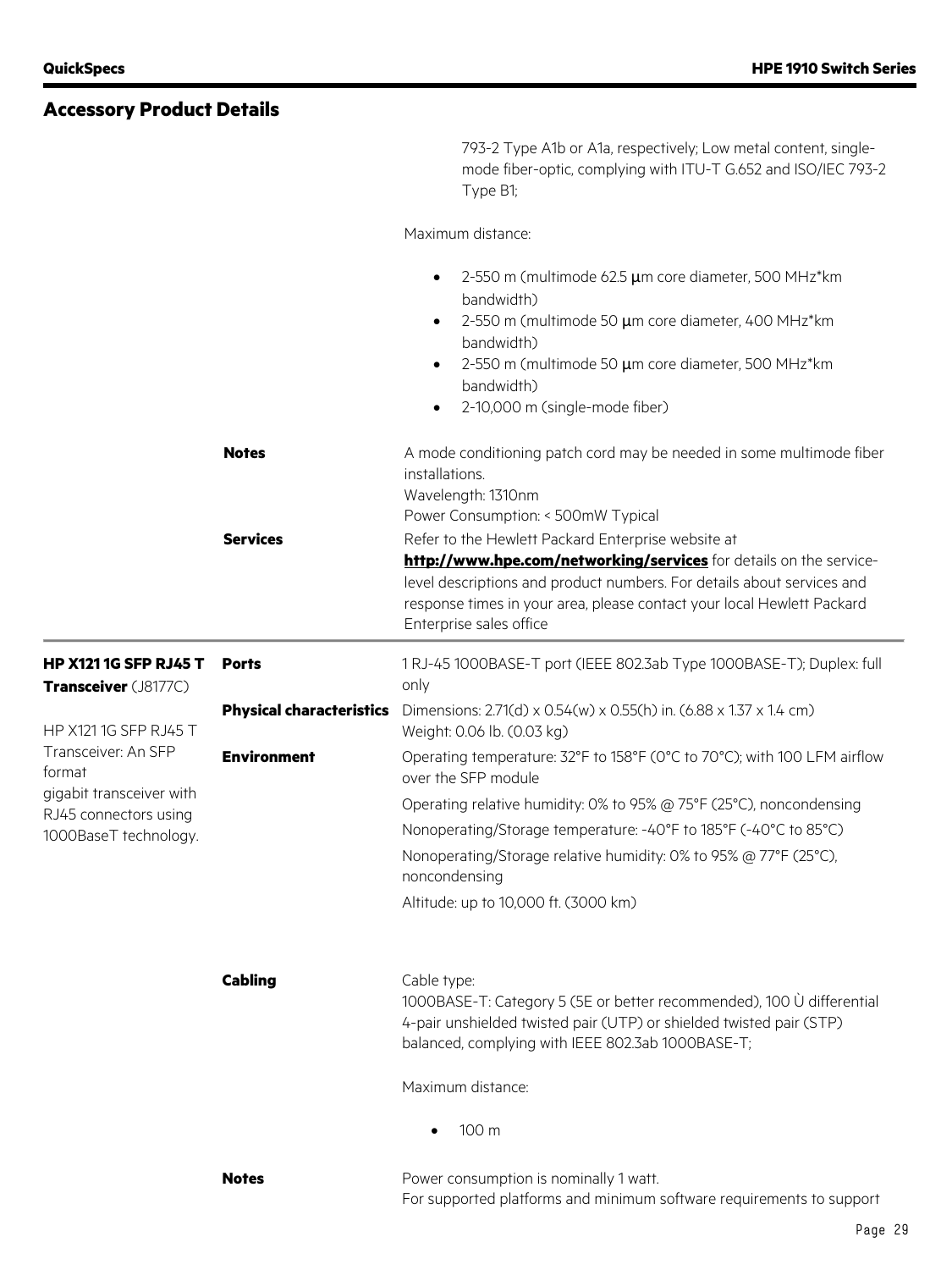|                 | this product, see the document titled "Support for the J8177C 1000Base-T<br>Mini-GBIC" on the "HP Mini-GBICs and SFPs" Manuals Web page.<br>The J8177C Gigabit copper mini-GBIC is not supported on dual-personality<br>ports.<br>The J8177C is capable of 100 Mb operation. This is supported on only the<br>HP E8200zl, E5400zl, and HP E6200-24G-mGBIC yl Switches using<br>software version K.12.21 or later. Use the "auto-100" port setting to enable<br>100 Mb operation.<br>Important: The earlier J8177B does not support 100 Mb operation. When<br>used in the Switch gl 20-Port 10/100/1000 Module (J4908A), the J8177C<br>mini-GBIC can be installed in either the upper or lower mini-GBIC<br>port, but will block access to the other port. |
|-----------------|-----------------------------------------------------------------------------------------------------------------------------------------------------------------------------------------------------------------------------------------------------------------------------------------------------------------------------------------------------------------------------------------------------------------------------------------------------------------------------------------------------------------------------------------------------------------------------------------------------------------------------------------------------------------------------------------------------------------------------------------------------------|
| <b>Services</b> | Refer to the Hewlett Packard Enterprise website at<br>http://www.hpe.com/networking/services for details on the service-<br>level descriptions and product numbers. For details about services and<br>response times in your area, please contact your local Hewlett Packard<br>Enterprise sales office                                                                                                                                                                                                                                                                                                                                                                                                                                                   |

| HP X120 1G SFP LC SX                             | <b>Ports</b>                                        | 1 LC 1000BASE-SX port                                                                                                                  |                                                                                                                                                                                                                        |  |
|--------------------------------------------------|-----------------------------------------------------|----------------------------------------------------------------------------------------------------------------------------------------|------------------------------------------------------------------------------------------------------------------------------------------------------------------------------------------------------------------------|--|
| Transceiver (JD118B)                             | <b>Connectivity</b>                                 | <b>Connector type</b>                                                                                                                  | LC                                                                                                                                                                                                                     |  |
| A small form-factor                              |                                                     | Wavelength                                                                                                                             | 850 nm                                                                                                                                                                                                                 |  |
| pluggable (SFP) Gigabit<br>SX transceiver that   | <b>Physical characteristics</b>                     | <b>Dimensions</b>                                                                                                                      | $2.17(d) \times 0.6(w) \times 0.46(h)$ in. $(5.51 \times 1.52 \times 1.17)$<br>cm)                                                                                                                                     |  |
| provides a full-duplex<br>Gigabit solution up to |                                                     | <b>Full configuration</b><br>weight                                                                                                    | 0.04 lb. (0.02 kg)                                                                                                                                                                                                     |  |
| 550m on a Multimode<br>fiber.                    | <b>Electrical characteristics Power consumption</b> | typical                                                                                                                                | 0.8 W                                                                                                                                                                                                                  |  |
|                                                  |                                                     | <b>Power consumption</b><br>maximum                                                                                                    | 1.0 W                                                                                                                                                                                                                  |  |
|                                                  | <b>Cabling</b>                                      | Maximum distance:<br>· FDDI Grade distance = 220m<br>$\bullet$ OM1 = 275m<br>$\bullet$ OM2 = 500m<br>• OM3 = Not Specified by standard |                                                                                                                                                                                                                        |  |
|                                                  |                                                     | Cable length                                                                                                                           | up to 550m                                                                                                                                                                                                             |  |
|                                                  |                                                     | Fiber type                                                                                                                             | Multi Mode                                                                                                                                                                                                             |  |
|                                                  | <b>Services</b>                                     | Refer to the Hewlett Packard Enterprise website at                                                                                     |                                                                                                                                                                                                                        |  |
|                                                  |                                                     | Enterprise sales office                                                                                                                | http://www.hpe.com/networking/services for details on the service-<br>level descriptions and product numbers. For details about services and<br>response times in your area, please contact your local Hewlett Packard |  |
| HP X120 1G SFP LC LX                             | <b>Ports</b>                                        | 1 SFP 1000BASE-LX port (IEEE 802.3z Type 1000BASE-LX)                                                                                  |                                                                                                                                                                                                                        |  |
| Transceiver (JD119B)                             | <b>Connectivity</b>                                 | <b>Connector type</b>                                                                                                                  | LC                                                                                                                                                                                                                     |  |
| A small form-factor                              |                                                     | Wavelength                                                                                                                             | 1300 nm                                                                                                                                                                                                                |  |
| pluggable (SFP) Gigabig                          | <b>Physical characteristics</b>                     | <b>Dimensions</b>                                                                                                                      | $2.17(d) \times 0.6(w) \times 0.46(h)$ in. $(5.51 \times 1.52 \times 1.17)$<br>cm)                                                                                                                                     |  |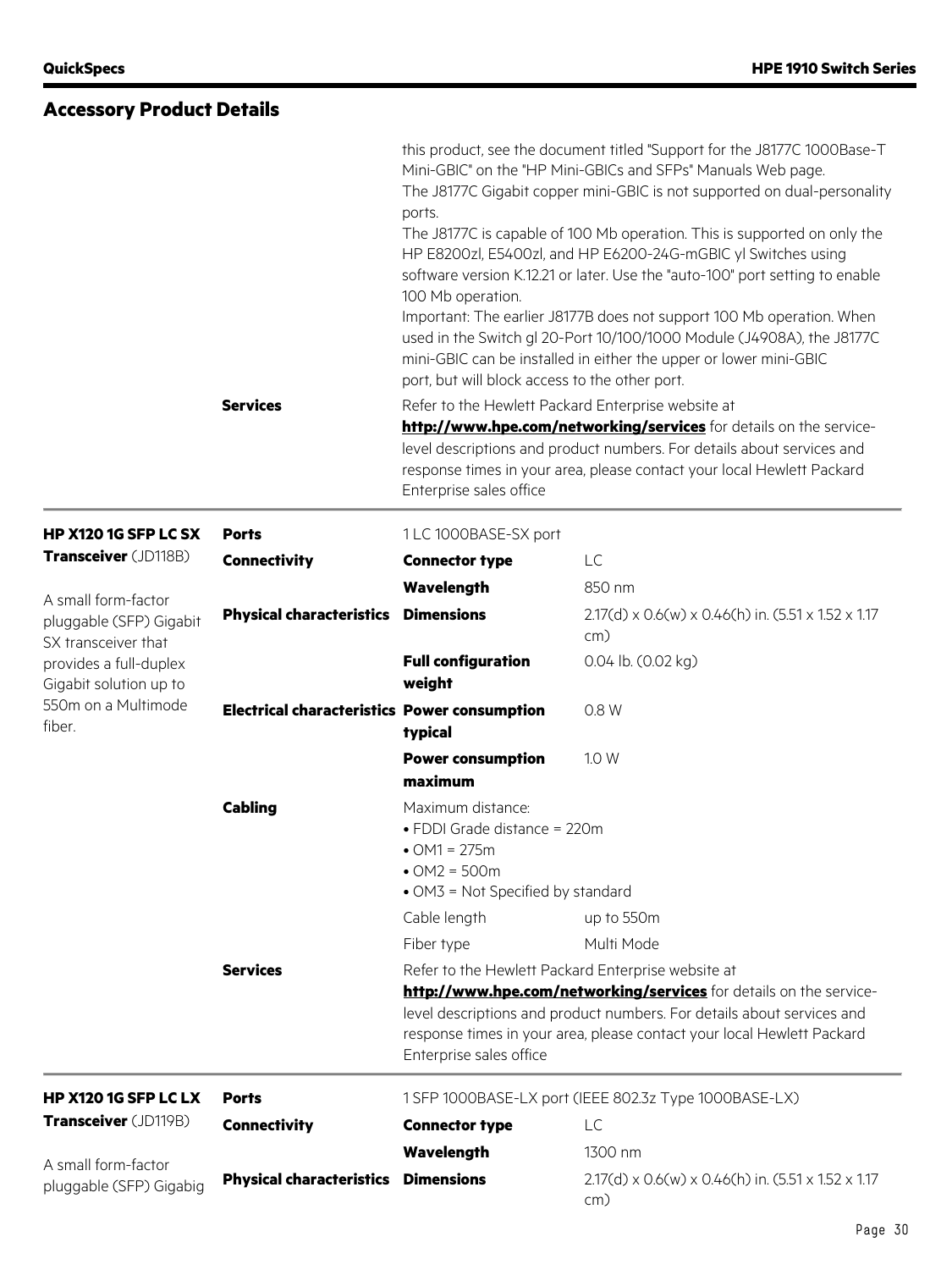| LX transceiver that<br>provides a full duplex<br>Gigabit solution up to<br>550m on MMF or 10Km<br>on SMF |                     |                                                                                                                                                                                                                                                                                                     | <b>Full configuration</b><br>weight                                                                                                                                     | 0.04 lb. (0.02 kg)                                                                                                                                                                                                                                                           |  |
|----------------------------------------------------------------------------------------------------------|---------------------|-----------------------------------------------------------------------------------------------------------------------------------------------------------------------------------------------------------------------------------------------------------------------------------------------------|-------------------------------------------------------------------------------------------------------------------------------------------------------------------------|------------------------------------------------------------------------------------------------------------------------------------------------------------------------------------------------------------------------------------------------------------------------------|--|
|                                                                                                          |                     |                                                                                                                                                                                                                                                                                                     | <b>Electrical characteristics Power consumption</b><br>typical                                                                                                          | 0.8 W                                                                                                                                                                                                                                                                        |  |
|                                                                                                          |                     |                                                                                                                                                                                                                                                                                                     | <b>Power consumption</b><br>maximum                                                                                                                                     | 1.0 W                                                                                                                                                                                                                                                                        |  |
|                                                                                                          | <b>Cabling</b>      |                                                                                                                                                                                                                                                                                                     | Cable type:<br>Either single mode or multimode;                                                                                                                         |                                                                                                                                                                                                                                                                              |  |
|                                                                                                          |                     |                                                                                                                                                                                                                                                                                                     | Maximum distance:<br>· 550m for Multimode<br>• 10km for Singlemode                                                                                                      |                                                                                                                                                                                                                                                                              |  |
|                                                                                                          |                     |                                                                                                                                                                                                                                                                                                     | Fiber type                                                                                                                                                              | <b>Both</b>                                                                                                                                                                                                                                                                  |  |
|                                                                                                          | <b>Services</b>     |                                                                                                                                                                                                                                                                                                     | Enterprise sales office                                                                                                                                                 | Refer to the Hewlett Packard Enterprise website at<br>http://www.hpe.com/networking/services for details on the service-<br>level descriptions and product numbers. For details about services and<br>response times in your area, please contact your local Hewlett Packard |  |
| HP X120 1G SFP Ports                                                                                     |                     |                                                                                                                                                                                                                                                                                                     |                                                                                                                                                                         | 1 RJ-45 1000BASE-T port (IEEE 802.3ab Type 1000BASE-T)                                                                                                                                                                                                                       |  |
| <b>RJ45 T</b>                                                                                            | <b>Connectivity</b> | <b>Connector type</b>                                                                                                                                                                                                                                                                               |                                                                                                                                                                         | <b>RJ-45</b>                                                                                                                                                                                                                                                                 |  |
| <b>Transceiver</b>                                                                                       | <b>Physical</b>     | <b>Dimensions</b>                                                                                                                                                                                                                                                                                   |                                                                                                                                                                         | $2.71(d) \times 0.54(w) \times 0.55(h)$ in. (6.88 x 1.37 x 1.4 cm)                                                                                                                                                                                                           |  |
| (JD089B)                                                                                                 | characteristics     | <b>Full configuration weight</b>                                                                                                                                                                                                                                                                    |                                                                                                                                                                         | 0.07 lb. (0.03 kg)                                                                                                                                                                                                                                                           |  |
|                                                                                                          | <b>Electrical</b>   | <b>Power consumption typical</b>                                                                                                                                                                                                                                                                    |                                                                                                                                                                         | 0.8 W                                                                                                                                                                                                                                                                        |  |
|                                                                                                          | characteristics     |                                                                                                                                                                                                                                                                                                     | <b>Power consumption maximum</b>                                                                                                                                        | 1.0 W                                                                                                                                                                                                                                                                        |  |
|                                                                                                          | <b>Cabling</b>      | Cable type:<br>1000BASE-T                                                                                                                                                                                                                                                                           |                                                                                                                                                                         | 1000BASE-T: Category 5 (5E or better recommended), 100 Ù differential 4-pair unshielded<br>twisted pair (UTP) or shielded twisted pair (STP) balanced, complying with IEEE 802.3ab                                                                                           |  |
|                                                                                                          |                     | Maximum distance:<br>$\cdot$ 100 $m$                                                                                                                                                                                                                                                                |                                                                                                                                                                         |                                                                                                                                                                                                                                                                              |  |
|                                                                                                          | <b>Services</b>     | Refer to the Hewlett Packard Enterprise website at<br>http://www.hpe.com/networking/services for details on the service-level descriptions<br>and product numbers. For details about services and response times in your area, please<br>contact your local Hewlett Packard Enterprise sales office |                                                                                                                                                                         |                                                                                                                                                                                                                                                                              |  |
| <b>HP 0.5 m Multimode</b>                                                                                | <b>Cabling</b>      |                                                                                                                                                                                                                                                                                                     | <b>Cable type:</b>                                                                                                                                                      |                                                                                                                                                                                                                                                                              |  |
| <b>OM3 LC/LC Optical</b><br><b>Cable</b> (AJ833A)                                                        |                     |                                                                                                                                                                                                                                                                                                     | 50/125 µm (core/cladding) diameter, mulitimode fiber optic, with effective<br>modal bandwidth of 2000 MHz/km as detailed in TIA-492AAAC for<br>distances of up to 300 m |                                                                                                                                                                                                                                                                              |  |
|                                                                                                          |                     |                                                                                                                                                                                                                                                                                                     | <b>Maximum distance:</b>                                                                                                                                                |                                                                                                                                                                                                                                                                              |  |

|              | 10Gbps Transfer Rate (Ethernet): 300m                                    |
|--------------|--------------------------------------------------------------------------|
| <b>Notes</b> | Cable Specs: Tight buffered duplex fiber optic multimode OM3 50/125 um   |
|              | fiber optic cable and Ethernet assembly with LC duplex connectors on one |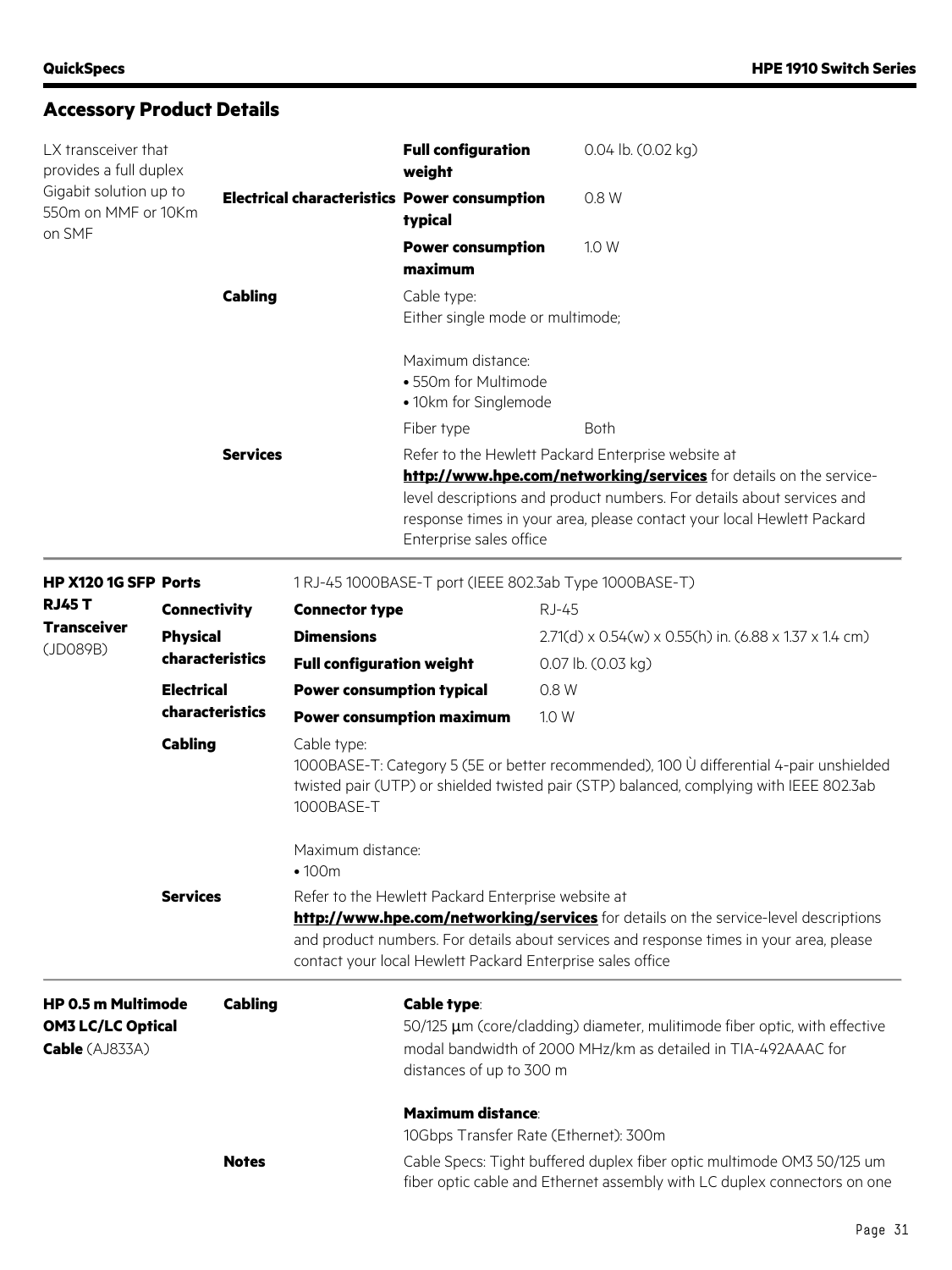end and LC duplex connectors on other end.

|                                                                     |                 | Dimensions: Core diameter: 50 $\pm$ 3.0um Cladding diameter: 125 $\pm$<br>$\bullet$<br>2.0um Coating diameter: $245 \pm 10$ um<br>Optical glass: Bandwidth: For LED sources: 1500/500 MHz-km<br>$\bullet$<br>@850/1300nm.<br>Optical glass: Bandwidth: For Laser sources: 2000/500 MHz-km<br>$\bullet$<br>@850/1300nm. VCSEL Laser sources: 600 / 600 meters<br>@850/1300nm for Gigabit Ethernet compliant links.<br>CABLE: The cable is duplex zipcord graded index 50/125um<br>$\bullet$<br>multimode optical fiber and designed to work in both the 850 and<br>1300 nm wavelength windows.<br>BULK CABLE & CABLE ASSEMBLY CONFIGURATION:<br>$\bullet$<br>Jacket Material: Riser Grade - Low Smoke Zero Halogen<br>$\bullet$<br>thermoplastic.<br>Jacket Color: Aqua for OM3 multimode per TIA 598<br>$\bullet$<br>Boot Color: White<br>$\bullet$<br>Insertion Loss: less than 0.5 dB @ 850 with LED source, 0.003<br>$\bullet$<br>dB/M added for lengths > 30 meters.<br>Maximum Cable attenuation: 3.0 dB/km @ 850 nm, 1.0 dB/Km @<br>$\bullet$<br>1310 nm @ 23°C as tested in accordance with EIA 455-46.<br>Weight: Air Packed Weight: 1 LB Net Weight: 0.454Kg<br>$\bullet$ |
|---------------------------------------------------------------------|-----------------|------------------------------------------------------------------------------------------------------------------------------------------------------------------------------------------------------------------------------------------------------------------------------------------------------------------------------------------------------------------------------------------------------------------------------------------------------------------------------------------------------------------------------------------------------------------------------------------------------------------------------------------------------------------------------------------------------------------------------------------------------------------------------------------------------------------------------------------------------------------------------------------------------------------------------------------------------------------------------------------------------------------------------------------------------------------------------------------------------------------------------------------------------------------------------------|
|                                                                     | <b>Services</b> | Refer to the Hewlett Packard Enterprise website at<br>http://www.hpe.com/networking/services for details on the service-<br>level descriptions and product numbers. For details about services and<br>response times in your area, please contact your local Hewlett Packard<br>Enterprise sales office                                                                                                                                                                                                                                                                                                                                                                                                                                                                                                                                                                                                                                                                                                                                                                                                                                                                            |
| <b>HP1m Multimode OM3</b><br><b>LC/LC Optical Cable</b><br>(AJ834A) | <b>Cabling</b>  | <b>Cable type:</b><br>50/125 µm (core/cladding) diameter, mulitimode fiber optic, with effective<br>modal bandwidth of 2000 MHz/km as detailed in TIA-492AAAC for<br>distances of up to 300 m                                                                                                                                                                                                                                                                                                                                                                                                                                                                                                                                                                                                                                                                                                                                                                                                                                                                                                                                                                                      |
|                                                                     |                 | <b>Maximum distance:</b><br>10Gbps Transfer Rate (Ethernet): 300m                                                                                                                                                                                                                                                                                                                                                                                                                                                                                                                                                                                                                                                                                                                                                                                                                                                                                                                                                                                                                                                                                                                  |
|                                                                     | <b>Notes</b>    | Cable Specs: Tight buffered duplex fiber optic multimode OM3 50/125 um<br>fiber optic cable and Ethernet assembly with LC duplex connectors on one<br>end and LC duplex connectors on other end.                                                                                                                                                                                                                                                                                                                                                                                                                                                                                                                                                                                                                                                                                                                                                                                                                                                                                                                                                                                   |
|                                                                     |                 | Dimensions: Core diameter: 50 ± 3.0um Cladding diameter: 125 ±<br>$\bullet$<br>2.0um Coating diameter: $245 \pm 10$ um<br>Optical Glass Bandwidth: For LED sources: 1500/500 MHz-km<br>$\bullet$<br>@850/1300nm.<br>Optical Glass: For Laser sources: 2000/500 MHz-km<br>$\bullet$<br>@850/1300nm. VCSEL Laser sources: Shall achieve 600 / 600<br>meters @850/1300nm for Gigabit Ethernet compliant links.<br>CABLE: The cable is duplex zipcord graded index 50/125um<br>٠<br>multimode optical fiber. The cable is designed to work in both the<br>850 and 1300 nm wavelength windows.                                                                                                                                                                                                                                                                                                                                                                                                                                                                                                                                                                                          |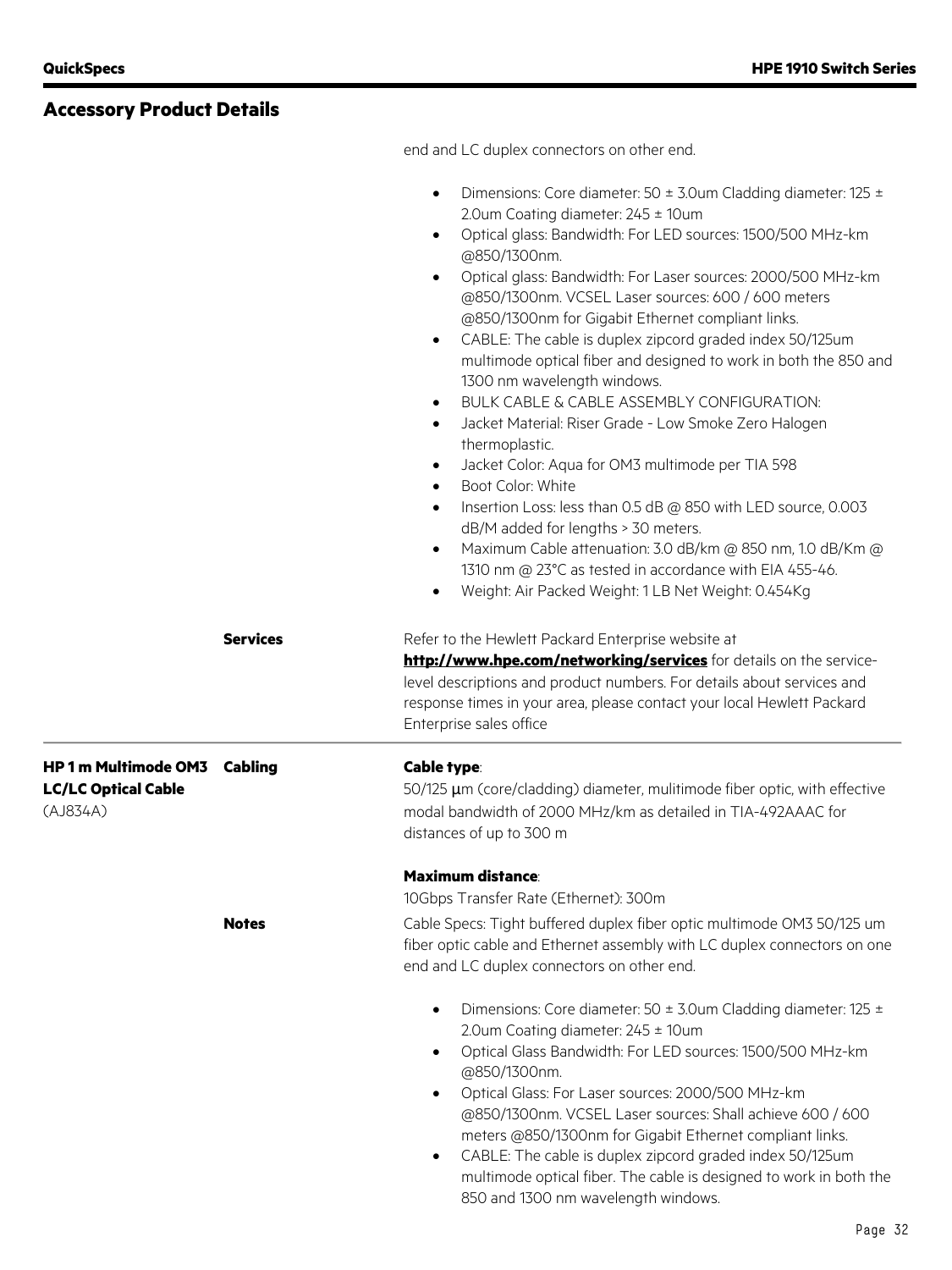|                                                                        |                 | <b>BULK CABLE &amp; CABLE ASSEMBLY CONFIGURATION:</b><br>Jacket Material: Riser Grade - Low Smoke Zero Halogen<br>thermoplastic.<br>Jacket Color: Aqua for OM3 multimode per TIA 598<br>$\bullet$<br>Boot Color: White<br>$\bullet$<br>Insertion Loss: less than 0.5 dB @ 850 with LED source, 0.003<br>٠<br>dB/M added for lengths > 30 meters.<br>Maximum Cable attenuation: 3.0 dB/km @ 850 nm, 1.0 dB/Km @<br>$\bullet$<br>1310 nm @ 23°C as tested in accordance with EIA 455-46.<br>Weight: Air Packed Weight: 1 LB Net Weight: 0.454Kg<br>$\bullet$                                                                                                                                                                                                                                                                                                                                                                                                                                                                                                                                                                                                                    |  |
|------------------------------------------------------------------------|-----------------|-------------------------------------------------------------------------------------------------------------------------------------------------------------------------------------------------------------------------------------------------------------------------------------------------------------------------------------------------------------------------------------------------------------------------------------------------------------------------------------------------------------------------------------------------------------------------------------------------------------------------------------------------------------------------------------------------------------------------------------------------------------------------------------------------------------------------------------------------------------------------------------------------------------------------------------------------------------------------------------------------------------------------------------------------------------------------------------------------------------------------------------------------------------------------------|--|
|                                                                        | <b>Services</b> | Refer to the Hewlett Packard Enterprise website at<br>http://www.hpe.com/networking/services for details on the service-<br>level descriptions and product numbers. For details about services and<br>response times in your area, please contact your local Hewlett Packard<br>Enterprise sales office                                                                                                                                                                                                                                                                                                                                                                                                                                                                                                                                                                                                                                                                                                                                                                                                                                                                       |  |
| HP 2 m Multimode OM3 Cabling<br><b>LC/LC Optical Cable</b><br>(AJ835A) |                 | <b>Cable type:</b><br>$50/125$ $\mu$ m (core/cladding) diameter, mulitimode fiber optic, with effective<br>modal bandwidth of 2000 MHz/km as detailed in TIA-492AAAC for<br>distances of up to 300 m;                                                                                                                                                                                                                                                                                                                                                                                                                                                                                                                                                                                                                                                                                                                                                                                                                                                                                                                                                                         |  |
|                                                                        |                 | <b>Maximum distance:</b>                                                                                                                                                                                                                                                                                                                                                                                                                                                                                                                                                                                                                                                                                                                                                                                                                                                                                                                                                                                                                                                                                                                                                      |  |
|                                                                        |                 | 10Gbps Transfer Rate (Ethernet): 300m                                                                                                                                                                                                                                                                                                                                                                                                                                                                                                                                                                                                                                                                                                                                                                                                                                                                                                                                                                                                                                                                                                                                         |  |
|                                                                        | <b>Notes</b>    | Cable Specs: Tight buffered duplex fiber optic multimode OM3 50/125 um<br>fiber optic cable and Ethernet assembly with LC duplex connectors on one<br>end and LC duplex connectors on other end.                                                                                                                                                                                                                                                                                                                                                                                                                                                                                                                                                                                                                                                                                                                                                                                                                                                                                                                                                                              |  |
|                                                                        | <b>Services</b> | Dimensions: Core diameter: 50 ± 3.0um Cladding diameter: 125 ±<br>٠<br>2.0um Coating diameter: $245 \pm 10$ um<br>Optical Glass Bandwidth: For LED sources: 1500/500 MHz-km<br>$\bullet$<br>@850/1300nm.<br>Optical Glass: For Laser sources: 2000/500 MHz-km<br>@850/1300nm. VCSEL Laser sources: Shall achieve 600 / 600<br>meters @850/1300nm for Gigabit Ethernet compliant links.<br>CABLE: The cable is duplex zipcord graded index 50/125um<br>$\bullet$<br>multimode optical fiber. The cable is designed to work in both the<br>850 and 1300 nm wavelength windows.<br>BULK CABLE & CABLE ASSEMBLY CONFIGURATION:<br>Jacket Material: Riser Grade - Low Smoke Zero Halogen<br>٠<br>thermoplastic.<br>Jacket Color: Aqua for OM3 multimode per TIA 598<br>$\bullet$<br>Boot Color: White<br>$\bullet$<br>Insertion Loss: less than 0.5 dB @ 850 with LED source, 0.003<br>$\bullet$<br>dB/M added for lengths > 30 meters.<br>Maximum Cable attenuation: 3.0 dB/km @ 850 nm, 1.0 dB/Km @<br>٠<br>1310 nm @ 23°C as tested in accordance with EIA 455-46.<br>Weight: Air Packed Weight: 1 LB Net Weight: 0.454Kg<br>Refer to the Hewlett Packard Enterprise website at |  |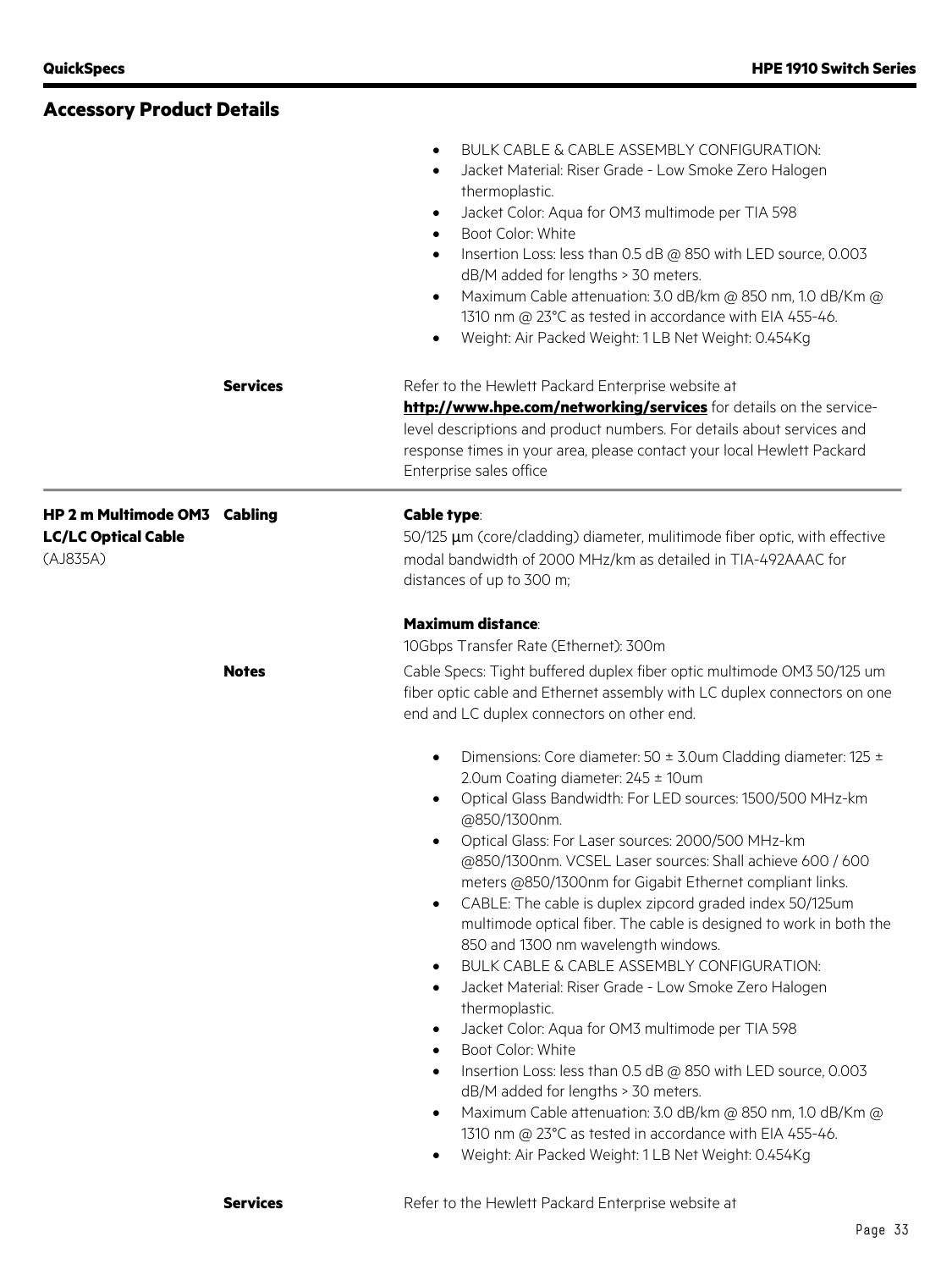|                                                                         |                 | http://www.hpe.com/networking/services for details on the service-<br>level descriptions and product numbers. For details about services and<br>response times in your area, please contact your local Hewlett Packard<br>Enterprise sales office                                                                                                                                                                                                                                                                                                                                                                                                                                                                                                                                                                                                                                                                                                                                                                                                                                                                                                    |  |
|-------------------------------------------------------------------------|-----------------|------------------------------------------------------------------------------------------------------------------------------------------------------------------------------------------------------------------------------------------------------------------------------------------------------------------------------------------------------------------------------------------------------------------------------------------------------------------------------------------------------------------------------------------------------------------------------------------------------------------------------------------------------------------------------------------------------------------------------------------------------------------------------------------------------------------------------------------------------------------------------------------------------------------------------------------------------------------------------------------------------------------------------------------------------------------------------------------------------------------------------------------------------|--|
| HP 5 m Multimode OM3 Cabling<br><b>LC/LC Optical Cable</b><br>(AJ836A)  |                 | <b>Cable type:</b><br>50/125 µm core/cladding) diameter, mulitimode fiber optic, with effective<br>modal bandwidth of 2000 MHz/km as detailed in TIA-492AAAC for<br>distances of up to 300 m;                                                                                                                                                                                                                                                                                                                                                                                                                                                                                                                                                                                                                                                                                                                                                                                                                                                                                                                                                        |  |
|                                                                         |                 | <b>Maximum distance:</b><br>10Gbps Transfer Rate (Ethernet): 300m                                                                                                                                                                                                                                                                                                                                                                                                                                                                                                                                                                                                                                                                                                                                                                                                                                                                                                                                                                                                                                                                                    |  |
|                                                                         | <b>Notes</b>    | Cable Specs: This specification defines the detail requirements for a tight<br>buffered duplex fiber optic multimode OM3 50/125 um fiber optic cable and<br>Ethernet assembly with LC duplex connectors on one end and LC duplex<br>connectors on other end.                                                                                                                                                                                                                                                                                                                                                                                                                                                                                                                                                                                                                                                                                                                                                                                                                                                                                         |  |
|                                                                         |                 | Dimensions: Core diameter: 50 $\pm$ 3.0um Cladding diameter: 125 $\pm$<br>$\bullet$<br>2.0um Coating diameter: 245 ± 10um<br>Optical Glass Bandwidth: For LED sources: 1500/500 MHz-km<br>$\bullet$<br>@850/1300nm.<br>Optical Glass: For Laser sources: 2000/500 MHz-km<br>٠<br>@850/1300nm. VCSEL Laser sources: Shall achieve 600 / 600<br>meters @850/1300nm for Gigabit Ethernet compliant links.<br>CABLE: The cable is duplex zipcord graded index 50/125um<br>$\bullet$<br>multimode optical fiber. The cable is designed to work in both the<br>850 and 1300 nm wavelength windows.<br>BULK CABLE & CABLE ASSEMBLY CONFIGURATION:<br>$\bullet$<br>Jacket Material: Riser Grade - Low Smoke Zero Halogen<br>$\bullet$<br>thermoplastic.<br>Jacket Color: Aqua for OM3 multimode per TIA 598<br>٠<br>Boot Color: White<br>$\bullet$<br>Insertion Loss: less than 0.5 dB @ 850 with LED source, 0.003<br>٠<br>dB/M added for lengths > 30 meters.<br>Maximum Cable attenuation: 3.0 dB/km @ 850 nm, 1.0 dB/Km @<br>$\bullet$<br>1310 nm @ 23°C as tested in accordance with EIA 455-46.<br>Weight: Air Packed Weight: 1 LB Net Weight: 0.454Kg |  |
|                                                                         | <b>Services</b> | Refer to the Hewlett Packard Enterprise website at<br>http://www.hpe.com/networking/services for details on the service-<br>level descriptions and product numbers. For details about services and<br>response times in your area, please contact your local Hewlett Packard<br>Enterprise sales office                                                                                                                                                                                                                                                                                                                                                                                                                                                                                                                                                                                                                                                                                                                                                                                                                                              |  |
| HP 15 m Multimode OM3 Cabling<br><b>LC/LC Optical Cable</b><br>(AJ837A) |                 | <b>Cable type:</b><br>50/125 µm (core/cladding) diameter, mulitimode fiber optic, with effective<br>modal bandwidth of 2000 MHz/km as detailed in TIA-492AAAC for<br>distances of up to 300 m;                                                                                                                                                                                                                                                                                                                                                                                                                                                                                                                                                                                                                                                                                                                                                                                                                                                                                                                                                       |  |

#### **Maximum distance**: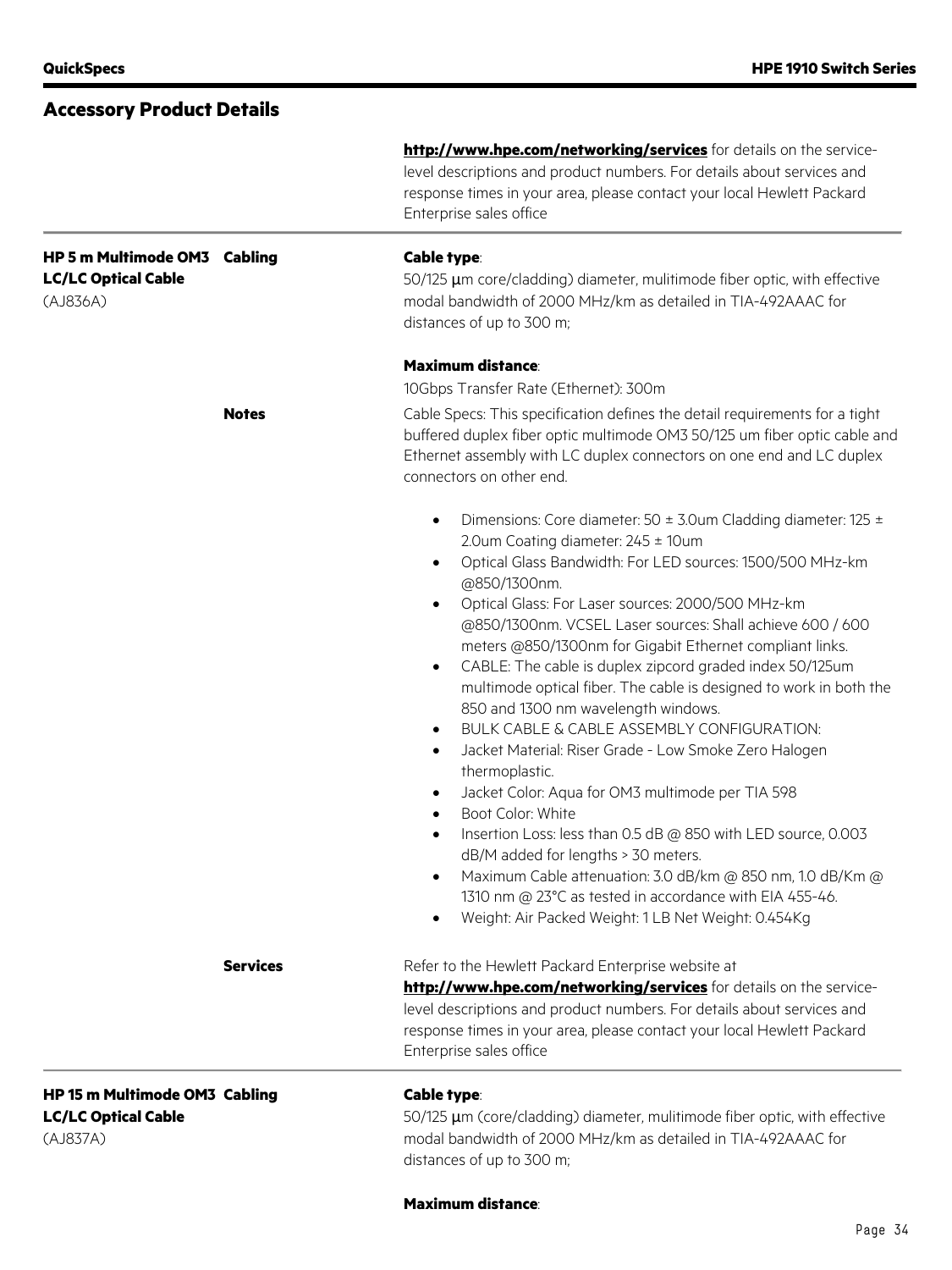|                                                                               |                 | 10Gbps Transfer Rate (Ethernet): 300m                                                                                                                                                                                                                                                                                                                                                                                                                                                                                                                                                                                                                                                                                                                                                                                                                                                                                                                                                                                                                                                                                                                                             |  |  |  |
|-------------------------------------------------------------------------------|-----------------|-----------------------------------------------------------------------------------------------------------------------------------------------------------------------------------------------------------------------------------------------------------------------------------------------------------------------------------------------------------------------------------------------------------------------------------------------------------------------------------------------------------------------------------------------------------------------------------------------------------------------------------------------------------------------------------------------------------------------------------------------------------------------------------------------------------------------------------------------------------------------------------------------------------------------------------------------------------------------------------------------------------------------------------------------------------------------------------------------------------------------------------------------------------------------------------|--|--|--|
| <b>Notes</b>                                                                  |                 | Cable Specs: Tight buffered duplex fiber optic multimode OM3 50/125 um<br>fiber optic cable and Ethernet assembly with LC duplex connectors on one<br>end and LC duplex connectors on other end.                                                                                                                                                                                                                                                                                                                                                                                                                                                                                                                                                                                                                                                                                                                                                                                                                                                                                                                                                                                  |  |  |  |
|                                                                               |                 | Dimensions: Core diameter: 50 $\pm$ 3.0um Cladding diameter: 125 $\pm$<br>$\bullet$<br>2.0um Coating diameter: $245 \pm 10$ um<br>Optical Glass Bandwidth: For LED sources: 1500/500 MHz-km<br>$\bullet$<br>@850/1300nm.<br>Optical Glass: For Laser sources: 2000/500 MHz-km<br>$\bullet$<br>@850/1300nm. VCSEL Laser sources: Shall achieve 600 / 600<br>meters @850/1300nm for Gigabit Ethernet compliant links.<br>CABLE: The cable is duplex zipcord graded index 50/125um<br>$\bullet$<br>multimode optical fiber. The cable is designed to work in both the<br>850 and 1300 nm wavelength windows.<br>BULK CABLE & CABLE ASSEMBLY CONFIGURATION:<br>$\bullet$<br>Jacket Material: Riser Grade - Low Smoke Zero Halogen<br>$\bullet$<br>thermoplastic.<br>Jacket Color: Aqua for OM3 multimode per TIA 598<br>$\bullet$<br>Boot Color: White<br>$\bullet$<br>Insertion Loss: less than 0.5 dB @ 850 with LED source, 0.003<br>$\bullet$<br>dB/M added for lengths > 30 meters.<br>Maximum Cable attenuation: 3.0 dB/km @ 850 nm, 1.0 dB/Km @<br>$\bullet$<br>1310 nm @ 23°C as tested in accordance with EIA 455-46.<br>Weight: Air Packed Weight: 1 LB Net Weight: 0.454Kg |  |  |  |
|                                                                               | <b>Services</b> | Refer to the Hewlett Packard Enterprise website at<br>http://www.hpe.com/networking/services for details on the service-<br>level descriptions and product numbers. For details about services and<br>response times in your area, please contact your local Hewlett Packard<br>Enterprise sales office                                                                                                                                                                                                                                                                                                                                                                                                                                                                                                                                                                                                                                                                                                                                                                                                                                                                           |  |  |  |
| <b>HP 30 m Multimode</b><br><b>OM3 LC/LC Optical</b><br><b>Cable</b> (AJ838A) | <b>Cabling</b>  | Cable type:<br>50/125 µm (core/cladding) diameter, mulitimode fiber optic, with effective<br>modal bandwidth of 2000 MHz/km as detailed in TIA-492AAAC for<br>distances of up to 300 m;                                                                                                                                                                                                                                                                                                                                                                                                                                                                                                                                                                                                                                                                                                                                                                                                                                                                                                                                                                                           |  |  |  |
|                                                                               | <b>Notes</b>    | <b>Maximum distance:</b><br>10Gbps Transfer Rate (Ethernet): 300m<br>Cable Specs: Tight buffered duplex fiber optic multimode OM3 50/125 um<br>fiber optic cable and Ethernet assembly with LC duplex connectors on one<br>end and LC duplex connectors on other end.                                                                                                                                                                                                                                                                                                                                                                                                                                                                                                                                                                                                                                                                                                                                                                                                                                                                                                             |  |  |  |
|                                                                               |                 | Dimensions: Core diameter: 50 $\pm$ 3.0um Cladding diameter: 125 $\pm$<br>2.0um Coating diameter: $245 \pm 10$ um<br>Optical Glass Bandwidth: For LED sources: 1500/500 MHz-km<br>@850/1300nm.<br>Optical Glass: For Laser sources: 2000/500 MHz-km<br>@850/1300nm. VCSEL Laser sources: Shall achieve 600 / 600<br>meters @850/1300nm for Gigabit Ethernet compliant links.                                                                                                                                                                                                                                                                                                                                                                                                                                                                                                                                                                                                                                                                                                                                                                                                      |  |  |  |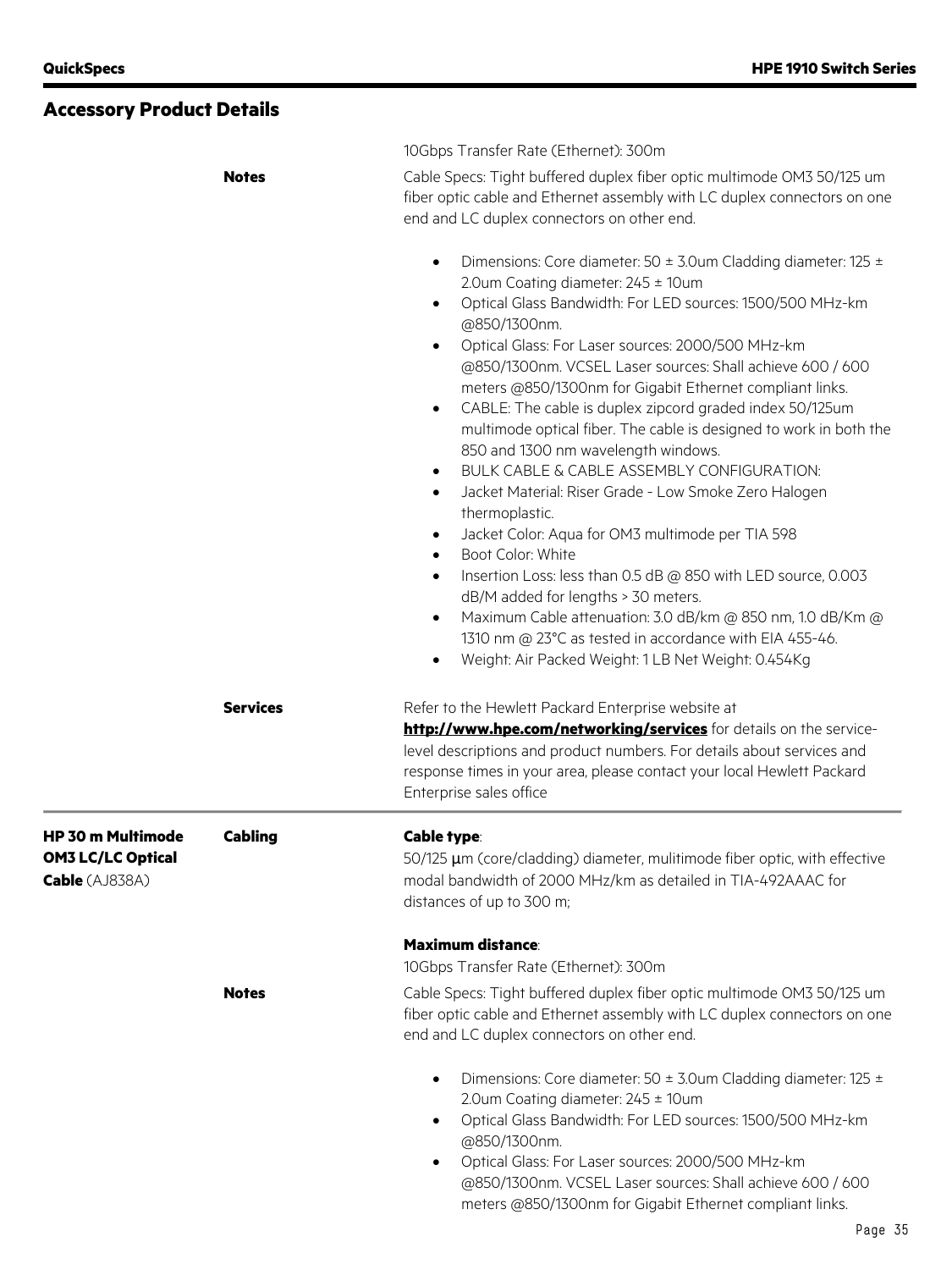|                                                                        |                 | CABLE: The cable is duplex zipcord graded index 50/125um<br>multimode optical fiber. The cable is designed to work in both the<br>850 and 1300 nm wavelength windows.<br>BULK CABLE & CABLE ASSEMBLY CONFIGURATION:<br>$\bullet$<br>Jacket Material: Riser Grade - Low Smoke Zero Halogen<br>$\bullet$<br>thermoplastic.<br>Jacket Color: Aqua for OM3 multimode per TIA 598<br>Boot Color: White<br>$\bullet$<br>Insertion Loss: less than 0.5 dB @ 850 with LED source, 0.003<br>$\bullet$<br>dB/M added for lengths > 30 meters.<br>Maximum Cable attenuation: 3.0 dB/km @ 850 nm, 1.0 dB/Km @<br>$\bullet$<br>1310 nm @ 23°C as tested in accordance with EIA 455-46.<br>Weight: Air Packed Weight: 1 LB Net Weight: 0.454Kg                                                                                                                                                                                                                                                                                        |
|------------------------------------------------------------------------|-----------------|-------------------------------------------------------------------------------------------------------------------------------------------------------------------------------------------------------------------------------------------------------------------------------------------------------------------------------------------------------------------------------------------------------------------------------------------------------------------------------------------------------------------------------------------------------------------------------------------------------------------------------------------------------------------------------------------------------------------------------------------------------------------------------------------------------------------------------------------------------------------------------------------------------------------------------------------------------------------------------------------------------------------------|
|                                                                        | <b>Services</b> | Refer to the Hewlett Packard Enterprise website at<br>http://www.hpe.com/networking/services for details on the service-<br>level descriptions and product numbers. For details about services and<br>response times in your area, please contact your local Hewlett Packard<br>Enterprise sales office                                                                                                                                                                                                                                                                                                                                                                                                                                                                                                                                                                                                                                                                                                                 |
| <b>HP 50 m Multimode</b><br><b>OM3 LC/LC Optical</b><br>Cable (AJ839A) | <b>Cabling</b>  | <b>Cable type:</b><br>50/125 µm (core/cladding) diameter, mulitimode fiber optic, with effective<br>modal bandwidth of 2000 MHz/km as detailed in TIA-492AAAC for<br>distances of up to 300 m;                                                                                                                                                                                                                                                                                                                                                                                                                                                                                                                                                                                                                                                                                                                                                                                                                          |
|                                                                        | <b>Notes</b>    | <b>Maximum distance:</b><br>10Gbps Transfer Rate (Ethernet): 300m<br>Cable Specs: Tight buffered duplex fiber optic multimode OM3 50/125 um<br>fiber optic cable and Ethernet assembly with LC duplex connectors on one<br>end and LC duplex connectors on other end.                                                                                                                                                                                                                                                                                                                                                                                                                                                                                                                                                                                                                                                                                                                                                   |
|                                                                        |                 | Dimensions: Core diameter: 50 ± 3.0um Cladding diameter: 125 ±<br>2.0um Coating diameter: $245 \pm 10$ um<br>Optical Glass Bandwidth: For LED sources: 1500/500 MHz-km<br>@850/1300nm.<br>Optical Glass: For Laser sources: 2000/500 MHz-km<br>@850/1300nm. VCSEL Laser sources: Shall achieve 600 / 600<br>meters @850/1300nm for Gigabit Ethernet compliant links.<br>CABLE: The cable is duplex zipcord graded index 50/125um<br>$\bullet$<br>multimode optical fiber. The cable is designed to work in both the<br>850 and 1300 nm wavelength windows.<br>BULK CABLE & CABLE ASSEMBLY CONFIGURATION:<br>Jacket Material: Riser Grade - Low Smoke Zero Halogen<br>$\bullet$<br>thermoplastic.<br>Jacket Color: Aqua for OM3 multimode per TIA 598<br>Boot Color: White<br>Insertion Loss: less than 0.5 dB @ 850 with LED source, 0.003<br>dB/M added for lengths > 30 meters.<br>Maximum Cable attenuation: 3.0 dB/km @ 850 nm, 1.0 dB/Km @<br>$\bullet$<br>1310 nm @ 23°C as tested in accordance with EIA 455-46. |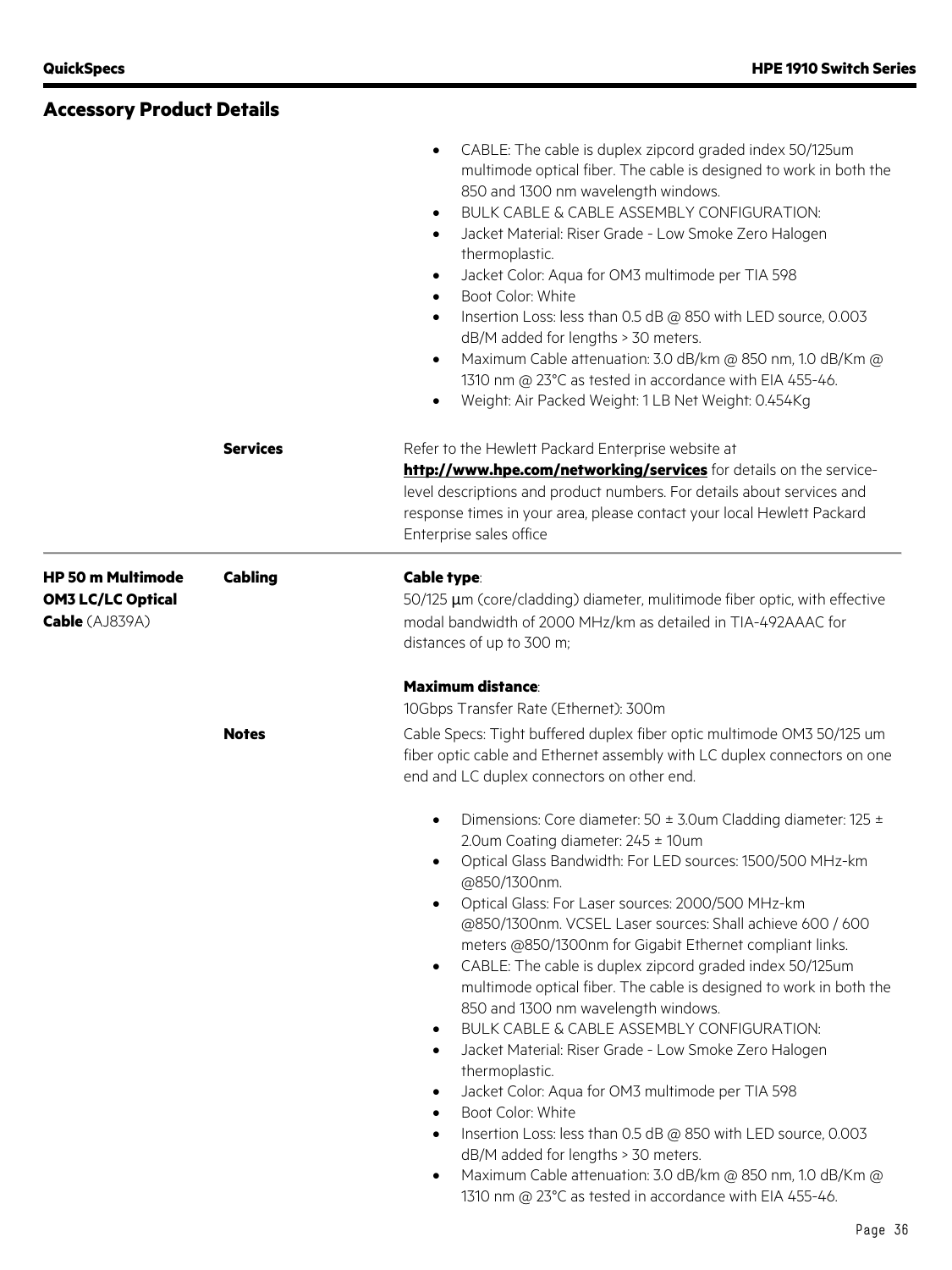| <b>Accessory Product Details</b>                                                   |                 |                                                                                                                                                                                                                                                                                                                                                                                                                                                                                                                                                                                                                                                                                                                        |
|------------------------------------------------------------------------------------|-----------------|------------------------------------------------------------------------------------------------------------------------------------------------------------------------------------------------------------------------------------------------------------------------------------------------------------------------------------------------------------------------------------------------------------------------------------------------------------------------------------------------------------------------------------------------------------------------------------------------------------------------------------------------------------------------------------------------------------------------|
|                                                                                    |                 | Weight: Air Packed Weight: 1 LB Net Weight: 0.454Kg                                                                                                                                                                                                                                                                                                                                                                                                                                                                                                                                                                                                                                                                    |
|                                                                                    | <b>Services</b> | Refer to the Hewlett Packard Enterprise website at<br>http://www.hpe.com/networking/services for details on the service-<br>level descriptions and product numbers. For details about services and<br>response times in your area, please contact your local Hewlett Packard<br>Enterprise sales office                                                                                                                                                                                                                                                                                                                                                                                                                |
| <b>HP Premier Flex LC/LC</b><br>Multi-mode OM4 2 fiber<br><b>1m Cable</b> (QK732A) | <b>Notes</b>    | Cable Specs: Graded-index, "bendable" fiber optic multimode OM3+<br>50/125um duplex cable and Ethernet assembly with LC duplex connectors<br>on each end.                                                                                                                                                                                                                                                                                                                                                                                                                                                                                                                                                              |
|                                                                                    |                 | • Core Diameter: 50um ±3um, Cladding diameter: 125um ±2um; Coating<br>diameter: $245 \pm 10$ um<br>· Bandwidth: 3000 MHz-km @ 850nm (Laser)<br>· Jacket Color: Blue<br>• Jacket Material: Riser Grade - Low Smoke Zero Halogen (LSZH)<br>thermoplastic<br>· Boot Color: White<br>. Outer Jacket Print: HP PremierFlex OM3+ Fiber Optic Cable, 50/125um,<br>Type OFNR (UL), LSZH, cUL, OFN FT4, ROHS. Cable also has a longitudinal<br>white stripe that runs the entire length of the cable.<br>. Insertion Loss: Less than 0.5dB @ 850nm with LED source, 0.003dB/m<br>added for lengths >30m<br>• Maximum Cable Attenuation: 3.0 dB/km @ 850nm, 1.0 dB/km @ 1310nm<br>@ 23°C as tested in accordance with EIA 455-45 |
|                                                                                    | <b>Services</b> | Refer to the Hewlett Packard Enterprise website at<br>http://www.hpe.com/networking/services for details on the service-<br>level descriptions and product numbers. For details about services and<br>response times in your area, please contact your local Hewlett Packard<br>Enterprise sales office                                                                                                                                                                                                                                                                                                                                                                                                                |
| <b>HP Premier Flex LC/LC Notes</b><br>Multi-mode OM4 2 fiber<br>2m Cable (QK733A)  |                 | Cable Specs: Graded-index, "bendable" fiber optic multimode OM3+<br>50/125um duplex cable and Ethernet assembly with LC duplex connectors<br>on each end.                                                                                                                                                                                                                                                                                                                                                                                                                                                                                                                                                              |
|                                                                                    |                 | • Core diameter: 50um ±3um, Cladding diameter: 125um ±2um; Coating<br>diameter: $245 \pm 10$ um<br>· Bandwidth: 3000 MHz-km @ 850nm (Laser)<br>· Jacket Color: Blue<br>• Jacket Material: Riser Grade - Low Smoke Zero Halogen (LSZH)<br>thermoplastic<br>· Boot Color: White<br>· Outer Jacket Print: HP PremierFlex OM3+ Fiber Optic Cable, 50/125um,<br>Type OFNR (UL), LSZH, cUL, OFN FT4, ROHS. Cable also has a longitudinal<br>white stripe that runs the entire length of the cable.<br>• Insertion Loss: Less than 0.5dB @ 850nm with LED source, 0.003dB/m<br>added for lengths >30m<br>· Maximum Cable Attenuation: 3.0 dB/km @ 850nm, 1.0 dB/km @ 1310nm<br>@ 23°C as tested in accordance with EIA 455-45 |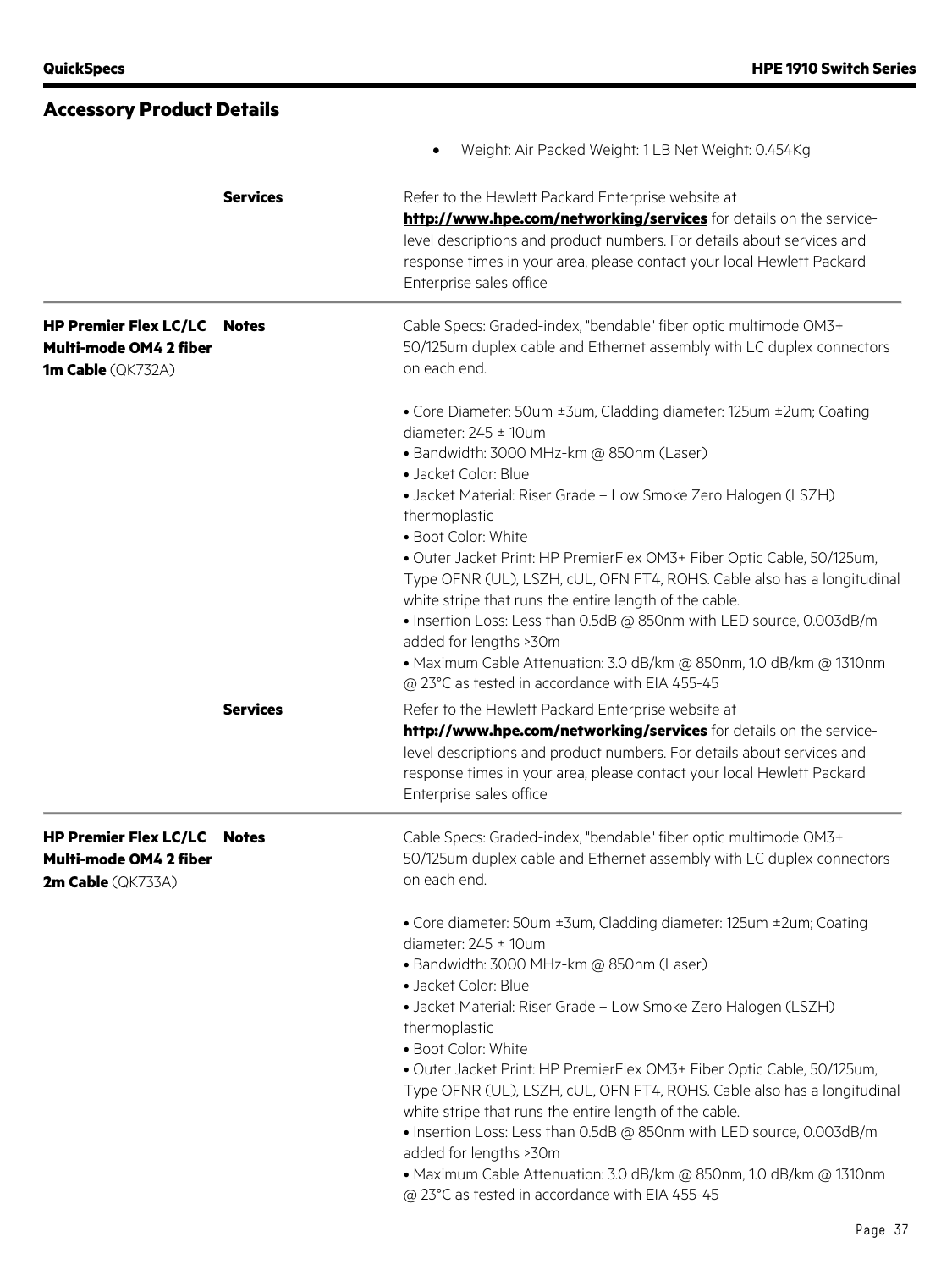|                                                                              | <b>Services</b> | Refer to the Hewlett Packard Enterprise website at<br>http://www.hpe.com/networking/services for details on the service-<br>level descriptions and product numbers. For details about services and<br>response times in your area, please contact your local Hewlett Packard<br>Enterprise sales office                                                                                                                               |
|------------------------------------------------------------------------------|-----------------|---------------------------------------------------------------------------------------------------------------------------------------------------------------------------------------------------------------------------------------------------------------------------------------------------------------------------------------------------------------------------------------------------------------------------------------|
| <b>HP Premier Flex LC/LC</b><br>Multi-mode OM4 2 fiber<br>5m Cable (QK734A)  | <b>Notes</b>    | Cable Specs: Graded-index, "bendable" fiber optic multimode OM3+<br>50/125um duplex cable and Ethernet assembly with LC duplex connectors<br>on each end.                                                                                                                                                                                                                                                                             |
|                                                                              |                 | • Core diameter: 50um ±3um, Cladding diameter: 125um ±2um; Coating<br>diameter: $245 \pm 10$ um<br>· Bandwidth: 3000 MHz-km @ 850nm (Laser)<br>· Jacket Color: Blue                                                                                                                                                                                                                                                                   |
|                                                                              |                 | • Jacket Material: Riser Grade - Low Smoke Zero Halogen (LSZH)<br>thermoplastic<br>· Boot Color: White                                                                                                                                                                                                                                                                                                                                |
|                                                                              |                 | . Outer Jacket Print: HP PremierFlex OM3+ Fiber Optic Cable, 50/125um,<br>Type OFNR (UL), LSZH, cUL, OFN FT4, ROHS. Cable also has a longitudinal<br>white stripe that runs the entire length of the cable.<br>• Insertion Loss: Less than 0.5dB @ 850nm with LED source, 0.003dB/m<br>added for lengths >30m<br>• Maximum Cable Attenuation: 3.0 dB/km @ 850nm, 1.0 dB/km @ 1310nm<br>@ 23°C as tested in accordance with EIA 455-45 |
|                                                                              | <b>Services</b> | Refer to the Hewlett Packard Enterprise website at<br>http://www.hpe.com/networking/services for details on the service-<br>level descriptions and product numbers. For details about services and<br>response times in your area, please contact your local Hewlett Packard<br>Enterprise sales office                                                                                                                               |
| <b>HP Premier Flex LC/LC</b><br>Multi-mode OM4 2 fiber<br>15m Cable (QK735A) | <b>Notes</b>    | Cable Specs: Graded-index, "bendable" fiber optic multimode OM3+<br>50/125um duplex cable and Ethernet assembly with LC duplex connectors<br>on each end.                                                                                                                                                                                                                                                                             |
|                                                                              |                 | • Core diameter: 50um ±3um, Cladding diameter: 125um ±2um; Coating<br>diameter: $245 \pm 10$ um<br>· Bandwidth: 3000 MHz-km @ 850nm (Laser)<br>• Jacket Color: Blue                                                                                                                                                                                                                                                                   |
|                                                                              |                 | • Jacket Material: Riser Grade - Low Smoke Zero Halogen (LSZH)<br>thermoplastic<br>· Boot Color: White                                                                                                                                                                                                                                                                                                                                |
|                                                                              |                 | . Outer Jacket Print: HP PremierFlex OM3+ Fiber Optic Cable, 50/125um,<br>Type OFNR (UL), LSZH, cUL, OFN FT4, ROHS. Cable also has a longitudinal<br>white stripe that runs the entire length of the cable.<br>• Insertion Loss: Less than 0.5dB @ 850nm with LED source, 0.003dB/m<br>added for lengths >30m<br>• Maximum Cable Attenuation: 3.0 dB/km @ 850nm, 1.0 dB/km @ 1310nm                                                   |
|                                                                              |                 | @ 23°C as tested in accordance with EIA 455-45                                                                                                                                                                                                                                                                                                                                                                                        |
|                                                                              | <b>Services</b> | Refer to the Hewlett Packard Enterprise website at<br>http://www.hpe.com/networking/services for details on the service-                                                                                                                                                                                                                                                                                                              |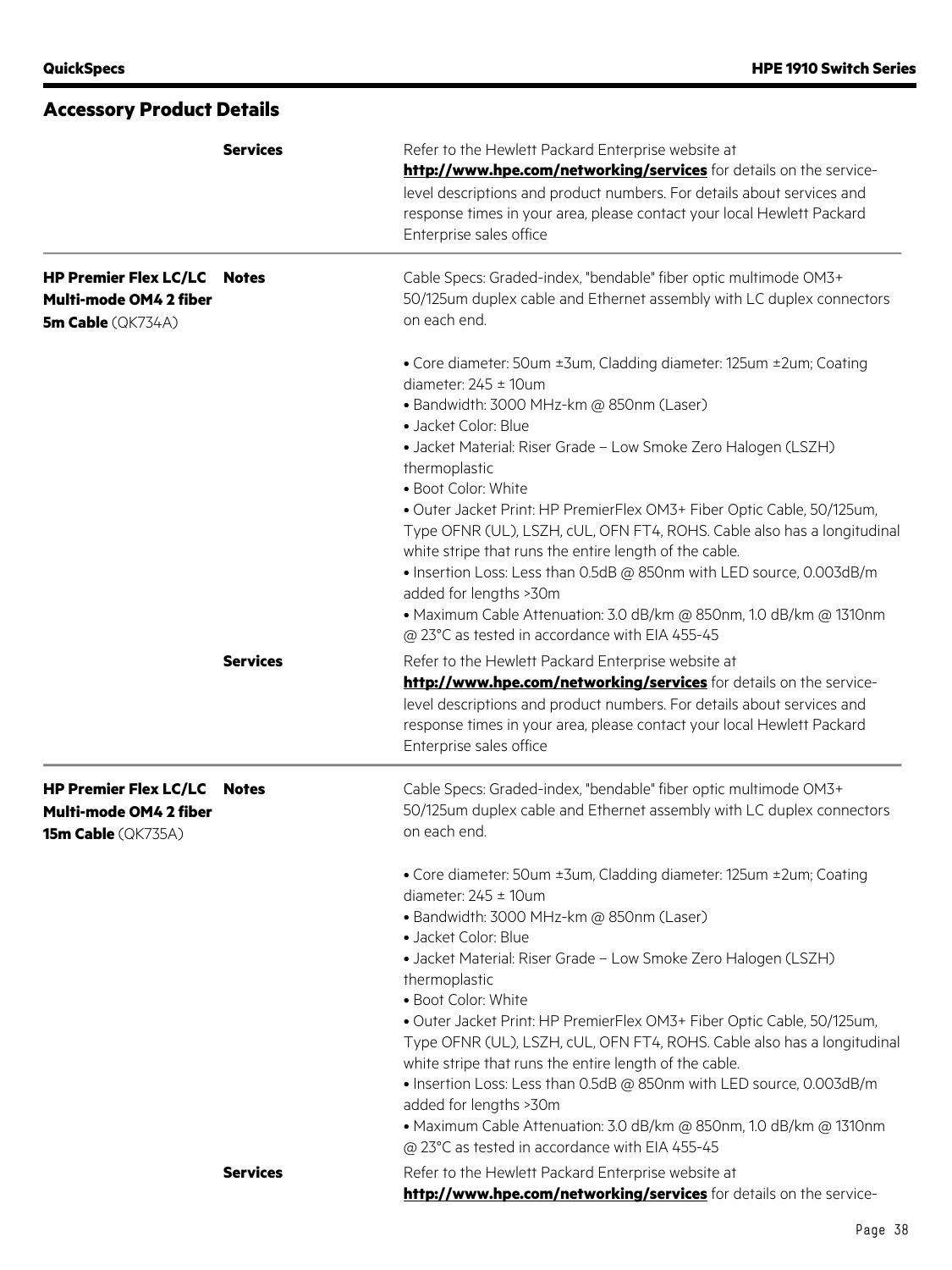|                                                                                           |                 | level descriptions and product numbers. For details about services and<br>response times in your area, please contact your local Hewlett Packard<br>Enterprise sales office                                                                                                                                                                                                                                                                                                                                                                                                                                                                                          |
|-------------------------------------------------------------------------------------------|-----------------|----------------------------------------------------------------------------------------------------------------------------------------------------------------------------------------------------------------------------------------------------------------------------------------------------------------------------------------------------------------------------------------------------------------------------------------------------------------------------------------------------------------------------------------------------------------------------------------------------------------------------------------------------------------------|
| <b>HP Premier Flex LC/LC Notes</b><br>Multi-mode OM4 2 fiber<br><b>30m Cable</b> (QK736A) |                 | Cable Specs: Graded-index, "bendable" fiber optic multimode OM3+<br>50/125um duplex cable and Ethernet assembly with LC duplex connectors<br>on each end.                                                                                                                                                                                                                                                                                                                                                                                                                                                                                                            |
|                                                                                           |                 | • Core diameter: 50um ±3um, Cladding diameter: 125um ±2um; Coating<br>diameter: $245 \pm 10$ um<br>· Bandwidth: 3000 MHz-km @ 850nm (Laser)<br>· Jacket Color: Blue<br>• Jacket Material: Riser Grade - Low Smoke Zero Halogen (LSZH)<br>thermoplastic<br>· Boot Color: White<br>· Outer Jacket Print: HP PremierFlex OM3+ Fiber Optic Cable, 50/125um,<br>Type OFNR (UL), LSZH, cUL, OFN FT4, ROHS. Cable also has a longitudinal<br>white stripe that runs the entire length of the cable.<br>. Insertion Loss: Less than 0.5dB @ 850nm with LED source, 0.003dB/m<br>added for lengths >30m<br>• Maximum Cable Attenuation: 3.0 dB/km @ 850nm, 1.0 dB/km @ 1310nm |
|                                                                                           | <b>Services</b> | @ 23°C as tested in accordance with EIA 455-45<br>Refer to the Hewlett Packard Enterprise website at<br>http://www.hpe.com/networking/services for details on the service-<br>level descriptions and product numbers. For details about services and<br>response times in your area, please contact your local Hewlett Packard<br>Enterprise sales office                                                                                                                                                                                                                                                                                                            |
| <b>HP Premier Flex LC/LC</b><br>Multi-mode OM4 2 fiber<br><b>50m Cable</b> (QK737A)       | <b>Notes</b>    | Cable Specs: Graded-index, "bendable" fiber optic multimode OM3+<br>50/125um duplex cable and Ethernet assembly with LC duplex connectors<br>on each end.                                                                                                                                                                                                                                                                                                                                                                                                                                                                                                            |
|                                                                                           |                 | • Core diameter: 50um ±3um, Cladding diameter: 125um ±2um; Coating<br>diameter: $245 \pm 10$ um<br>· Bandwidth: 3000 MHz-km @ 850nm (Laser)<br>· Jacket Color: Blue<br>• Jacket Material: Riser Grade - Low Smoke Zero Halogen (LSZH)<br>thermoplastic<br>· Boot Color: White<br>· Outer Jacket Print: HP PremierFlex OM3+ Fiber Optic Cable, 50/125um,<br>Type OFNR (UL), LSZH, cUL, OFN FT4, ROHS. Cable also has a longitudinal<br>white stripe that runs the entire length of the cable.<br>. Insertion Loss: Less than 0.5dB @ 850nm with LED source, 0.003dB/m<br>added for lengths >30m                                                                       |
|                                                                                           |                 | • Maximum Cable Attenuation: 3.0 dB/km @ 850nm, 1.0 dB/km @ 1310nm<br>@ 23°C as tested in accordance with EIA 455-45                                                                                                                                                                                                                                                                                                                                                                                                                                                                                                                                                 |
|                                                                                           | <b>Services</b> | Refer to the Hewlett Packard Enterprise website at<br>http://www.hpe.com/networking/services for details on the service-<br>level descriptions and product numbers. For details about services and<br>response times in your area, please contact your local Hewlett Packard                                                                                                                                                                                                                                                                                                                                                                                         |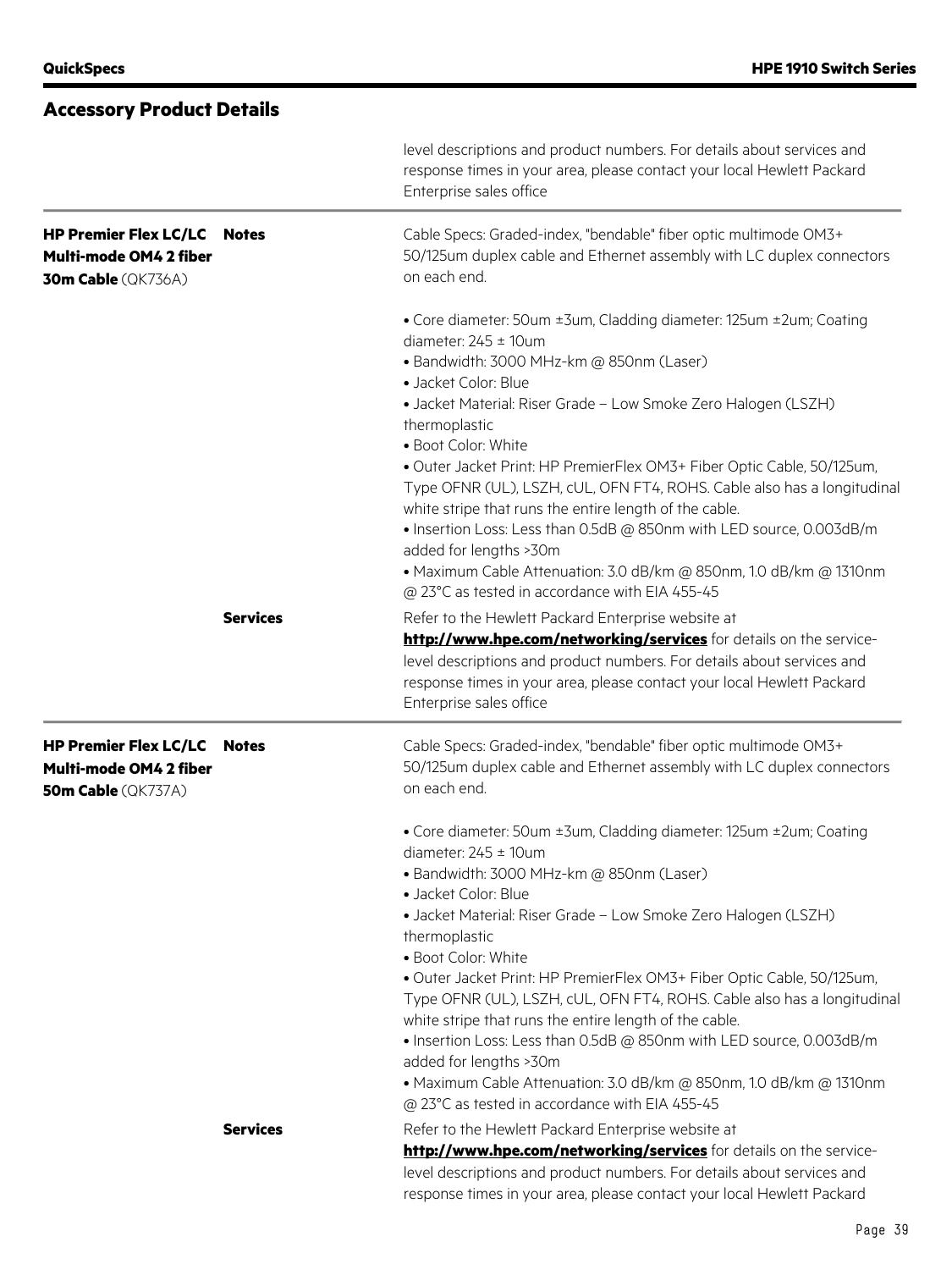Enterprise sales office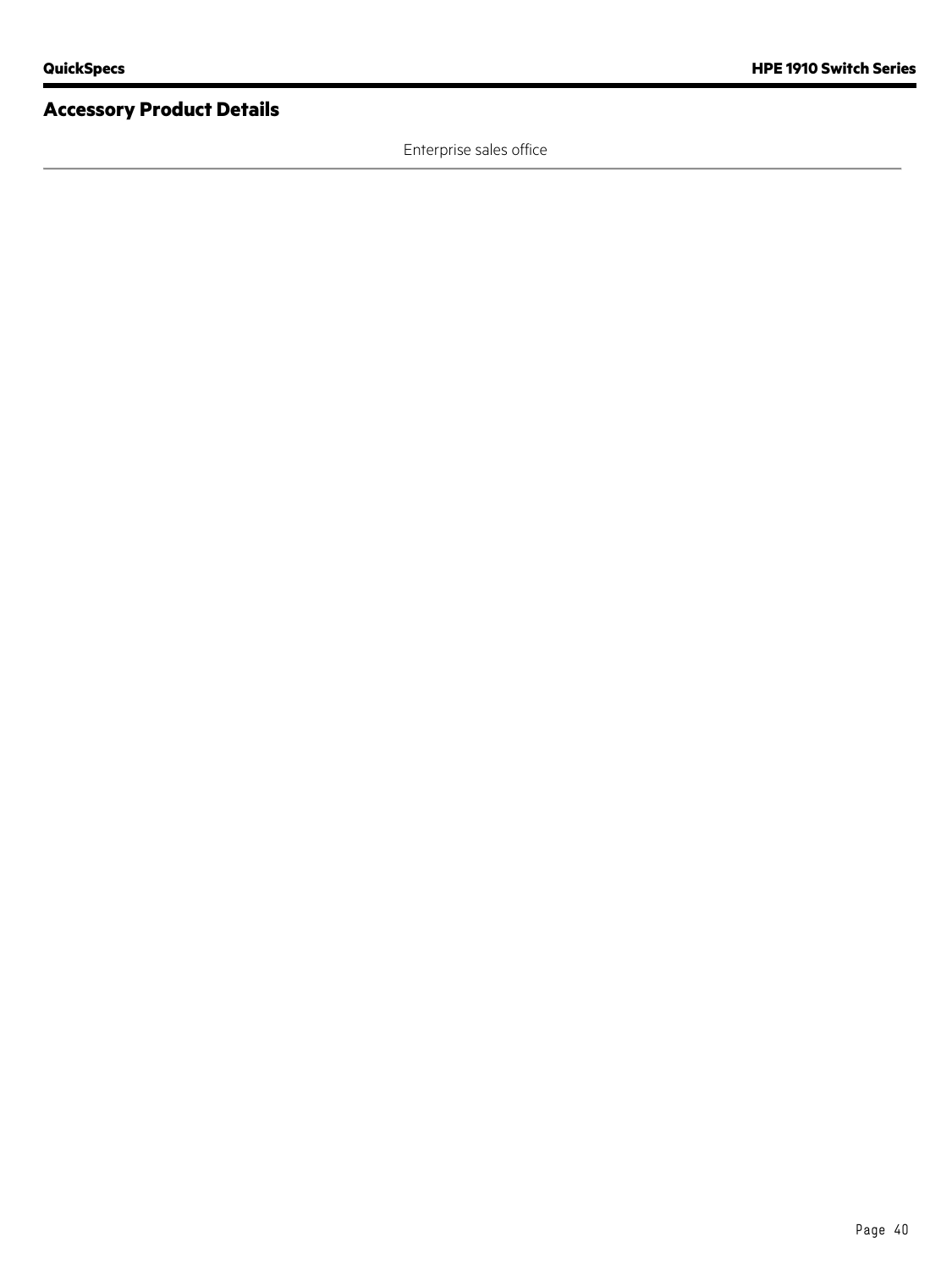### **Summary of Changes**

| <b>Date</b> | <b>Version History</b> | <b>Action</b> | <b>Description of Change:</b>                           |
|-------------|------------------------|---------------|---------------------------------------------------------|
| 01-Dec-2015 | From Version 14 to 15  | Changed       | Overview, Features and Benefits and Technical           |
|             |                        |               | Specifications updated.                                 |
| 01-Dec-2014 | From Version 12 to 14  | Changed       | Updated Warranty and support and Product Overview       |
| 25-Feb-2014 | From Version 11 to 12  | Changed       | Internal and External Power Supplies, Transceivers, and |
|             |                        |               | Cables were revised.                                    |
| 09-Dec-2013 | From Version 10 to 11  | Changed       | Configuration was revised.                              |
| 09-Oct-2013 | From Version 9 to 10   | Removed       | HP X124 1G SFP LC SX and HP X124 1G SFP LC LX           |
|             |                        |               | Transceivers were removed.                              |
| 11-Sep-2013 | From Version 8 to 9    | Added         | Configuration was added.                                |
| 10-Jun-2013 | From Version 7 to 8    | Added         | OM4 cables were added.                                  |
| 14-May-2012 | From Version 6 to 7    | Changed       | Features and Benefits were updated                      |
|             |                        |               |                                                         |
|             |                        |               | The product description and Key Features were also      |
|             |                        |               | updated                                                 |
|             |                        |               |                                                         |
|             |                        |               | 3 new models were added.                                |
| 26-Sep-2011 | From Version 4 to 6    | Changed       | The QuickSpecs was completely revised, including        |
|             |                        |               | changing the title.                                     |
| 20-Jun-2011 | From Version 2 to 4    | Changed       | Features and Benefits were updated                      |
|             |                        |               |                                                         |
|             |                        |               | The product description and Key Features were also      |
|             |                        |               | updated                                                 |
| 20-Oct-2010 | From Version 1 to 2    | Changed       | Features and Benefits were reorganized and updated      |
|             |                        |               | Layer 3 routing                                         |
|             |                        |               |                                                         |
|             |                        |               | Ports, Notes, Services note and General Protocols were  |
|             |                        |               | revised throughout Models                               |
|             |                        |               |                                                         |
|             |                        |               | PremierFlex Cables were added                           |